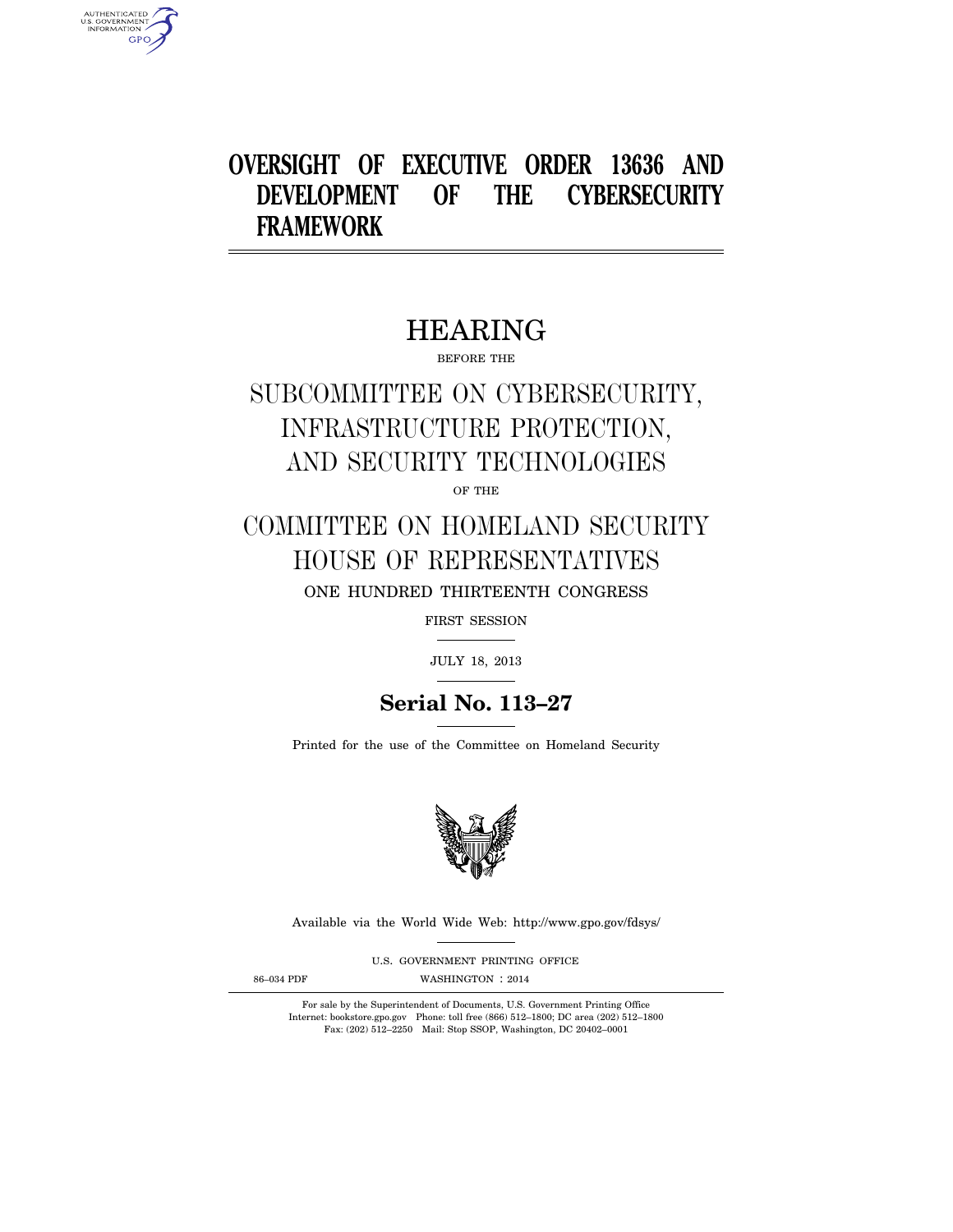### COMMITTEE ON HOMELAND SECURITY

MICHAEL T. MCCAUL, Texas, *Chairman*  LAMAR SMITH, Texas PETER T. KING, New York MIKE ROGERS, Alabama PAUL C. BROUN, Georgia CANDICE S. MILLER, Michigan, *Vice Chair*  PATRICK MEEHAN, Pennsylvania JEFF DUNCAN, South Carolina TOM MARINO, Pennsylvania JASON CHAFFETZ, Utah STEVEN M. PALAZZO, Mississippi LOU BARLETTA, Pennsylvania CHRIS STEWART, Utah RICHARD HUDSON, North Carolina STEVE DAINES, Montana SUSAN W. BROOKS, Indiana SCOTT PERRY, Pennsylvania MARK SANFORD, South Carolina

BENNIE G. THOMPSON, Mississippi LORETTA SANCHEZ, California SHEILA JACKSON LEE, Texas YVETTE D. CLARKE, New York BRIAN HIGGINS, New York CEDRIC L. RICHMOND, Louisiana WILLIAM R. KEATING, Massachusetts RON BARBER, Arizona DONDALD M. PAYNE, JR., New Jersey BETO O'ROURKE, Texas TULSI GABBARD, Hawaii FILEMON VELA, Texas STEVEN A. HORSFORD, Nevada ERIC SWALWELL, California

GREG HILL, *Chief of Staff*  MICHAEL GEFFROY, *Deputy Chief of Staff/Chief Counsel*  MICHAEL S. TWINCHEK, *Chief Clerk*  I. LANIER AVANT, *Minority Staff Director* 

#### SUBCOMMITTEE ON CYBERSECURITY, INFRASTRUCTURE PROTECTION, AND SECURITY TECHNOLOGIES

PATRICK MEEHAN, Pennsylvania, *Chairman* 

| MIKE ROGERS, Alabama                  | YVETTE D. CLARKE, New York                   |
|---------------------------------------|----------------------------------------------|
| TOM MARINO, Pennsylvania              | WILLIAM R. KEATING, Massachusetts            |
| JASON CHAFFETZ, Utah                  | FILEMON VELA, Texas                          |
| STEVE DAINES, Montana                 | STEVEN A. HORSFORD, Nevada                   |
| SCOTT PERRY, Pennsylvania             | BENNIE G. THOMPSON, Mississippi (ex officio) |
| MICHAEL T. MCCAUL, Texas (ex officio) |                                              |

ALEX MANNING, *Subcommittee Staff Director*  DENNIS TERRY, *Subcommittee Clerk*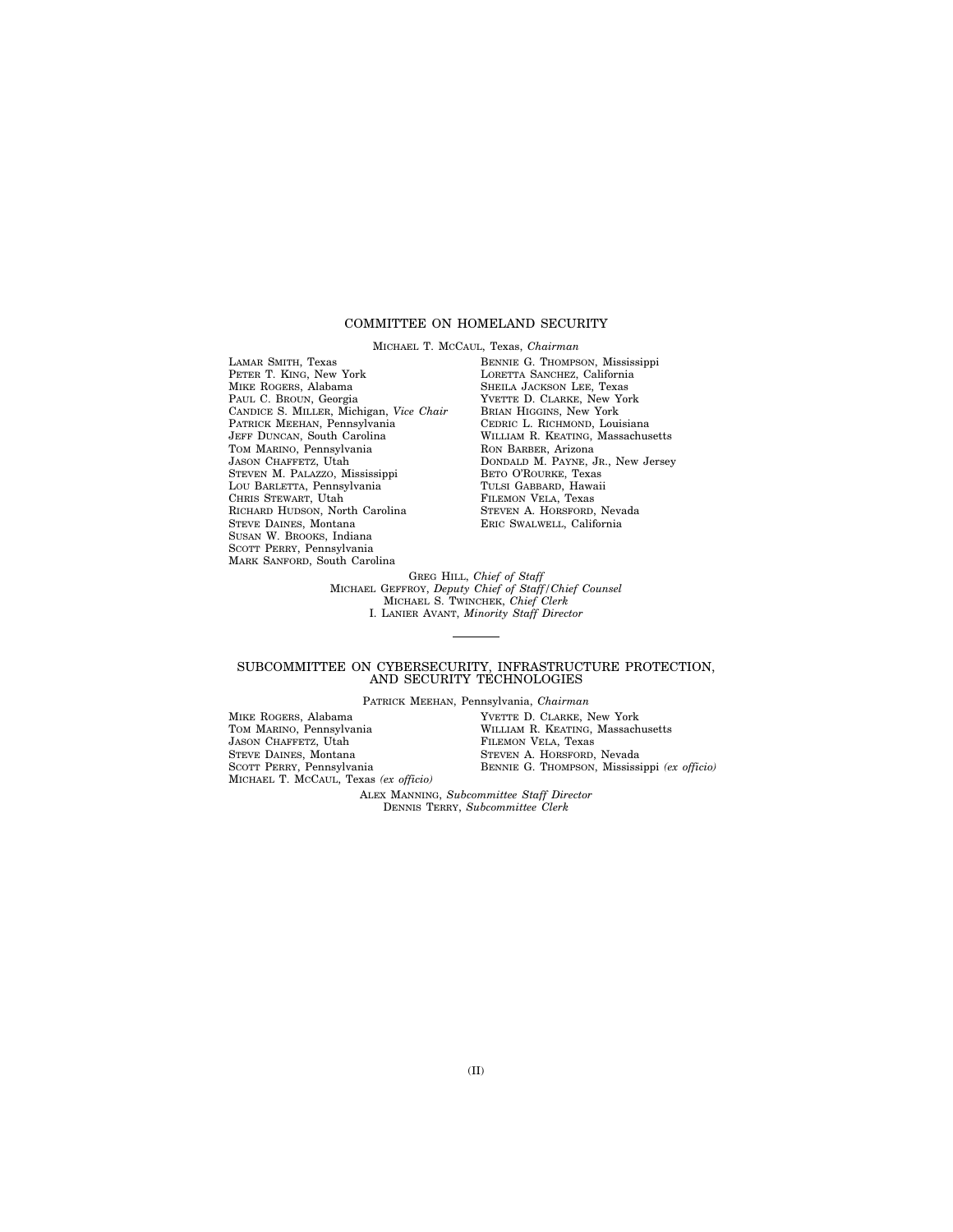### C O N T E N T S

### STATEMENTS

| The Honorable Patrick Meehan, a Representative in Congress From the State<br>of Pennsylvania, and Chairman, Subcommittee on Emergency Prepared-<br>ness, Response, and Communications:<br>The Honorable Yvette D. Clarke, a Representative in Congress From the<br>State of New York, and Ranking Member, Subcommittee on Emergency<br>Preparedness, Response, and Communications:<br>The Honorable Bennie G. Thompson, a Representative in Congress From<br>the State of Mississippi, and Ranking Member, Committee on Homeland | 1<br>3<br>8<br>10 |
|----------------------------------------------------------------------------------------------------------------------------------------------------------------------------------------------------------------------------------------------------------------------------------------------------------------------------------------------------------------------------------------------------------------------------------------------------------------------------------------------------------------------------------|-------------------|
|                                                                                                                                                                                                                                                                                                                                                                                                                                                                                                                                  | 11                |
| WITNESSES                                                                                                                                                                                                                                                                                                                                                                                                                                                                                                                        |                   |
| Mr. Robert Kolasky, Director, Implementation Task Force, National Protec-<br>tion and Programs Directorate, U.S. Department of Homeland Security:<br>Mr. Charles H. Romine, PhD, Director, Information Technology Laboratory,                                                                                                                                                                                                                                                                                                    | 13<br>15          |

| National Institute of Standards and Technology, U.S. Department of Com-       |     |
|-------------------------------------------------------------------------------|-----|
| merce:                                                                        |     |
|                                                                               | -19 |
|                                                                               | 21  |
| Mr. Eric A. Fischer, PhD, Senior Specialist, Science and Technology, Congres- |     |
| sional Research Service, Library of Congress:                                 |     |
|                                                                               | 23  |
|                                                                               | 25  |
|                                                                               |     |

Page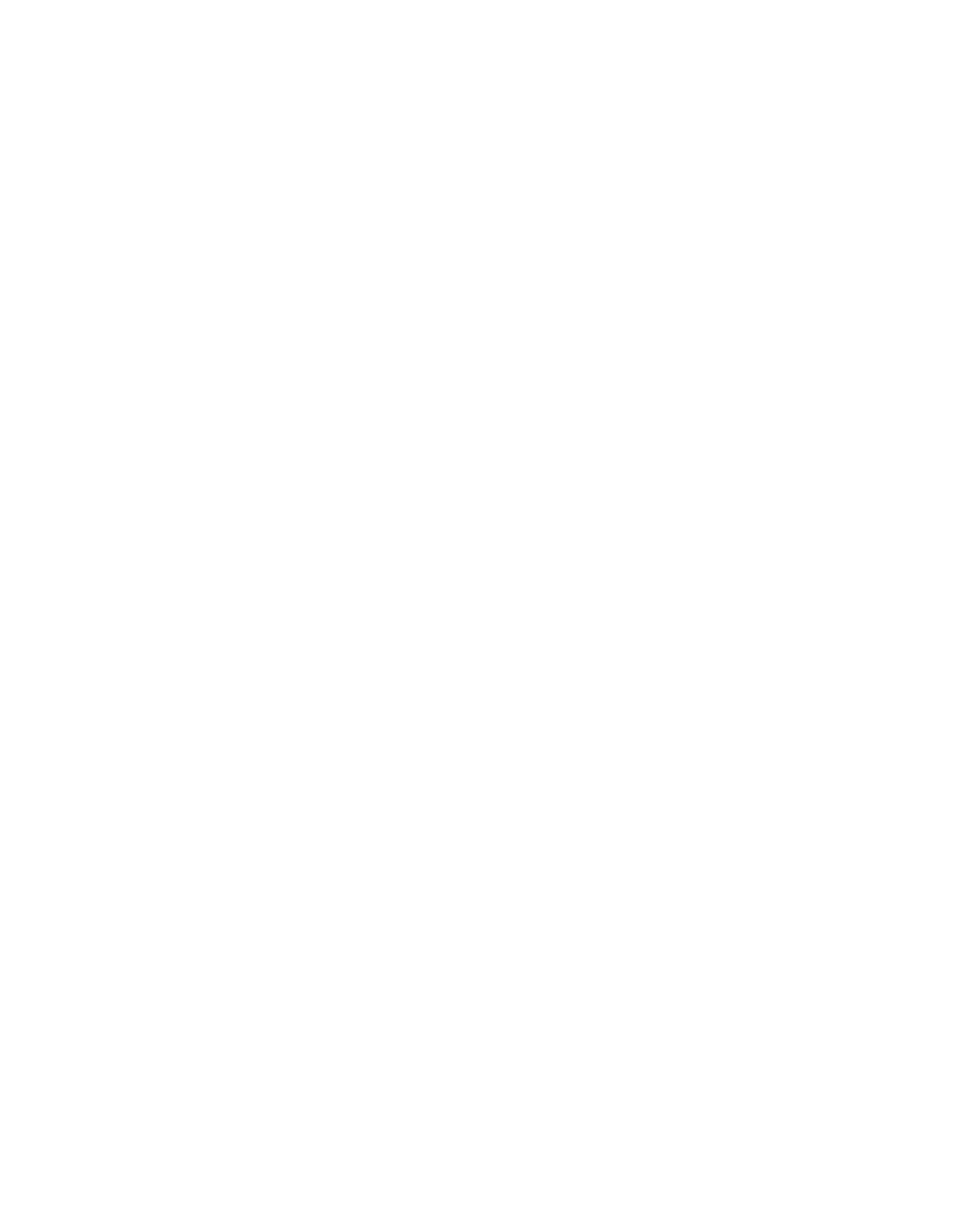### **OVERSIGHT OF EXECUTIVE ORDER 13636 AND DEVELOPMENT OF THE CYBERSECURITY FRAMEWORK**

### **Thursday, July 18, 2013**

U.S. HOUSE OF REPRESENTATIVES, COMMITTEE ON HOMELAND SECURITY, SUBCOMMITTEE ON CYBERSECURITY, INFRASTRUCTURE PROTECTION, AND SECURITY TECHNOLOGIES, *Washington, DC.* 

The subcommittee met, pursuant to call, at 10:05 a.m., in Room 311, Cannon House Office Building, Hon. Patrick Meehan [Chairman of the subcommittee] presiding.

Present: Representatives Meehan, Marino, Clarke, Keating, and Vela.

Mr. MEEHAN. The Committee on Homeland Security, Subcommittee on Cybersecurity, Infrastructure Protection, and Security Technologies will come to order.

Subcommittee is meeting today to examine the implementation of Executive Order 13636 and the administration's cybersecurity framework, and I recognize myself now for an opening statement.

I would like to welcome everybody to today's hearing, which continues our subcommittee's efforts to provide oversight over the President's Cybersecurity Executive Order 13636. The focus of the Executive Order is to provide protection for our Nation's critical infrastructure sectors from cyber threats. These sectors include our energy and nuclear facilities, our Nation's transportation systems, our defense industrial base, and financial services, among others.

Today we will focus on the cybersecurity framework, under which the National Institute for Standards and Technology or NIST, as it is often referred to, has the responsibility of working with stakeholders to develop.

The framework is expected to be completed and released by October 30. On July 1, NIST released an outline of that framework, which will be the basis of the committee's questioning today.

So far NIST has held three workshops to gather input from industry, academia, other stakeholders, and a fourth is expected in September, I believe, in Dallas, Texes.

I believe that the outline of NIST's framework provides an important step to increasing our Nation's awareness and ability to protect our networks from crippling cyber attacks.

In fact, I believe that the three are many mature actors in both Government and the private sector working in great coordination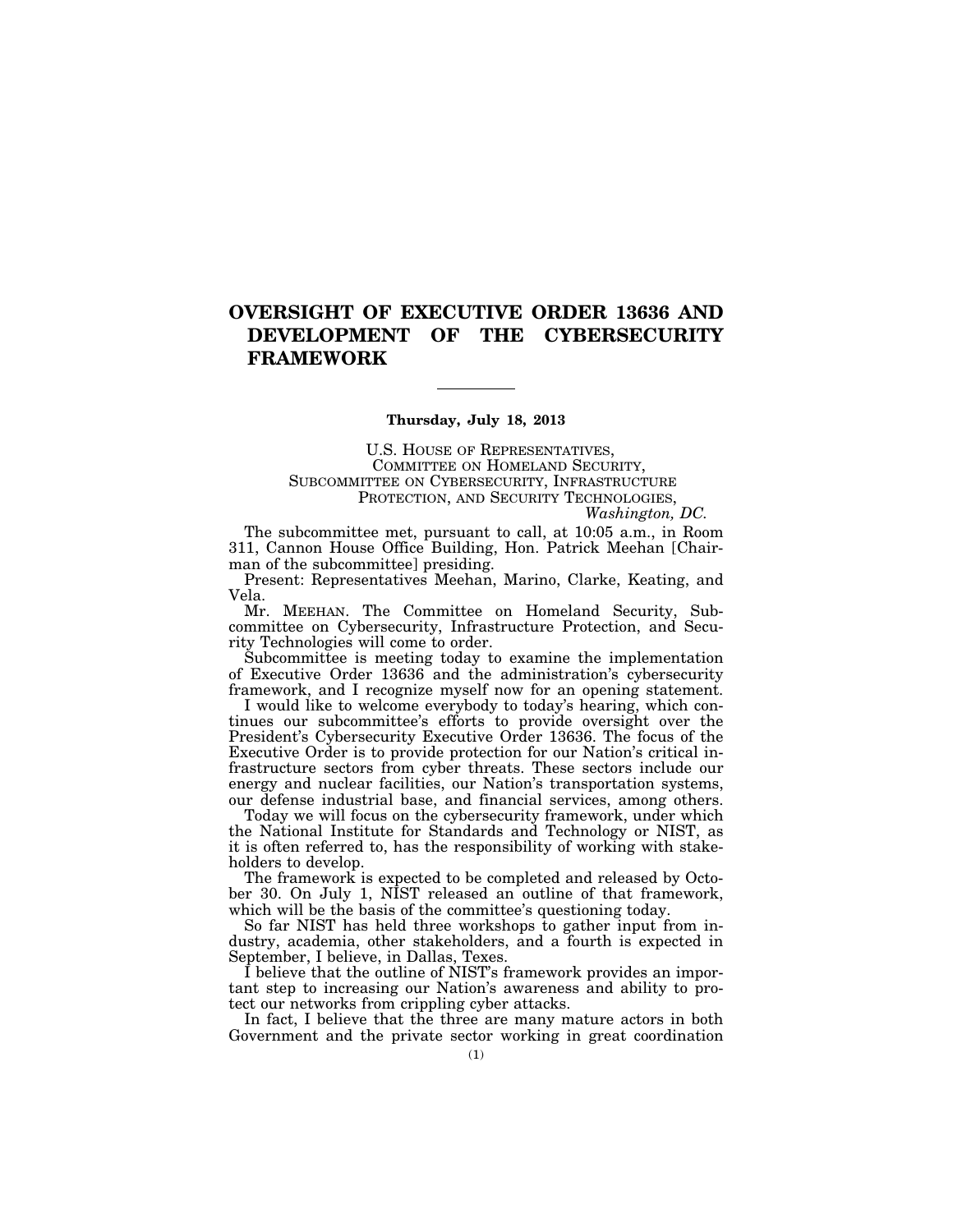currently—including those at the Department of Homeland Security—to shield our systems from cyber threats.

It is, however, those outliers—the ones without the awareness, those with insufficient resources—who can present immense vulnerabilities to entire networks.

It is this concern that our subcommittee seems to have allayed. We must find answers to the question of: How do we incentivize participation without creating counterproductive, onerous standards and regulations?

Adopting the NIST framework would result in a positive exercise for owners and operators of critical infrastructure. However, I have concerns that a self-assessment may not be sufficient to incentivize action to bolster cyber defenses in all cases.

Our committee has held over 200 meetings with stakeholders and one of the common themes emanating from the discussions is that they are only as strong as their weakest links. I believe an analysis of the incentives included in this framework is in order.

I look forward to hearing from the panel today on ways we can assist both the public and private sector to increase their hygiene with limited resources.

Providing incentives for organizations to share information and best practices is further complicated by the absence of liability protections. In the Executive Order, our goal should be to encourage that information sharing, and I have questions about the ability of regulators to reform use—require use of the framework, turning this into burdensome check-the-box rules and regulations.

Ultimately, I believe it is the consensus of the committee that Congress must pass legislation in order to address many of these outstanding issues.

Existing structures within DHS must be authorized by Congress to continue functioning. Liability protections, information-sharing provisions, and industry-led incentives can only be fully enacted by statute, not exclusively by Presidential Directive.

I look forward to working with the committee, with our panel, and DHS to craft legislation that will address these issues.

I thank the panel for their participation today, and I look forward to hearing from your testimony.

[The information follows:]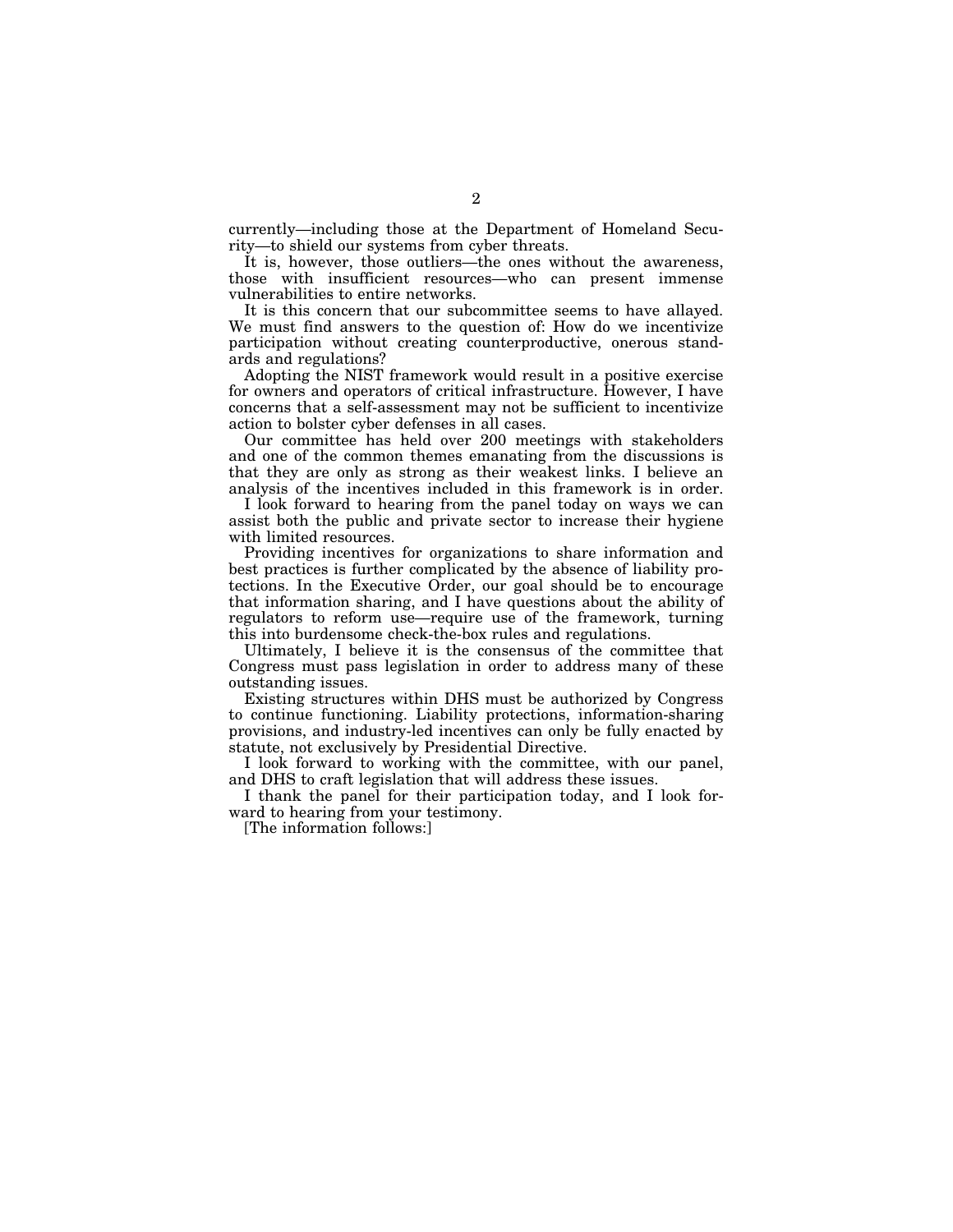# DHS Incentives Study: Preliminary Analysis and Findings

Executive Order 13636 on Improving Critical Infrastructure Cybersecurity

Tony Cheesebrough Chief Economist Integrated Task Force

May 21, 2013



## Cybersecurity Incentives Study

- Though the EO requires separate studies from DHS, Treasury, and Commerce, the DHS Integrated Task Force (ITF) has been working collaboratively with these partners to share data, research, and analysis to produce its study
- The White House Council of Economic Advisors, Treasury Tax Policy and Insurance Policy Offices, and Homeland Security Studies and Analysis Institute each provided focused secondary research support
- The Department of Commerce has also made available its Notice of Inquiry (NOI) responses

 $\bar{2}$ 



3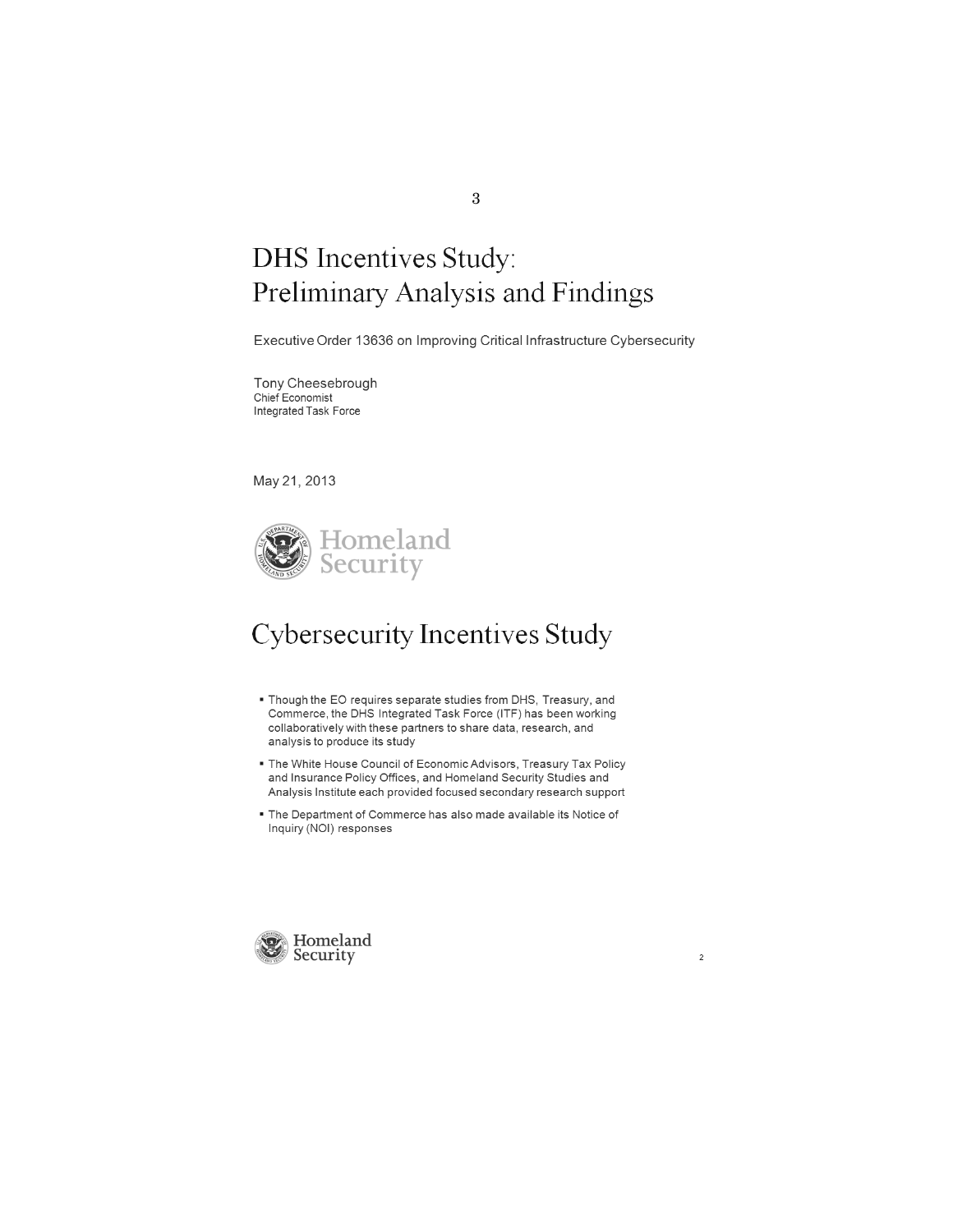# Final List of Incentives Considered

| <b>Initial Incentive Category</b>                       | <b>Final Incentive Category</b> |                                               |  |  |  |  |
|---------------------------------------------------------|---------------------------------|-----------------------------------------------|--|--|--|--|
| 1 Expedited Security Clearance Process<br>$\rightarrow$ |                                 | Remove due to existing DHS efforts            |  |  |  |  |
| 2 Grants                                                |                                 | No Change                                     |  |  |  |  |
| 3 Include Cybersecurity in Rate Base                    | $\rightarrow$                   | "Include Cybersecurity in Rate Base for       |  |  |  |  |
|                                                         |                                 | Price-Regulated Industries"                   |  |  |  |  |
| 4 Information Sharing                                   | $\rightarrow$                   | Remove due to EO Section 4                    |  |  |  |  |
| 5 Insurance                                             | $\rightarrow$                   | Remove as independent category and include in |  |  |  |  |
|                                                         |                                 | <b>Cvber SECURITY Act</b>                     |  |  |  |  |
| 6 Liability Considerations and Legal Benefits           | $\rightarrow$                   | Remove as independent category and include in |  |  |  |  |
|                                                         |                                 | <b>Ovber SECURITY Act</b>                     |  |  |  |  |
| 7 New Regulation/Legislation (e.g. Cyber SAFEIY Act)    |                                 | Limit to "Cyber SECURITY Act (new legislation |  |  |  |  |
|                                                         | $\rightarrow$                   | composed of insurance requirements, liability |  |  |  |  |
|                                                         |                                 | protections, and legal benefits)"             |  |  |  |  |
| 8 Prioritized Technical Assistance                      |                                 | No Change                                     |  |  |  |  |
| 9 Procurement Considerations                            |                                 | No Change                                     |  |  |  |  |
| 10 Public Recognition                                   |                                 | No Change                                     |  |  |  |  |
| 11 Security Disclosure                                  |                                 | No Change                                     |  |  |  |  |
| 12 Streamline Information Security Regulations          |                                 | No Change                                     |  |  |  |  |
| 13 Subsidies                                            |                                 | No Change                                     |  |  |  |  |
| 14 Tax Incentives                                       |                                 | No Change                                     |  |  |  |  |
|                                                         |                                 |                                               |  |  |  |  |



 $\,$  3  $\,$ 

# Research Methodology

- <u>Definition</u>. For the purpose of this study, DHS will use the following definition of incentive: a cost or<br>benefit that motivates a decision or action by critical infrastructure asset owners/operators to adopt the cybersecurity framework under development by NIST.
- Central Researchable Question. To what extent would each of the incentives under consideration affect the probability that critical infrastructure asset owners/operators will adopt the cybersecurity framework under development by NIST?
- Basic Methodology. Without better data, a basis for quantitative estimates ofthe benefits of cybersecurity incentives is lacking, and until the EO-required framework is developed by NIST, the same is largely true of the costs of implementing the framework.
	- As a result, the methodology for analyzing the effectiveness of the cybersecurity incentives under evaluation<br>for the EO relied on evaluations of voluntary non-cybersecurity programs and largely qualitative methods.
	- Evaluations 01 incentives applied to voluntary non-cybersecurrty programs are assumed to be relevant to the study of voluntary cybersecurity programs, though identical results were not assumed.
- · Information Sources.
	- Literature review completed with research support from the Council of Economic Advisers, Treasury Tax Policy<br>and Insurance Policy Offices, and Homeland Security Institute, yielding 138 peer-reviewed journal articles, law<br>r
	- DHSIITF Incentives Workshop: completed April 19, *2013*
	- U.S. Department 01 Commerce Notice 01 Inquiry (NOI): completed review 01 43 comments



 $\overline{4}$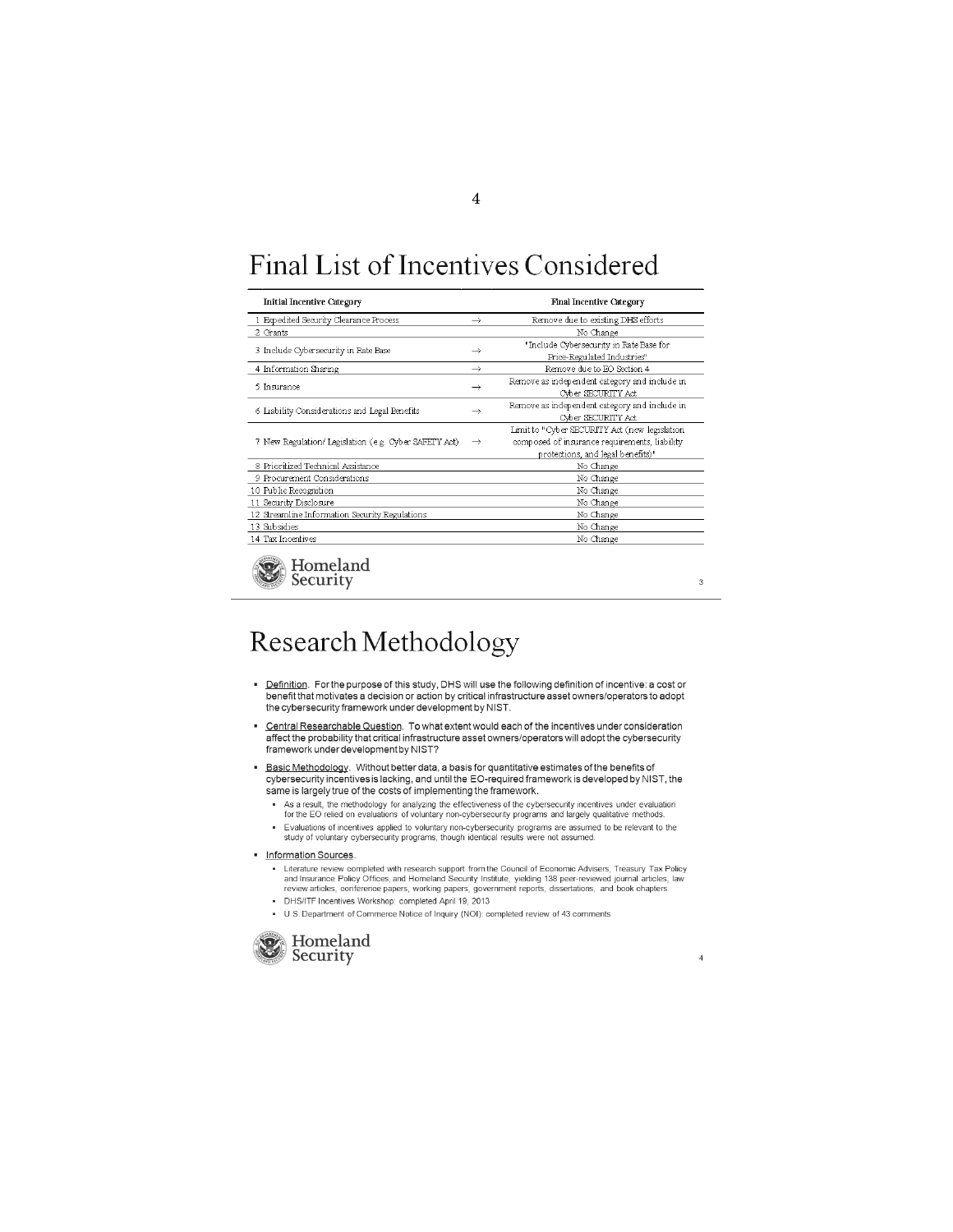## Microeconomic Framework



### Economic Criteria for Analysis

- **Effectiveness: does it work?** 
	- Effectiveness is the probability of framework adoption and is principally driven by framework cost sharing, though expected loss avoidance, marginal revenue increase, and ancillary benefits also contribute to a lesser extent.
- **Efficiency: is there waste?** 
	- Efficiency applies to cost sharing incentives, and consists of both:
		- Moral hazard, which in this context exists because of differences in the degree to which techniques for adopting the framework are cost-effective, and can be thought of as allowing owners/operators to choose techniques that are not cost-effective; and
		- Adverse selection, which in this context exists due to differences in the cost of adoption among owners/operators within and across sectors, and can be thought of as over-paying "lost cost" owners/operators which are already near the frontier of sophistication.

 $_{\rm 6}$ 

- **Equity: who pays and how much?** 
	- Government, industry, or consumers; all/most, moderate, or none/little.



5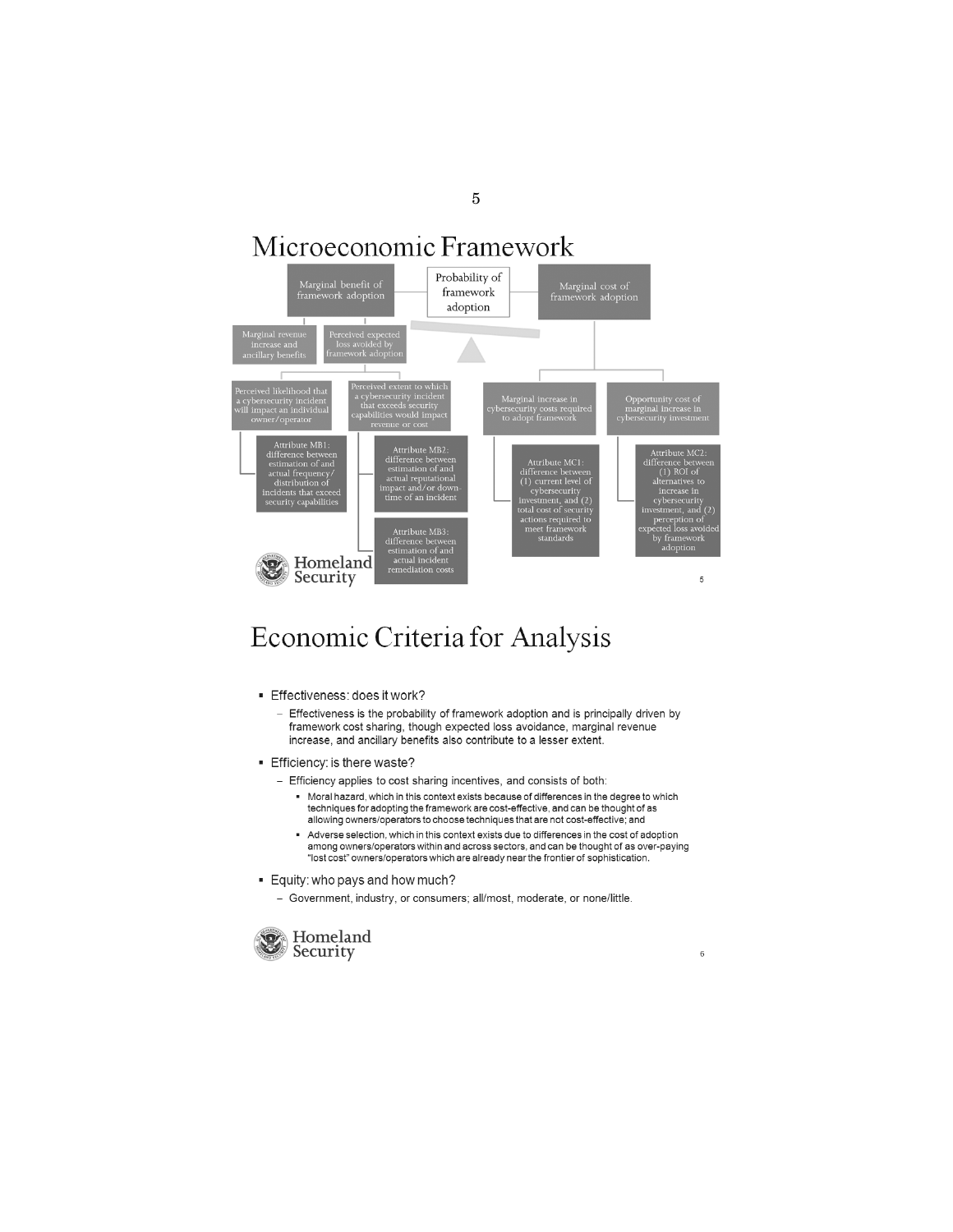## Preliminary Analysis

|                                                                                                            | <b>Effectiveness</b>          |                                                             |                 | <b>Efficiency</b>                                                          |                 | Equity |                                                                                                                                                                                                                                     |                  |                  |
|------------------------------------------------------------------------------------------------------------|-------------------------------|-------------------------------------------------------------|-----------------|----------------------------------------------------------------------------|-----------------|--------|-------------------------------------------------------------------------------------------------------------------------------------------------------------------------------------------------------------------------------------|------------------|------------------|
| <b>Incentive</b>                                                                                           | Probability<br>of<br>Adoption | Framework Framework Expected<br>Ch <sub>st</sub><br>Sharing | Inss<br>Avoided | Marginal<br>Revenue<br><b>Increase and</b><br>Ancillary<br><b>Renefits</b> | Moral<br>Hazard |        | Adverse Government/<br>Selection Taxpayer Cost                                                                                                                                                                                      | Industry<br>Cost | Consumer<br>Cost |
| Grants to Non Price-Regulated<br>Industries                                                                |                               |                                                             |                 |                                                                            |                 |        |                                                                                                                                                                                                                                     |                  |                  |
| Include Cybersecurity in Rate Base for<br>þ<br>Price-Regulated Industries                                  |                               |                                                             |                 |                                                                            |                 |        |                                                                                                                                                                                                                                     |                  |                  |
| Cyber SECURITY Act (composed of<br>3 insurance requirements, liability<br>protections, and legal benefits) | $\circ$                       |                                                             |                 |                                                                            |                 |        | $\circ$                                                                                                                                                                                                                             | $\circ$          | $\circ$          |
| 4 Prioritized Technical Assistance                                                                         |                               |                                                             | $\circ$         |                                                                            |                 |        | ۰                                                                                                                                                                                                                                   |                  | $\bullet$        |
| 5 Procurement Considerations                                                                               | $\circ$                       |                                                             |                 |                                                                            |                 |        | $\bullet$                                                                                                                                                                                                                           |                  | $\circ$          |
| 6 Public Recognition                                                                                       |                               |                                                             |                 |                                                                            |                 |        | $\Omega$                                                                                                                                                                                                                            |                  |                  |
| 7<br>Security Disclosure                                                                                   |                               |                                                             |                 |                                                                            |                 |        | $\circ$                                                                                                                                                                                                                             |                  | $\circ$          |
| Streamline Information Security<br>$\overline{8}$<br>Regulations                                           |                               |                                                             |                 | $\Omega$                                                                   |                 |        |                                                                                                                                                                                                                                     |                  |                  |
| 9 Subsidies                                                                                                | $\circ$                       | $\circ$                                                     |                 |                                                                            |                 |        |                                                                                                                                                                                                                                     | ٠                | $\bullet$        |
| 10 Tax Incentives                                                                                          | $\circ$                       | $\circ$                                                     |                 |                                                                            |                 |        |                                                                                                                                                                                                                                     |                  | $\bullet$        |
|                                                                                                            | Key<br>$\circ$                |                                                             |                 |                                                                            |                 |        | Indicates a top tiexincentive, selative to other incentives, against the criteria defined with each column<br>Testimate consent tipo incentive, selution to refere into other center the wither children and within costs reference |                  |                  |



Indicates neither a tor thermore, namely to our antenna term of the members, against the categorian defined with each column.<br>Indicates neither a top tier nor a second thermornitive, what we to other incentives, against th  $\overline{7}$ 

Preliminary Findings



6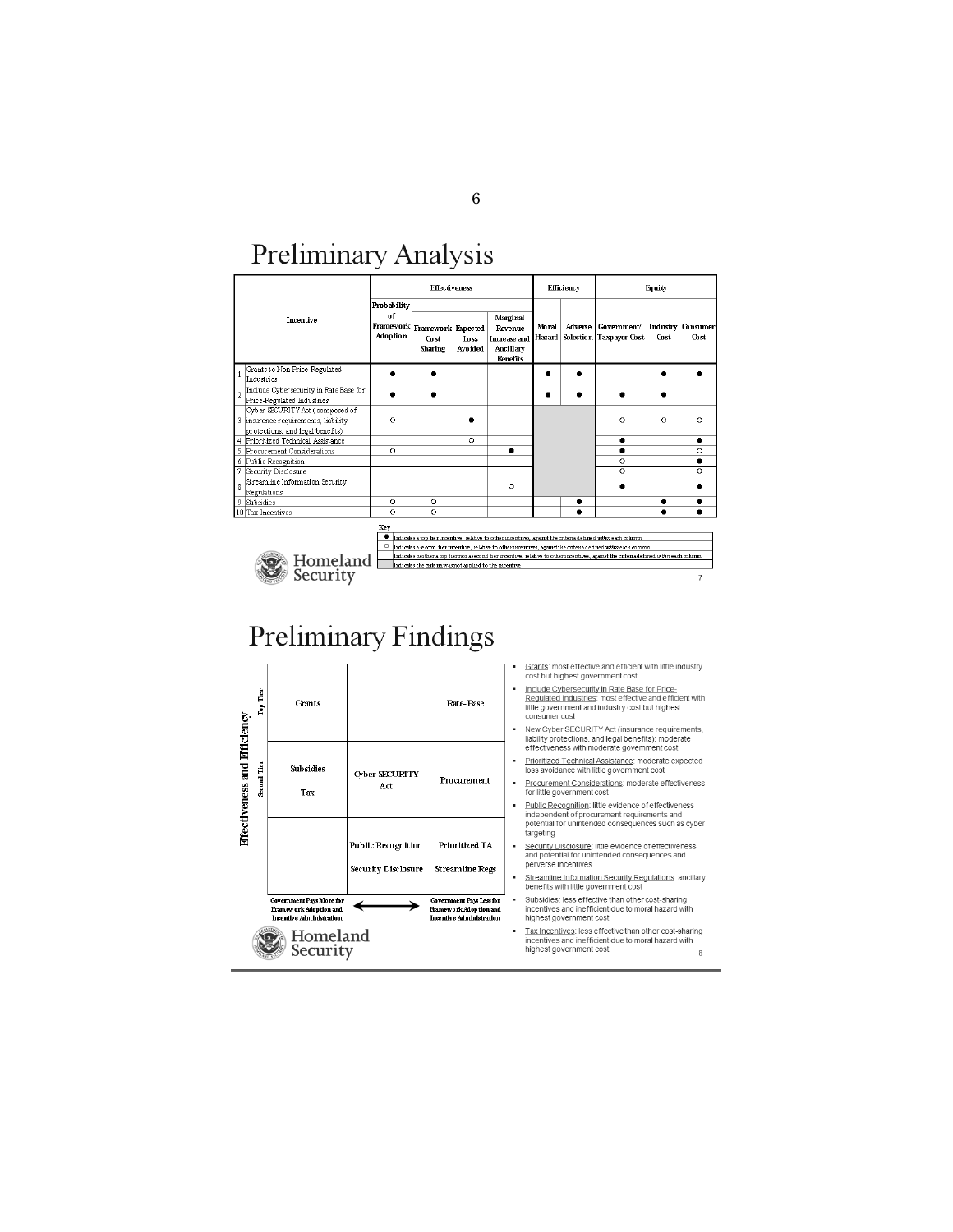# Proposed Procedure for Awarding Incentives

- In practice, it might difficult for DHS to determine whether the framework has been adopted, particularly when incentive awards are based on that determination.
- A more practical solution might be for DHS to follow procedures whereby applicants are evaluated on the extent to which they have adopted a standard. - This is also consistent with the administration's "Pay for Success" model of payment for performance in the context of social services.
- $\bullet$  In this way, either the size of the incentive would be made contingent on the evaluation, ora penalty would be assessed for a low evaluation .
- Owners/operators would be awarded with higher levels of incentives for improving their evaluations, and since it is not tied to cost, moral hazard is eliminated .
- Adverse selection is also addressed , because even a "high cost" owner/operatorwith a low level of cybersecurity sophistication can be motivated to improve. - "Low cost" owners/operators, already near the frontier of sophistication, stop receiving<br>incentives once they reach the highest level of evaluation, though penalties may be assessed for regression



# Upcoming Milestones

- May 21 (today): preliminary results of our analysis briefed to the Incentives WG
- June 12: Incentives recommendations submitted to White House
- Week of June 10 and/or June 17: recommendations presented to private sector critical infrastructure representatives and academia (2013 Workshop on the Economics of Information Security at Georgetown University), as part of our peerreview process
- Summer 2013 : Submit an additional or amended report based on feedback received during peer review



 $\mathbf{9}$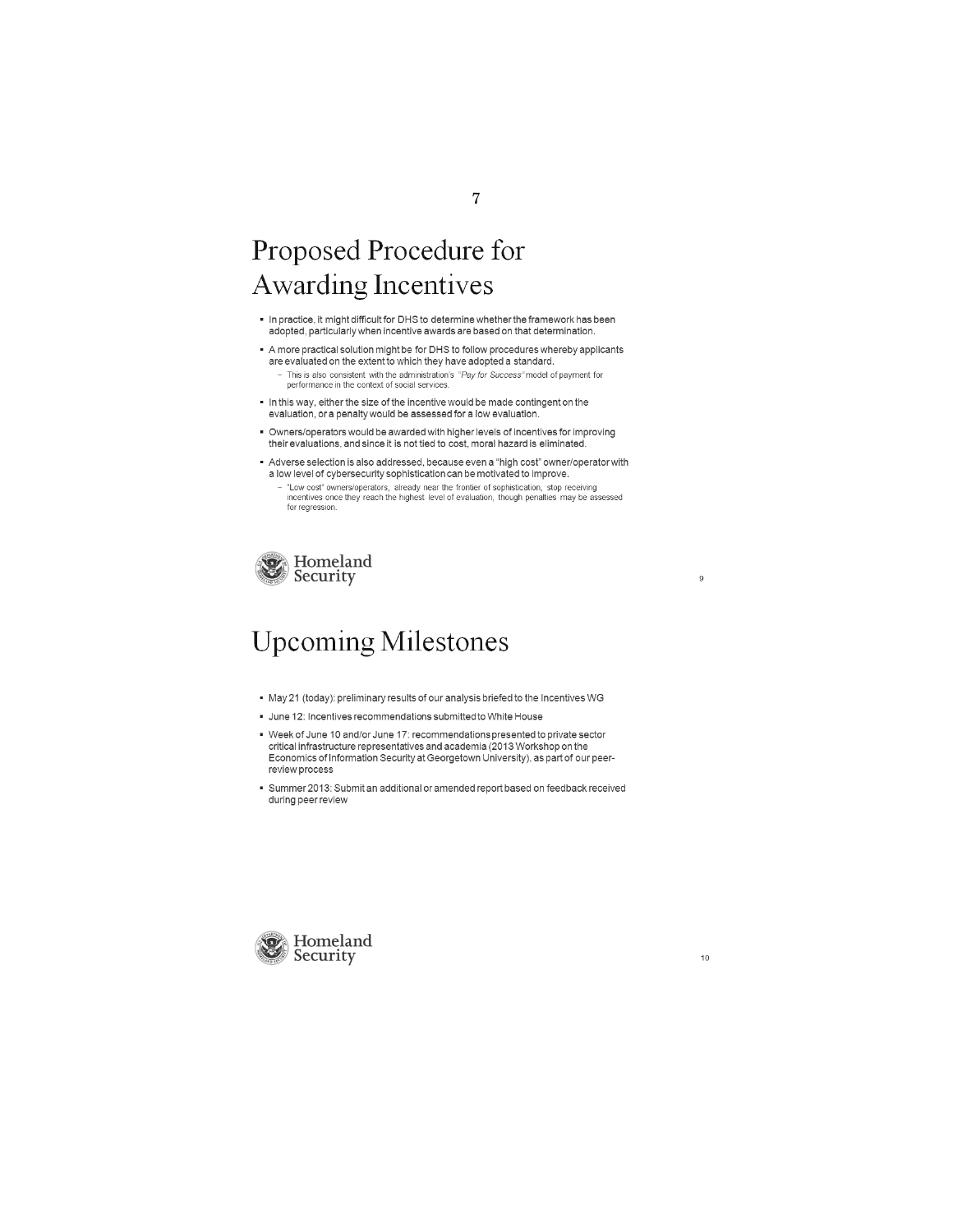

Mr. MEEHAN. The Chairman now recognizes the Ranking Minority Member of the subcommittee, the gentlelady from New York, Ms. Clarke, for any statement that she may have.

Ms. CLARKE. Thank you very much, Mr. Chairman.

Welcome to our panelists this morning.

Our country's reliance on cyber systems cover the waterfront; everything from power plants to pipelines and hospitals to highways, have increased cyber connections dramatically and our infrastructure is more physically and digitally interconnected than ever.

Yet for all of the advantages interconnectivity offers our Nation's critical infrastructure, it is also increasingly vulnerable to attack from an array of cyber threats.

It is vital that we as a country take action to strengthen our National policy on critical infrastructure security and resilience and includes measures to strengthen cybersecurity.

Because the majority of our critical infrastructure is owned and operated by private companies, the public and private sectors have a shared responsibility to reduce the threats to critical infrastructure through a stronger partnership.

The current Federal legislative framework for cybersecurity is complex with more than 50 statutes currently addressing various aspects of it.

However, we can all agree that the current framework is not sufficient to address the growing concerns about the security of cyberspace in the United States and no major cybersecurity legislation has been enacted since 2002, although the Executive branch has taken several notable actions.

The Federal role in protection of privately-held critical infrastructure has been one of the most contentious issues in the debate about cybersecurity legislation.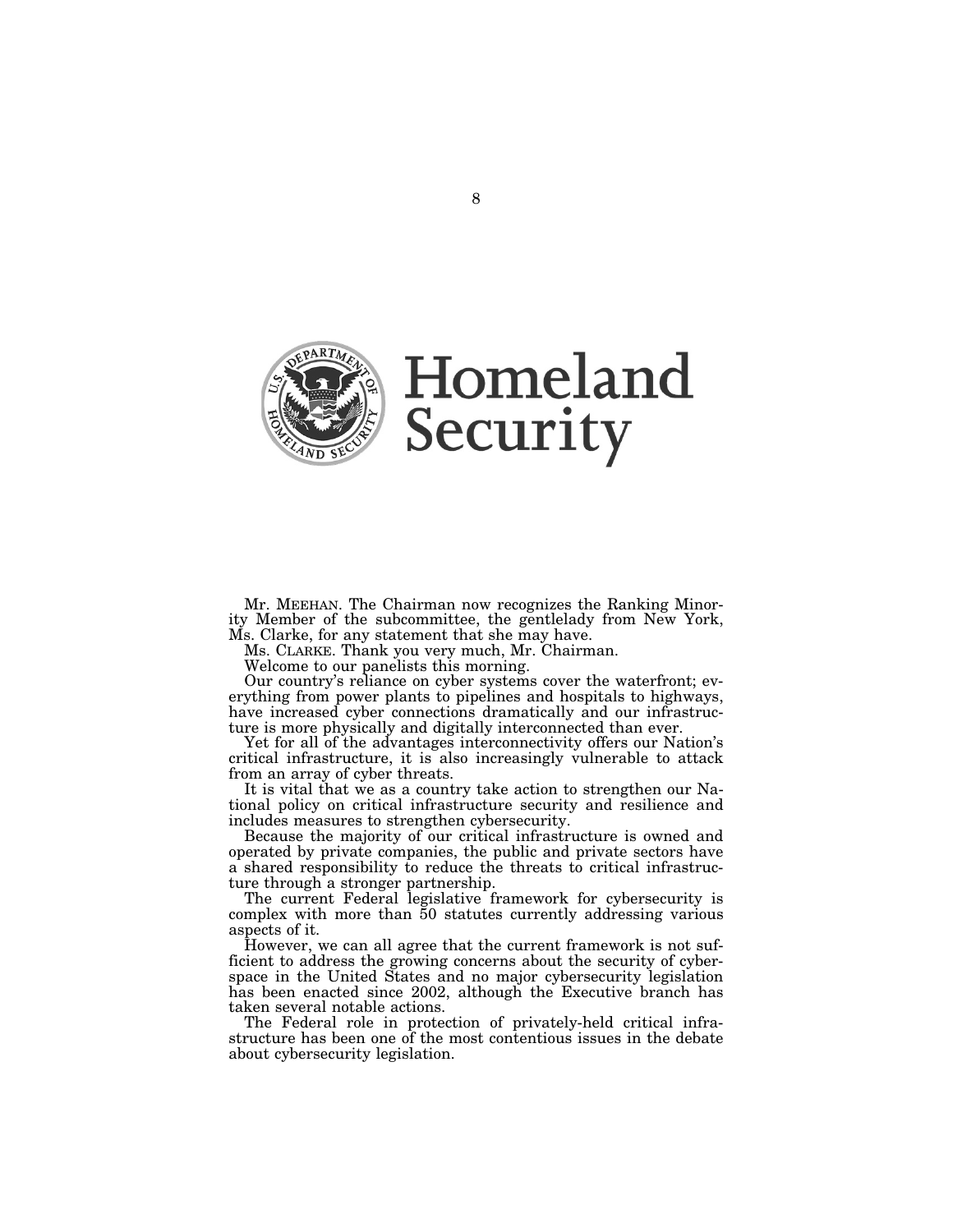There appears to be a broad agreement that additional actions are needed to address the security risks, NCI, but there is considerable disagreement about how much, if any, additional Federal regulation is required.

So in February of this year, the President acted through an extraordinary order of directives an Executive Order on cybersecurity and a Presidential Policy Directive on critical infrastructure security and resilience that will likely become National and global references for cybersecurity policymaking.

Under the EO, the Secretary of Commerce is tasked to direct the director of NIST to develop a framework of reducing cyber risks to critical infrastructure.

The framework will consist of standards, methodologies, procedures, and processes that align policy, business, and technological approaches to cyber—to address cyber risks.

The Department of Homeland Security in coordination with sector-specific agencies will then establish a voluntary program to support the adoption of the cybersecurity framework by owners and operators of critical infrastructure and any other interested entities.

It is important that the United States set a positive example regarding the essential role that global standards play for both industry and Government. This framework presents an important opportunity to develop a product that many other countries can replicate and use in their policy environments.

The United States could encourage global acceptance of this framework by seeking comments and support from our allies during its development. This adoption would be beneficial by creating consistent and cohesive approaches across these geographies as well as a commitment to the global standardization process.

A long-standing concern of mine is how we go about addressing cyber workforce considerations and how they will be included in the development of the framework we will be talking about today.

Our National cybersecurity workforce must be trained and be able to maintain the skills necessary to understand the changing operating environment. They must also be able to understand the threats, vulnerabilities to the environment, and most importantly, they must be skilled at practices to combat those threats and vulnerabilities.

I am hoping that you, Mr. Chairman, and I can work together on this important need.

We also have a need of improvement in the fundamental knowledge of cybersecurity. New solutions and approaches have been recognized for well over a decade and those discoveries were a factor in the passage of the Cyber Security Research and Development Act in 2002.

However, the law focuses on cybersecurity R&D by NSF and NIST. The Homeland Security Act of 2002 in contrast does not specifically mention cybersecurity R&D, but DHS and several other Departmental agencies make significant investments in it.

About 60 percent of reported funding by agencies in cybersecurity and information assurance is defense-related and we need to direct some of this R&D in the civilian arena.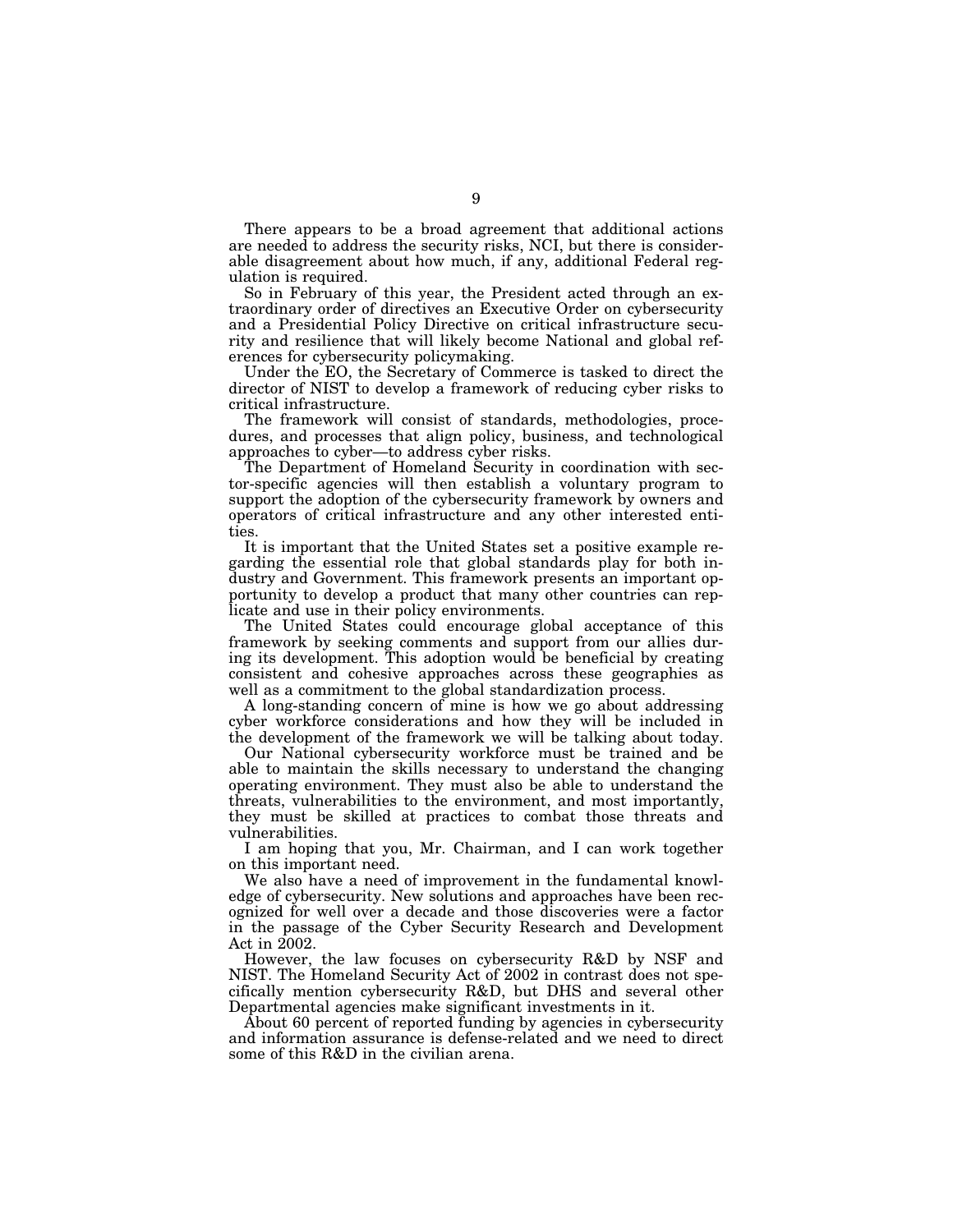I understand that you, Mr. Chairman, have some language along this line, and I hope we can, together, work on this issue.

What we all want for a cybersecurity framework is something that is flexible, repeatable, performance-based, includes a strong privacy and civil liberties protections, and something that is costeffective.

After all, the President is attempting to help the privately-held owners and operators of the Nation's critical infrastructure to identify, assess, and manage cybersecurity-related risks while protecting business confidentiality and individual privacy and civil liberties.

In short, we need to regain sovereignty over our National and local assets that keep our small businesses running, our city and State governments providing services to citizens, our factories humming, and our essential services protected.

I look forward to testimony today about the progress that is being made because of the President's leadership on cybersecurity, and I hope that Congress can learn some lessons from the process he has set in motion.

I just want to add that I recently received this copy of the incentives study, Mr. Kolasky, and I understand that this is in response to the Executive Order.

It was issued May 21, and it would be great if we engaged in information sharing as well if we are going to demand it from those who are tasked to give guidance to.

With that, Mr. Chairman, I yield back.

[The statement of Ranking Member Clarke follows:]

#### STATEMENT OF RANKING MEMBER YVETTE D. CLARKE

#### JULY 18, 2013

Our country's reliance on cyber systems covers the waterfront, everything from power plants to pipelines, and hospitals to highways have increased cyber connections dramatically, and our infrastructure is more physically and digitally interconnected than ever. Yet for all the advantages interconnectivity offers, our Nation's critical infrastructure is also increasingly vulnerable to attack from an array of cyber threats.

It is vital that we, as a country, take action to strengthen our National policy on critical infrastructure security and resilience, and includes measures to strengthen cybersecurity. Because the majority of our critical infrastructure is owned and operated by private companies, the public and private sectors have a shared responsibility to reduce the risks to critical infrastructure through a stronger partnership.

The current Federal legislative framework for cybersecurity is complex, with more than 50 statutes currently addressing various aspects of it. However, we can all agree that the current framework is not sufficient to address the growing concerns about the security of cyber space in the United States, and no major cybersecurity legislation has been enacted since 2002, although the Executive branch has taken several notable actions.

The Federal role in protection of privately-held Critical Infrastructure has been one of the most contentious issues in the debate about cybersecurity legislation. There appears to be broad agreement that additional actions are needed to address the cybersecurity risks to CI but there is considerable disagreement about how much, if any, additional Federal regulation is required.

So, in February of this year, the President acted through an extraordinary pair of directives, an Executive Order on Cybersecurity and a Presidential Policy Directive on Critical Infrastructure Security and Resilience, that will likely become National and global references for cybersecurity policymaking. Under the EO, the Secretary of Commerce is tasked to direct the Director of NIST to develop a framework for reducing cyber risks to critical infrastructure. The Framework will consist of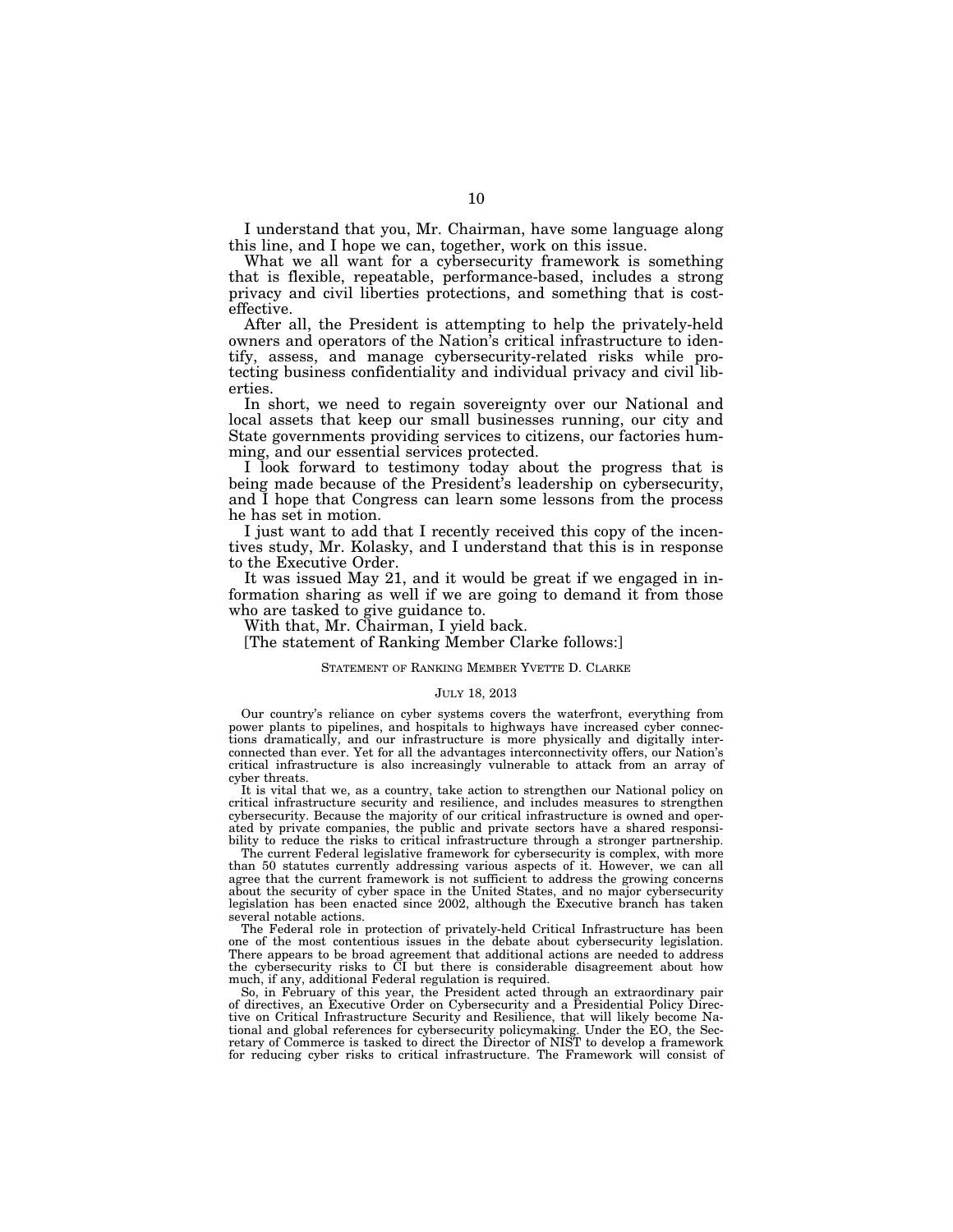standards, methodologies, procedures, and processes that align policy, business, and technological approaches to address cyber risks.

The Department of Homeland Security, in coordination with sector-specific agencies, will then establish a voluntary program to support the adoption of the Cybersecurity Framework by owners and operators of critical infrastructure and any other interested entities.

It is important that the United States set a positive example regarding the essential role that global standards play for both industry and Government. This framework presents an important opportunity to develop a product that many other countries can replicate and use in their policy environments. The United States could encourage global acceptance of this framework by seeking comments and support from our allies during its development. This adoption would be beneficial by creating consistent and cohesive approaches across those geographies as well as a commitment to the global standardization process.

A long-standing concern of mine is how we go about addressing Cyber Workforce considerations and how they will be they included in the development of the Framework we will be talking about today. Our National cybersecurity workforce must be trained and be able to maintain the skills necessary to understand the changing operating environment. They must also be able to understand the threats and vulnerabilities to that environment, and most importantly, they must be skilled at practices to combat those threats and vulnerabilities. I am hoping that the Chairman and I can work together on this important need.

We also have a need for improvements in the fundamental knowledge of cybersecurity. New solutions and approaches have been recognized for well over a decade and these discoveries were a factor in the passage of the Cybersecurity Research and Development Act in 2002. However, that law focuses on cybersecurity R&D by NSF and NIST. The Homeland Security Act of 2002, in contrast, does not specifically mention cybersecurity R&D, but DHS and several other Departmental agencies make significant investments in it. About 60% of reported funding by agencies in cybersecurity and information assurance is defense-related, and we need to direct some of this R&D in the civilian arena. I understand the Chairman has some language along this line, and I hope we can work together on this issue too.

What we all want from a Cybersecurity Framework is something that is flexible, repeatable, performance-based, includes strong privacy and civil liberties protections, and something that is cost-effective. After all, the President is attempting to help the privately-held owners and operators of the Nation's critical infrastructure to identify, assess, and manage cybersecurity-related risk while protecting business confidentiality and individual privacy and civil liberties.

In short we need to regain sovereignty over our National and local assets that keep our small businesses running, our city and State governments providing services to citizens, our factories humming, and our essential services protected. I look forward to the testimony today to hear about the progress that is being made because of the President's leadership on cybersecurity, and I hope that Congress can learn some lessons from the process he has set into motion.

Mr. MEEHAN. I thank the gentlelady for her comments and other Members of the committee are reminded that opening statements may be submitted for the record.

[The statement of Ranking Member Thompson follows:]

#### STATEMENT OF RANKING MEMBER BENNIE G. THOMPSON

#### JULY 18, 2013

Several years ago, this committee passed the legislation that became the DHS' Chemical Facility Anti-Terrorism Standards (CFATS) program. CFATS was one of this committee's first attempts to proactively explore how to make this country safer by engaging the private sector. We knew that no private facility wanted to become the target of terrorists. But we also knew that the private sector does not often view the Government as a partner.

We needed to create a structure that permitted Government and the private sector to work together without fear of penalty or reprisal. I believe we created such a system. Today, we are here to discuss another instance in which the private sector is being asked to cooperate with the Government to safeguard the American people. While the potential danger posed by a terrorist attack on a chemical facility is easy to understand, the threat posed by an attack on the cyber network of a facility is difficult to envision.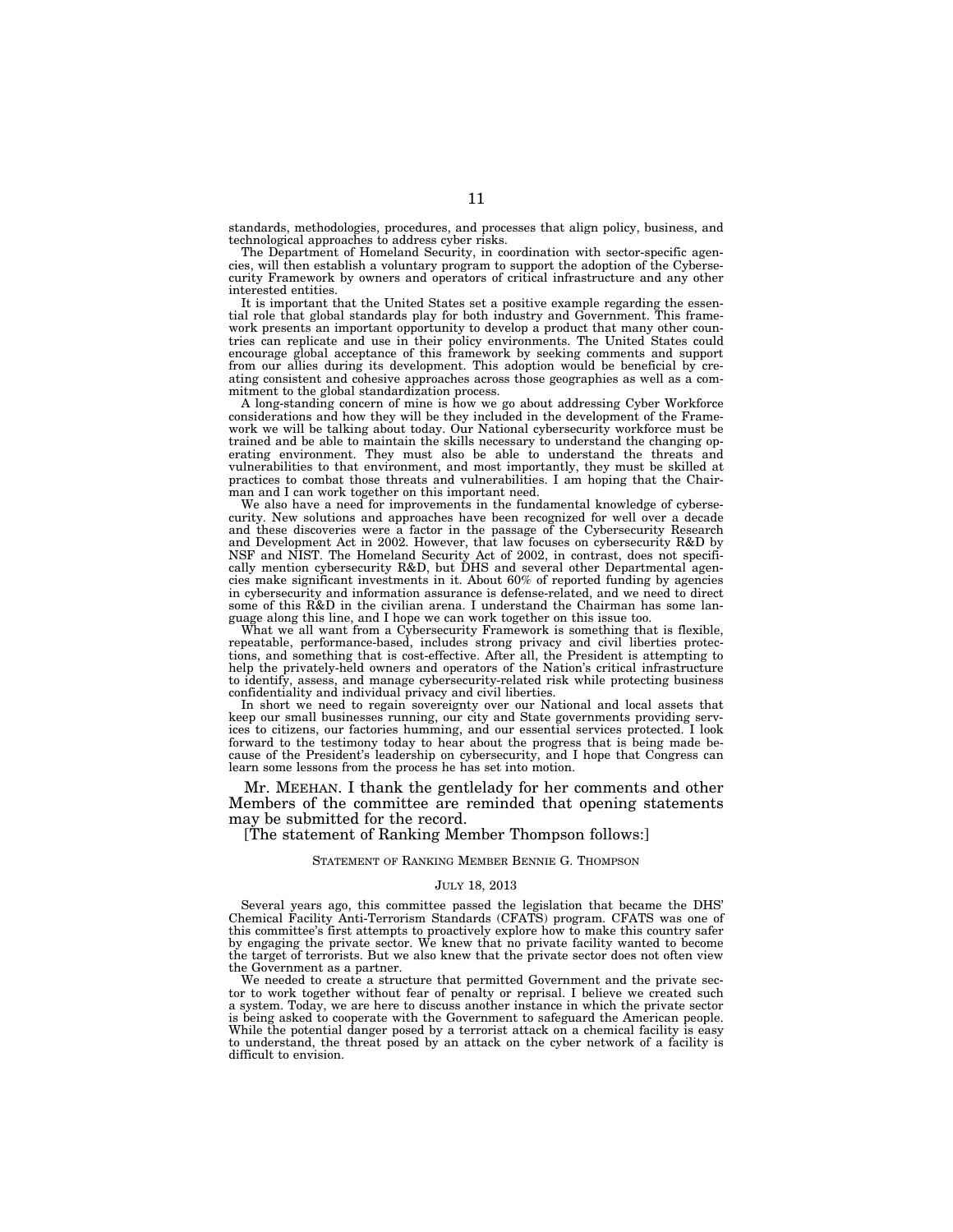But let's be clear—cyber attacks that cause large-scale system failures among the businesses and organization that we use every day would not only cause inconvenience, for some people, such system failures could be life-threatening.

While something in our history and culture may not allow us to admit it easily, we need to acknowledge that we rely on the everyday presence of power plants, hospitals, manufacturing plants, mass transit and subway systems, airports, and the system of electronic commerce.

And in our current world, none of these systems can exist without a computer network that is linked to many other computer networks. Our National and individual interests depend upon the protection of these networks and the security of the information in them.

Government and the private sector must work together to assure that the owners and operators of these facilities are able to safeguard their operations and assets from the risk of cyber attack.

Also, we must be sure that if attacked by a cyber terrorist, these facilities are able to quickly determine the damage, recover from the injury and move forward.

The cybersecurity Executive Order attempts to achieve these goals. Needless to say, I would prefer that this Congress take up legislation to address the many cybersecurity threats facing the critical infrastructure of this Nation. However, this Congress seems to have a difficult time engaging in the legislative process. Thus, I look forward to the implementation of Executive Order 13636, which directs Federal agencies to coordinate the development and implentation of risk-based standards.

Mr. MEEHAN. We are very pleased to have a distinguished panel before us today, and we thank each of you for the work that you are doing on behalf of our Nation and your efforts to assure that we take every possible step to protect our cyber infrastructure.

We are going to be joined today first by Mr. Robert Kolasky who serves as the director of the Department of Homeland Security's Integrated Task Force that was put together to implement the Presidential Policy Directive 21 on Critical Infrastructure Security and Resilience as well as the President's Executive Order on Critical Infrastructure Cyber Security.

Mr. Kolasky has served in many roles throughout DHS since joining the Federal Government in 2002, and I thank you for your service.

We will be joined by Dr. Charles Romine, the director of Information Technology Laboratory, one of six research laboratories within the National Institute of Standards and Technology.

Dr. Romine oversees research programs designed to promote U.S. innovation and industrial competitiveness by developing and disseminating standards, measurements, and testing for interoperability, security, usability, and reliability of information systems.

Thank you, Dr. Romine.

We are joined by Dr. Eric Fischer. He is the senior specialist in science and technology at the Congressional Research Service. In this role, he provides expert written and consultation support to Congress on a broad range of issues in science and technology policy including cybersecurity, environmental issues, and research and development.

He has authored more than 30 CRS reports—and I thank you for that great work. They are a big help to us as we try to negotiate our way through the thicket of issues to increase our understanding—and more than 100 analytical memoranda for Congressional offices on the subjects I just mentioned.

The witnesses' full written statements will appear in the record, and so I ask that you use your time as best you can to help us to hear what is important in your testimony.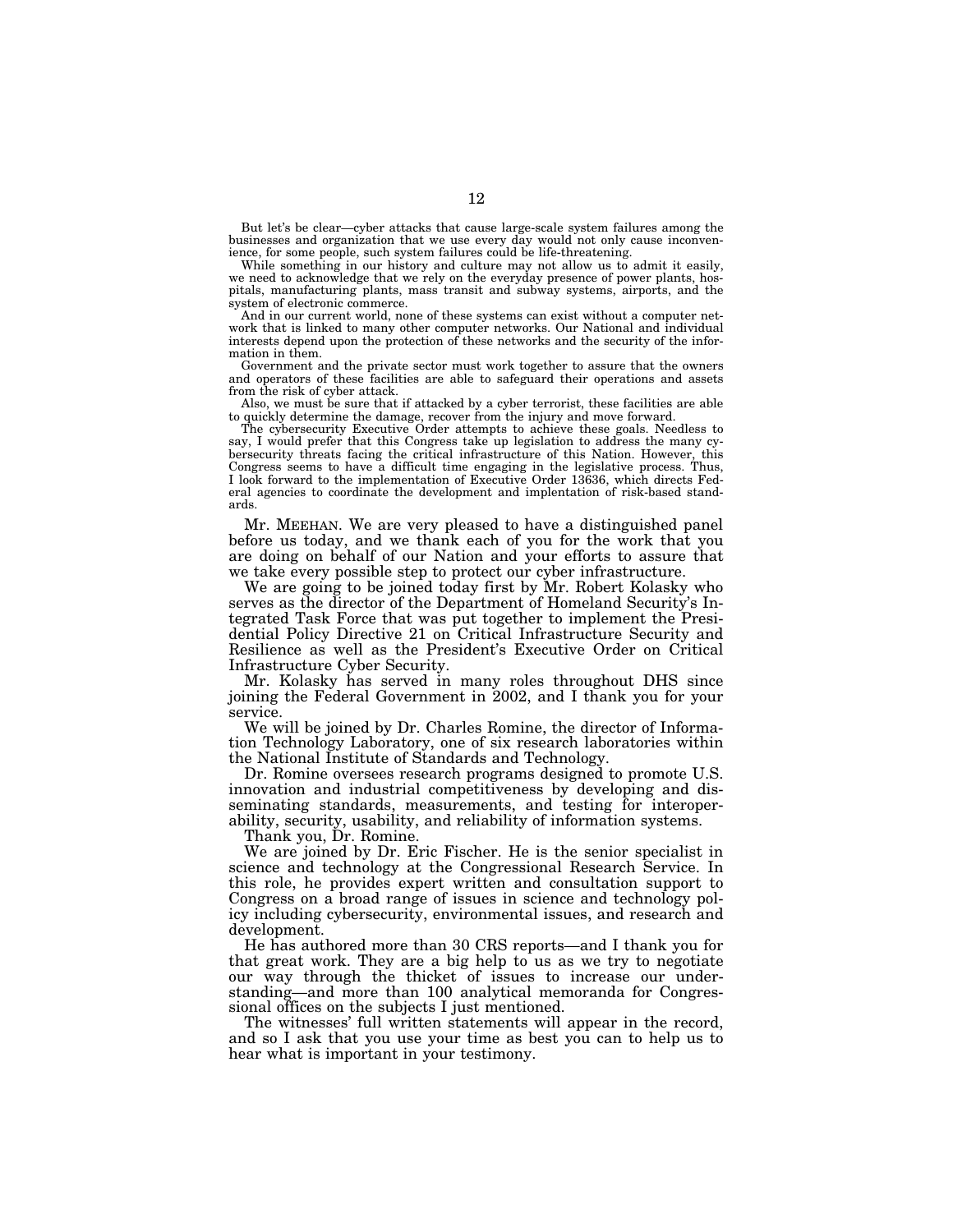I will now recognize Mr. Kolasky for 5 minutes to testify. Thank you, Mr. Kolasky.

### **STATEMENT OF ROBERT KOLASKY, DIRECTOR, IMPLEMENTA-TION TASK FORCE, NATIONAL PROTECTION AND PROGRAMS DIRECTORATE, U.S. DEPARTMENT OF HOMELAND SECURITY**

Mr. KOLASKY. Good morning, Chairman Meehan, Ranking Member Clarke, and distinguished Members of the committee. I want to thank you for your support of the Department, particularly in our mission to safeguard and secure the Nation's critical infrastructure.

I am pleased to be here before you to discuss the administration's role and DHS's role in implementing PPD 21 on Critical Infrastructure Security Resilience and Executive Order 13636, Critical Infrastructure Cyber Security.

As you know, DHS supports critical infrastructure owners and operators in preparing for, preventing, protecting against, mitigating from, responding to, and recovering from all hazardous events including cyber incidents, natural disasters, and terrorist attacks.

To achieve this, DHS works with public and private-sector partners to identify and promote effective solutions for security and resilience that address the risk facing the Nation's critical infrastructure.

As you mentioned, recognizing the need for collaborative solutions to confront these risks and promote a more secure and resiliant critical infrastructure, President Obama issued Executive Order and the Presidential Policy on Critical Infrastructure Security and Resilience in February of this year.

These two directives aimed to enhance the security and resilience of the Nation's critical structure to maintain a cyber environment that encourages efficiency, innovation, and economic prosperity while promoting safety, security, business confidentiality, privacy, and civil liberties.

Promoting security resilience is a collaborative effort. It involves participation from the private sector, owners and operators, State, local, and Tribal territorial governments as well.

To accomplish this collaborative effort, DHS stood up the integrated task force to implement the EO and PPD and the integrated task force has developed a consultative process for the whole Federal Government to work with the private sector and State and local and Tribal territorial governments as well as nonprofits and academic communities.

At the integrated task force, we have developed nine separate working groups and have conducted more than 100 working sessions involving 1,100 attendees to date. Representatives from DHS have also conducted more than 100 briefings on our effort to nearly 10,000 stakeholders since February 2013.

In addition, DHS has worked with our colleagues at the Department of Commerce's National Institute of Standards and Technology to utilize this consultative process in support of the development of cybersecurity framework, which NIST is leading the effort on.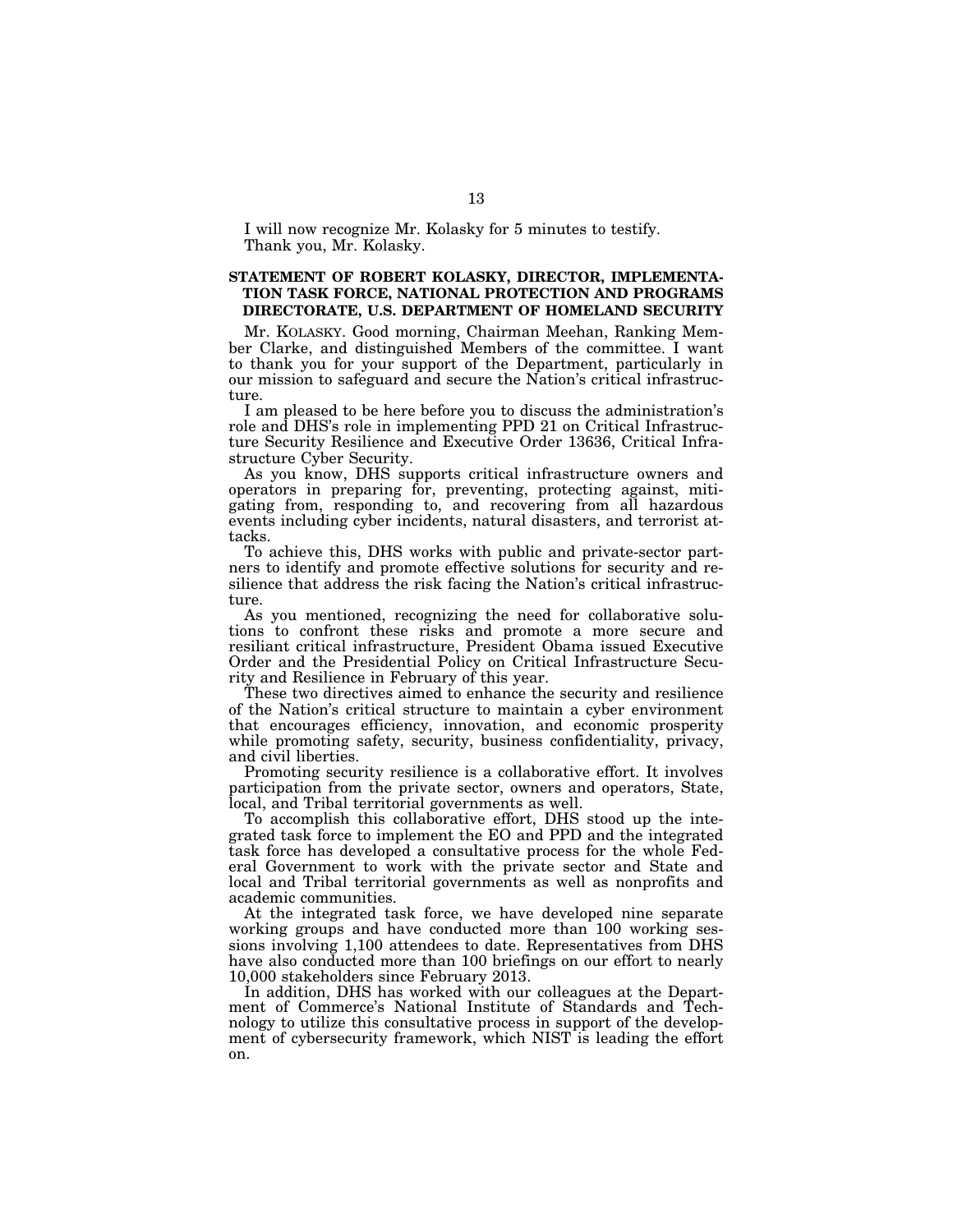We have accomplished much over the past 150 days, and I would like to talk about that and I am eager to take questions related to that.

Among the things that we have delivered, as Ranking Member Clarke referenced, an incentives report which analyzes potential incentives that can be used to promote to the adoption of the cybersecurity framework, a description of critical infrastructure functional relationships, instructions on producing unclassified cyber threat reports from all sources of information and making that information available to critical infrastructure partners, procedures for the expansion of the enhanced cybersecurity service program within DHS, which is intended to share cyber threat information with appropriately cleared private-sector cybersecurity providers across all critical infrastructure sectors, recommendations on the feasibility, security benefits, and merits of incorporating security standards into acquisition planning and contract administration, a process for expediting security clearances to those in the private sector with the essential need to know about cyber threat information, and a report outlining how well the current public/private partnership model that is documented in the National Infrastructure Protection Plan is working and recommendations for enhancements to that model.

In addition, we have conducted an evaluation of and are identifying critical infrastructure entities where a cybersecurity incident has the potential to cause National or regionally catastrophic incidents.

While we have made significant progress to date, there is much work still to be done this year. DHS will be focusing its efforts on the following steps throughout the rest of the year.

Updating the National infrastructure protection plan to reflect new policies, a change in the risk environment, and lessons learned working in collaboration across the public and private sector to manage infrastructure risks.

Enhancing near-real-time situational awareness for critical infrastructure, developing a draft of the National Critical Infrastructure Security and Resilience Research and Development Plan and collaborating with our colleagues at NIST on the cybersecurity framework.

It is important to note that the EO and PPD work within current authorities. They do not grant new regulatory authority or establish additional incentives for participation in a voluntary program.

The administration continues to believe that a comprehensive suite of legislation is necessary to implement the full ranges of steps necessary to build a strong public/private partnership and we hope to continue to work with Congress to achieve this.

Among our legislative priorities are: Facilitating cybersecurity for information sharing between the Government and the private sector while maintaining privacy and civil liberties protections and reinforcing the appropriate roles of intelligence and non-intelligence agencies.

Incentivizing the adoption of best practices and standards for critical infrastructure by complementing the process set forth in the Executive Order, updating Federal agency network security laws and codifying DHS' cybersecurity responsibilities, giving law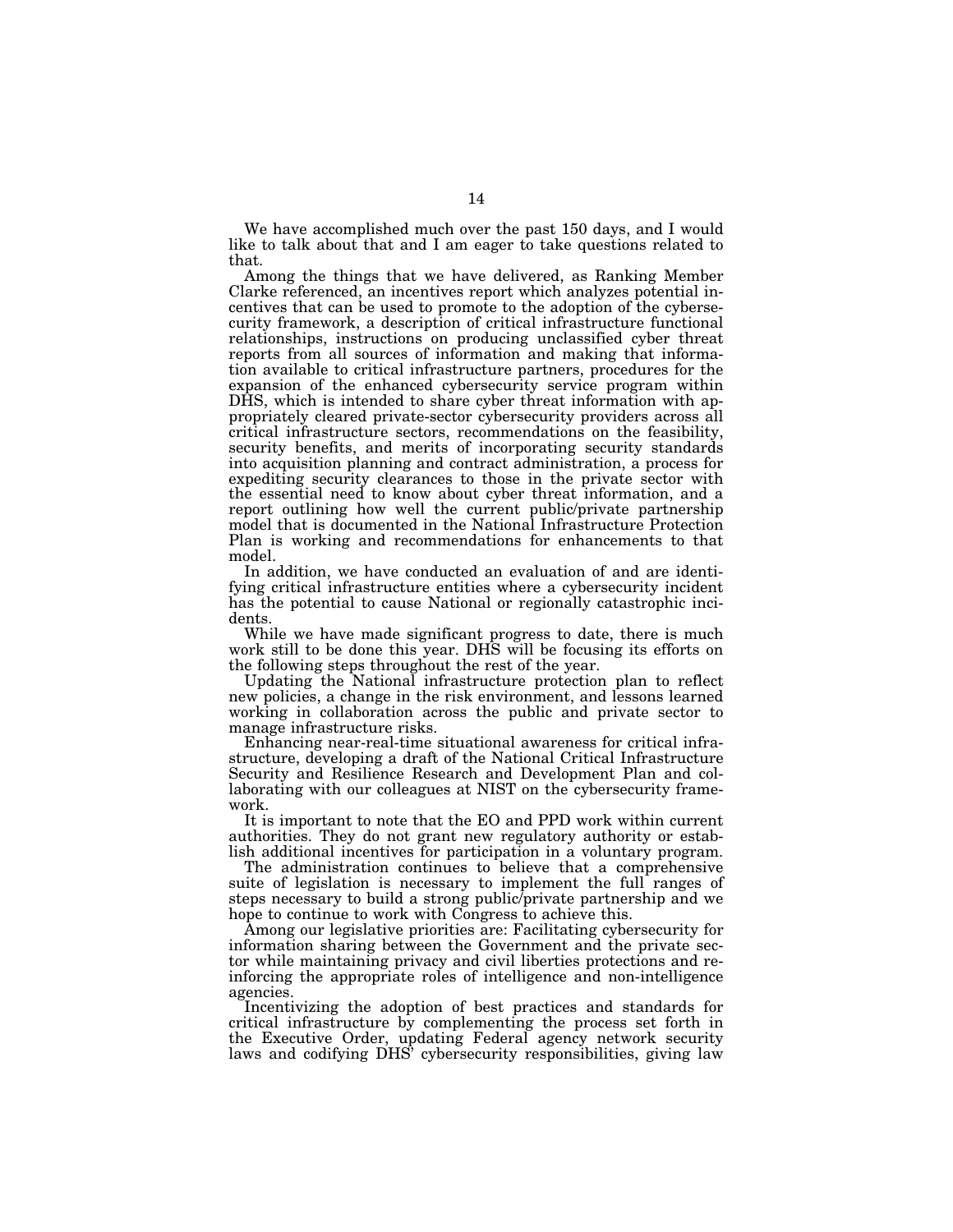enforcement the tools to fight crime in the digital age, and creating a new National data breach reporting requirement.

I will end my statements by saying that although we are doing much within the EO and PPD, this is just a start and we hope to continue to work with the owners and operators in State and local and Tribal territorial governments to make progress this year and in the future so that we all have confidence in the security and the resiliency of our critical infrastructure and key networks.

Thank you for the opportunity to discuss the Department's role in improving critical infrastructure security and resilience, and I look forward to the dialogue.

[The prepared statement of Mr. Kolasky follows:]

#### PREPARED STATEMENT OF ROBERT KOLASKY

#### JULY 18, 2013

#### INTRODUCTION

Good morning Chairman Meehan, Ranking Member Clarke, and distinguished Members of the committee. Let me begin by thanking you for your support of the Department of Homeland Security (DHS), particularly in its mission to safeguard and secure the Nation's critical infrastructure. I am pleased to appear before you to discuss the Department's role in implementing Executive Order (EO) 13636, *Improving Critical Infrastructure Cybersecurity,* and Presidential Policy Directive (PPD) 21, *Critical Infrastructure Security and Resilience*.

DHS supports critical infrastructure owners and operators in preparing for, preventing, protecting against, mitigating from, responding to, and recovering from allhazards events, including cyber incidents, terrorist attacks, and natural disasters. These activities promote the safety and security of the American public and ensure the provision of essential services and functions, such as energy and communications. To achieve this end, DHS works with public and private-sector partners to identify and promote effective solutions for security and resilience that address the risks facing the Nation's critical infrastructure.

While this increased connectivity has led to significant transformations and advances across our country—and around the world—it also has increased the importance and complexity of our shared risk. Our daily life, economic vitality, and National security depend on cyberspace. A vast array of interdependent IT networks, systems, services, and resources are critical to communication, travel, powering our homes, running our economy, and obtaining Government services. No country, industry, community, or individual is immune to cyber risks.

Critical infrastructure is the backbone of our country's National and economic security. It includes power plants, chemical facilities, communications networks, bridges, highways, and stadiums, as well as the Federal buildings where millions of Americans work and visit each day. DHS coordinates the National protection, prevention, mitigation, and recovery from cyber incidents and works regularly with business owners and operators to take steps to strengthen their facilities and communities. The Department also conducts on-site risk assessments of critical infrastructure and shares risk and threat information with State, local, and private-sector partners.

Protecting critical infrastructure against growing and evolving cyber threats requires a layered approach. DHS actively collaborates with public and private-sector partners every day to improve the security and resilience of critical infrastructure while responding to and mitigating the impacts of attempted disruptions to the Nation's critical cyber and communications networks and to reduce adverse impacts on critical network systems.

Beyond evolving cybersecurity risks, the Nation's critical infrastructure is potentially affected by more frequent and severe weather events, by sustained under-investment in the integrity of aging and degrading infrastructure, and by an evolving terrorist threat.

Recognizing the need for collaborative solutions to confront this changing risk paradigm and promote a more secure and resilient critical infrastructure, President Obama issued EO 13636 and PPD–21. These two directives aim to ''enhance the security and resilience of the Nation's critical infrastructure and to maintain a cyber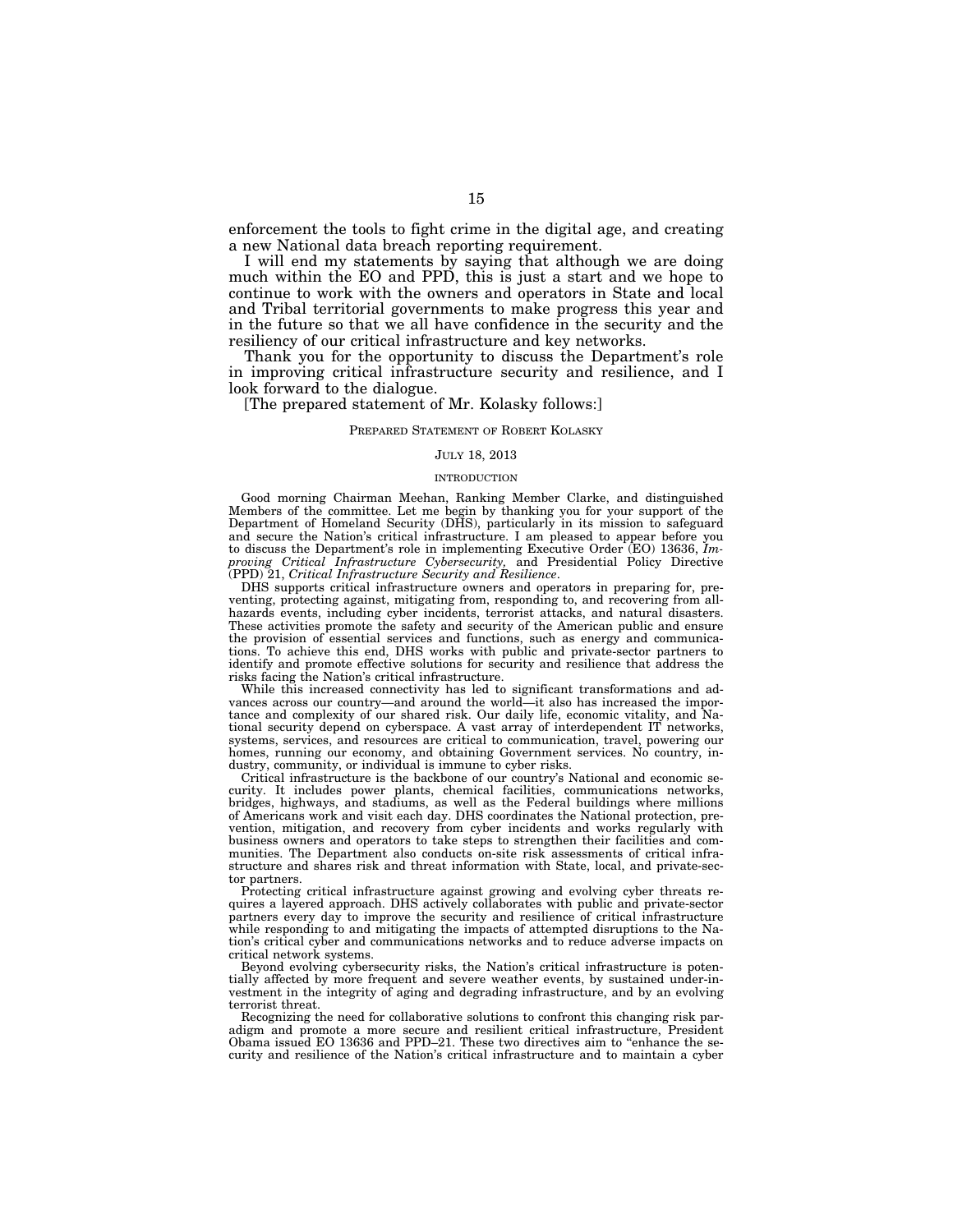environment that encourages efficiency, innovation, and economic prosperity while promoting safety, security, business confidentiality, privacy, and civil liberties.

- Taken together, these two policy documents are intended to achieve the following: • Encourage the adoption of effective measures across all critical infrastructure sectors to improve security and resiliency and reduce risk from cyber attacks to essential functions and services by publishing a Cybersecurity Framework (the Framework) that will provide owners and operators with a prioritized, flexible, repeatable, performance-based, and cost-effective set of validated security controls based upon industry best practices.
- Enhance timely, relevant, and accurate information sharing on significant risks by implementing a program to develop and rapidly share unclassified information with critical infrastructure owners and operators, enabling the adoption of effective mitigations to prevent or to reduce the consequences of significant incidents.
- Align responsibilities of public and private partners to efficiently allocate risk reduction responsibilities by conducting an analysis of the existing critical infrastructure public-private partnership model and recommending options for improving the effectiveness of the partnership in managing both the physical and cyber risks.
- Promote innovation in novel risk-reduction solutions by developing a National Critical Infrastructure Security and Resilience Research and Development (R&D) Plan to identify priorities and guide R&D requirements and investments toward those solutions that will help assure the provision of essential functions and services over time.
- Ensure that privacy, civil rights, and civil liberties are protected as a foundational part of all risk management efforts by conducting an assessment of the privacy, civil rights, and civil liberties implications of all EO 13636 and PPD–21 programs and recommending revisions to proposed initiatives as required.

Working in partnership with the Federal interagency, DHS established an Integrated Task Force to:

- Lead the Department's implementation of PPD–21 and EO 13636, including coordination with the Department of Commerce's National Institute of Standards and Technology, on the Cybersecurity Framework;
- Serve as the focal point for collaboration with industry;
- Involve key stakeholders from all levels of government; and
- Prioritize tasks, plan implementation, and coordinate principal offices of responsibility.

The Integrated Task Force is further charged with ensuring the production of various deliverables as mandated under EO 13636 and PPD–21. These deliverables, however, are not an end in themselves; rather, each deliverable is intended to contribute to future efforts that will promote the security and resilience of the Nation's critical infrastructure.

#### CONSULTATIVE PROCESS

Promoting security and resilience is a collaborative endeavor requiring effort and investment from both the Federal Government and private sector, as well as State, local, Tribal, and territorial partners. Thus, to implement EO 13636 and PPD–21, the Federal Government has actively sought the collaboration, input and engagement of our partners. The Integrated Task Force has developed a "consultative process'' pursuant to EO 13636, to work within the Federal Government to collaborate with State, local, Tribal, and territorial government officials as well as private-sector owners and operators of critical infrastructure and the non-profit and academic communities. The consultative process is based on the following principles:

- Seek out opportunities across the whole community;
- Be systematic, transparent, and repeatable;
- Focus on appropriate and meaningful multi-directional communications and collaboration;
- Establish protocols to ensure that progress reports, current direction, and current messaging are broadly shared and understood;
	- Document activities to track participation across the whole community;
- Identify and engage the full range of stakeholders across the critical infrastructure and cybersecurity community;
- Utilize established partnership organizations and regimes;
- Promote innovative approaches to maximize opportunities for input from stakeholders across the whole community;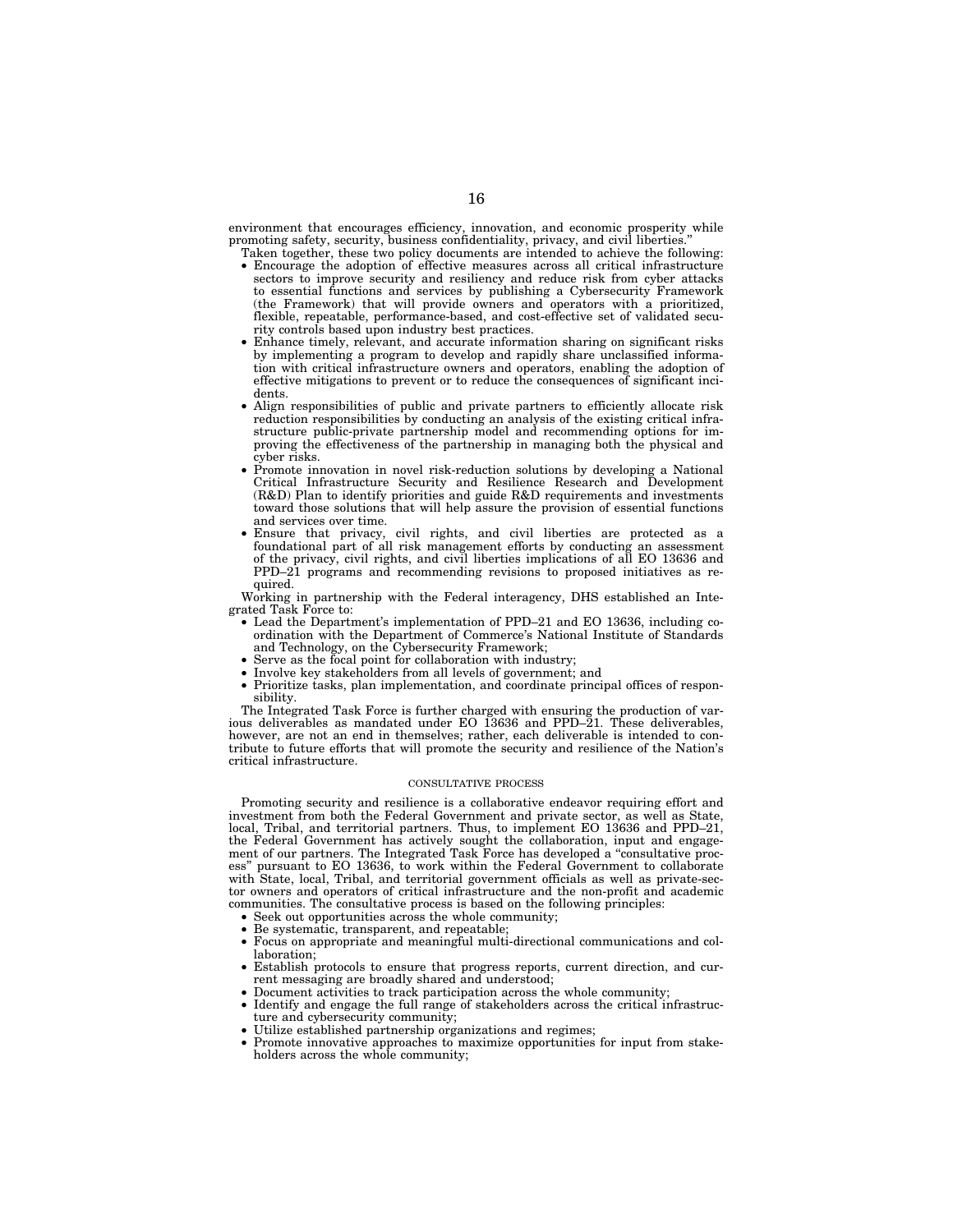- Ensure that privacy and civil liberties protections are incorporated into the tasks by coordinating with appropriate senior Federal agency officials;
- Foster development of an enduring engagement process that can be used in other cyber and critical infrastructure security and resilience efforts.

Using those principles, the Integrated Task Force developed nine separate working groups and has conducted more than 100 working sessions involving 1,100 attendees, to date. Representatives from DHS have also conducted more than 100 briefings on our efforts to nearly 10,000 stakeholders since February 2013. Outside of the established Integrated Task Force working groups, the cyber and critical infrastructure communities are being engaged through working sessions, conferences, meetings, and virtual collaboration methods such as the Homeland Security Information Network, IdeaScale, and webinars. The format and style of engagement varies according to the needs of the community engaged and the purpose for engagement. The venue and mechanism for engagement is also determined by the outcomes sought and the nature of the constituency involved. In addition, DHS has worked with the Department of Commerce's National Institute of Standards and Technology (NIST) to utilize the consultative process in support of the development of the Framework.

#### STATUS OF CURRENT EFFORTS

We have accomplished much over the past 150 days using the Consultative Process to engage whole community stakeholders. The Secretary has already submitted several EO 13636 and PPD–21 deliverables to the White House, to include:

- An Incentives Report, which analyzes potential Government incentives that could be used to promote the adoption of the Framework;
- A description of critical infrastructure functional relationships, which illustrates the Federal Government's current organizational structure to deliver risk management support to stakeholders and make it easier for them to collaborate with the Government;
- Instructions on producing unclassified cyber threat reports from all sources of information, including intelligence, to improve the ability of critical infrastructure partners to prevent and respond to significant threats;
- Procedures for expansion of the Enhanced Cybersecurity Services (ECS) program to all critical infrastructure sectors. The ECS program promotes cyber threat information sharing between Government and the private sector, which helps critical infrastructure entities protect themselves against cyber threats to the systems upon which so many Americans rely. DHS will share with appropriately cleared private sector cybersecurity providers the same threat indicators that we rely on to protect the .gov domain. Those providers will then be free to contract with critical infrastructure entities and provide cybersecurity services comparable to those provided to the U.S. Government;
- Recommendations on feasibility, security benefits, and merits of incorporating security standards into acquisition planning and contract administration, addressing what steps can be taken to make existing procurement requirements related to cybersecurity consistent;
- A process for expediting security clearances to those in the private sector with an essential ''need to know'' regarding Classified cybersecurity risk information. This processing is intended only for those who need access to Classified information. While it is important to ensure that our private-sector partners who have a valid need for access to Classified information receive appropriate security clearances, we believe that most information sharing can be conducted at the Unclassified level; and
- A report outlining how well the current critical infrastructure public-private partnership model as articulated in the National Infrastructure Protection Plan (NIPP) is working toward promoting the security and resilience of the Nation's critical infrastructure, and recommendations to strengthen those partnerships.
- In addition, we have conducted an initial evaluation of and are identifying critical infrastructure entities which would reasonably result in catastrophic consequences from a cybersecurity incident. While we are incorporating lessons from this analysis in developing a repeatable system of critical infrastructure assessments, the results from this preliminary evaluation identified a relatively small list of U.S. critical infrastructure that if impacted by a cybersecurity incident could cause catastrophic consequence to our National security, economic security, public health, and safety.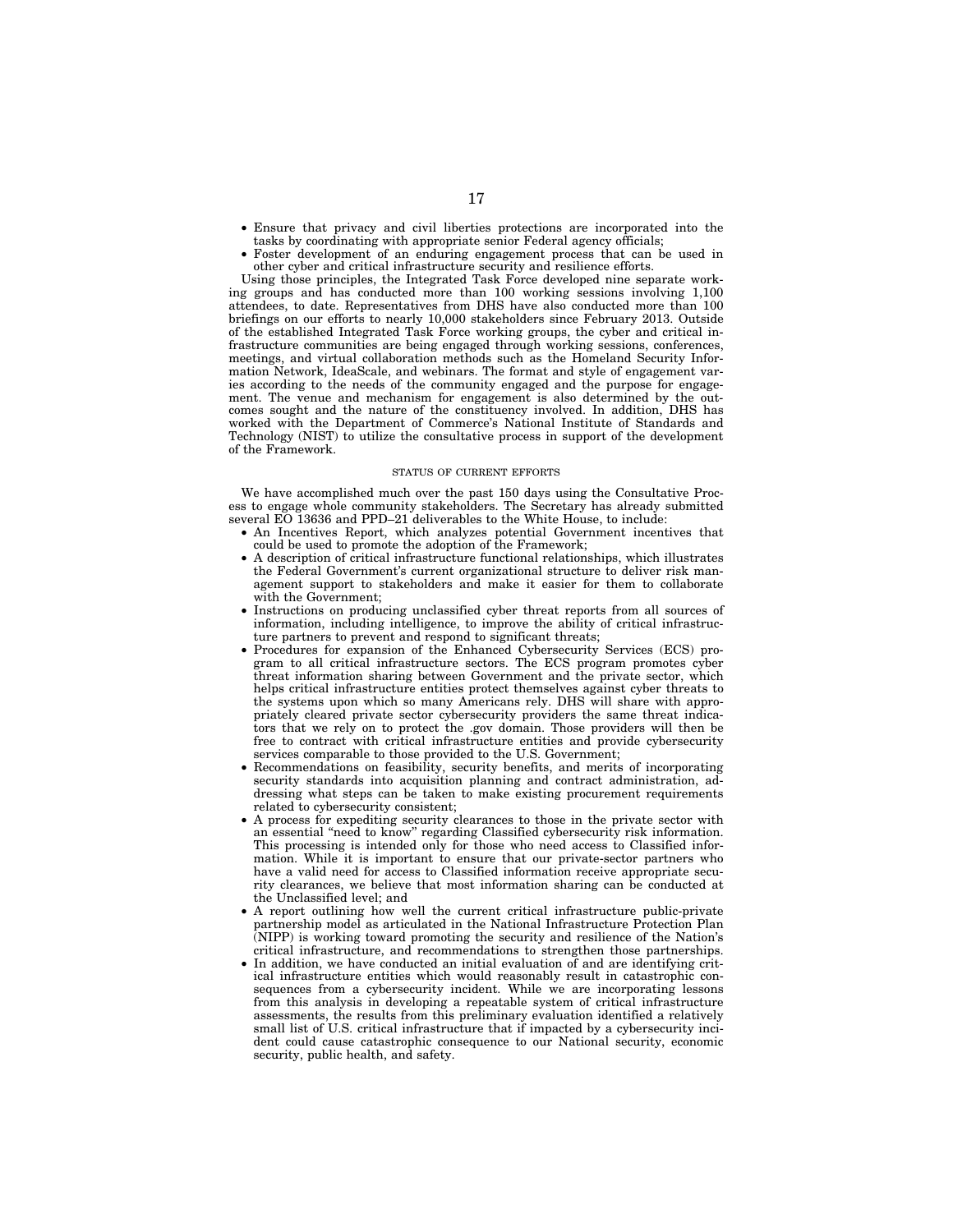#### MOVING FORWARD

While we have made significant progress to date, there is much work still to be done this year to fulfill the vision set forth in EO 13636 and PPD–21. To that end, DHS will be focusing its efforts on the following steps via the Integrated Task Force:

- Updating the NIPP to reflect new policies, a change in the risk environment, and lessons learned working in collaboration across the public and private sectors to manage infrastructure risk;
- Enhancing near-real-time situational awareness for critical infrastructure, with a particular focus on multi-directional information sharing and understanding of interdependencies between physical and cyber systems and critical infrastructure sectors;
- Developing a draft of the National Critical Infrastructure Security and Resilience Research and Development Plan; and
- Collaborating with NIST on the Cybersecurity Framework.

DHS is developing the Performance Goals described in EO 13636 for the Framework collaboratively with critical infrastructure owners and operators using the Consultative Process. By framing the importance of cyber risk in a business context, the Performance Goals will encourage adoption of the Framework. The goals complement the Framework which will outline what businesses should do to manage cyber risk. In turn, the specific standards and controls suggested under the Framework will explain how businesses should manage cyber risk.

Through the Performance Goals, critical infrastructure owners and operators will be able to adopt a common approach to evaluating the effectiveness of risk management investments based upon business outcomes. While DHS will not require nor evaluate the adoption of the Performance Goals among critical infrastructure owners and operators, the Goals will encourage businesses to frame cybersecurity risk in the context of economic sustainability, and thereby facilitate strategic planning and investment to identify changing risks and implement measurably effective solutions.

The Framework will also serve as a basis for a DHS Voluntary Program, which will result in on-going collaboration with industry to promote market-based solutions to higher levels of cybersecurity.

#### CYBER LEGISLATIVE PRIORITIES

It is important to note that EO 13636 directs Federal agencies to work within current authorities and increase voluntary cooperation with the private sector to provide better protection for computer systems critical to our National and economic security. We continue to believe that a comprehensive suite of legislation is necessary to implement the full range of steps needed to build a strong public-private partnership, and we will continue to work with Congress to achieve this.

Consistent with the proposal that the administration transmitted last Congress, legislation should:

- Facilitate cybersecurity information sharing between the Government and the private sector as well as among private-sector companies. We believe that such sharing can occur in ways that uphold privacy and civil liberties protections, expand upon existing best practices from industry leaders in this area, reinforce the appropriate roles of intelligence and non-intelligence agencies, and include targeted liability protections;
- Incentivize the adoption of best practices and standards for critical infrastruc-ture by complementing the process set forth under the Executive Order;
- Give law enforcement the tools to fight crime in the digital age
- Update Federal agency network security laws, and codify DHS' cybersecurity responsibilities; and
- Create a National Data Breach Reporting requirement.

In each of these legislative areas, we want to incorporate robust privacy and civil liberties safeguards. The administration stands ready to work with Congress to pass important cybersecurity legislation.

#### **CONCLUSION**

Critical infrastructure security and resilience to cyber incidents and other risks is an on-going capability development effort rather than an end-state to be achieved on a given date, or via a defined deliverable. All partners in this National effort will need to continue to contribute to its progress over time. The implementation of EO 13636 and PPD–21 is a key step in achieving these desired outcomes; progress will require sustained effort by both public and private partners, and a recognition of the rapidly evolving risk environment. The desired end-state of the critical infra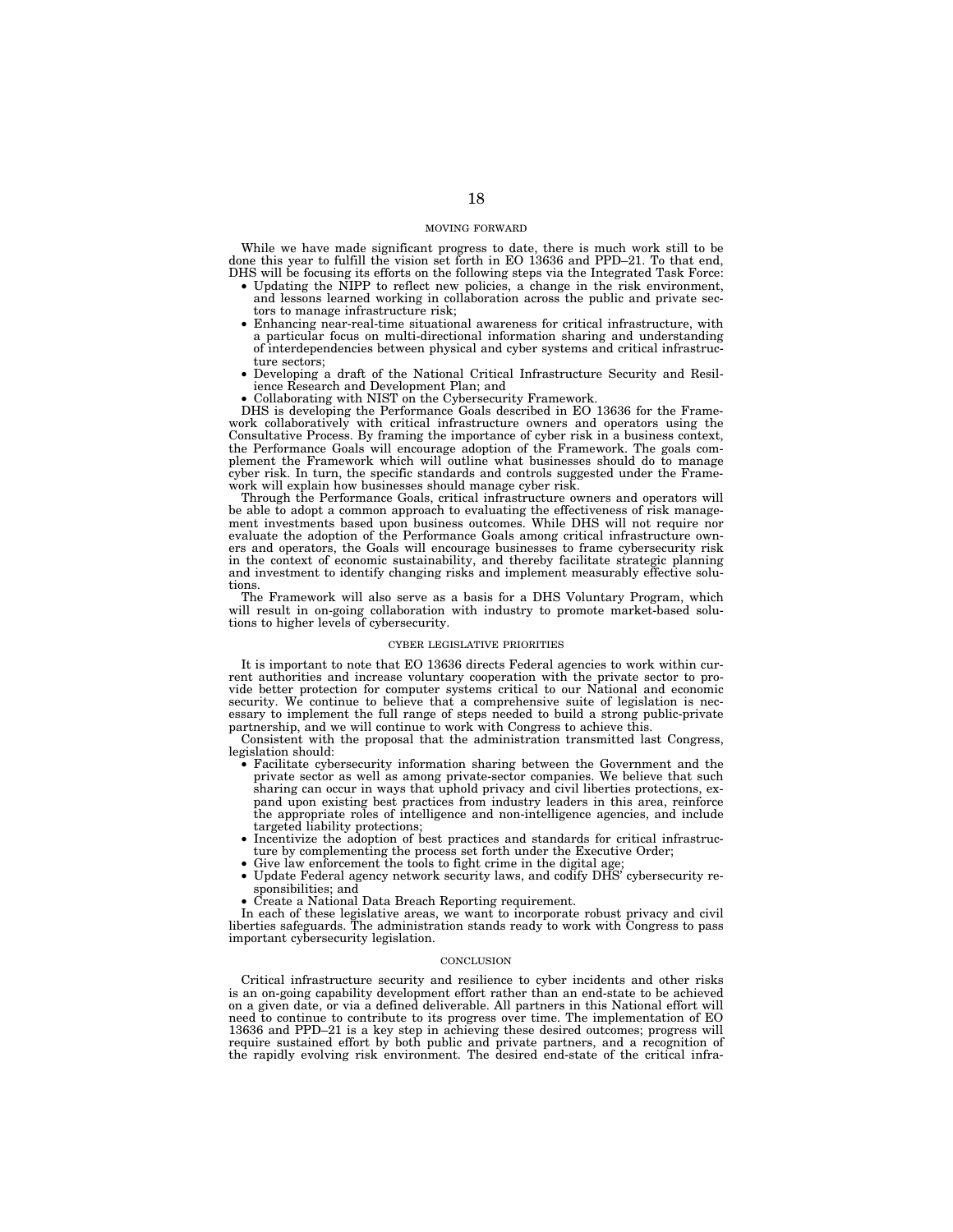structure partnership model is an environment in which public and private partners work in a networked manner to effectively and efficiently share information and allocate risk-reduction responsibilities. If achieved, this result will maximize the comparative advantage of each and reduce duplication or under-investment, resulting in collaborative solutions to reduce the likelihood of the highest-consequence incidents.

Thank you for the opportunity to discuss the Department's role in improving critical infrastructure security and resilience. I look forward to any questions you may have.

Mr. MEEHAN. Thank you, Mr. Kolasky. That is a—you got a lot on your agenda. That is a big report, and I know we will be looking forward to talking with you about some of that.

Dr. Romine. The Chairman now recognizes you for your 5 minutes of testimony. Thank you.

### **STATEMENT OF CHARLES H. ROMINE, PH D, DIRECTOR, IN-FORMATION TECHNOLOGY LABORATORY, NATIONAL INSTI-TUTE OF STANDARDS AND TECHNOLOGY, U.S. DEPARTMENT OF COMMERCE**

Mr. ROMINE. Thank you, Chairman Meehan, Ranking Member Clarke, and Members of the subcommittee. Thank you very much for the opportunity to testify today.

As directed in the Executive Order, NIST is working with industry to develop the cybersecurity framework to improve the cybersecurity of critical infrastructures and working with the Department of Homeland Security to establish performance goals.

Our partnership with industry and with DHS is driving much of our effort. Earlier this year, we signed a memorandum agreement with DHS to ensure that our work on the framework and also with cybersecurity standards best practices and metrics is fully integrated with information sharing, threat analysis, response, and operational work of DHS.

We believe this will enable a more holistic approach to addressing the complex challenges that we face. The framework is an important element in addressing the challenges of improving the cybersecurity of our critical infrastructure.

A NIST-coordinated and industry-led framework will draw on standards and best practices that industry already develops and uses. NIST is ensuring that the process is open and transparent to all stakeholders and will ensure a robust technical underpinning to the framework.

This approach will significantly bolster the relevance of the resulting framework to industry making it more appealing for industry to adopt. This multi-stakeholder approach leverages the respective strengths of the public and private sectors and helps to develop solutions in which both sides will be invested.

The approach does not dictate solutions to industry but rather facilitates industry coming together to develop and offer solutions that the private sector is best positioned to embrace.

I would also like to note that this is not a new or novel approach for NIST. We have used very similar approaches in the recent past to address other pressing National priorities.

For example, NIST's work in the area of cloud computing technologies enabled us to develop important definitions and architectures and is now enabling broad Federal Government deployment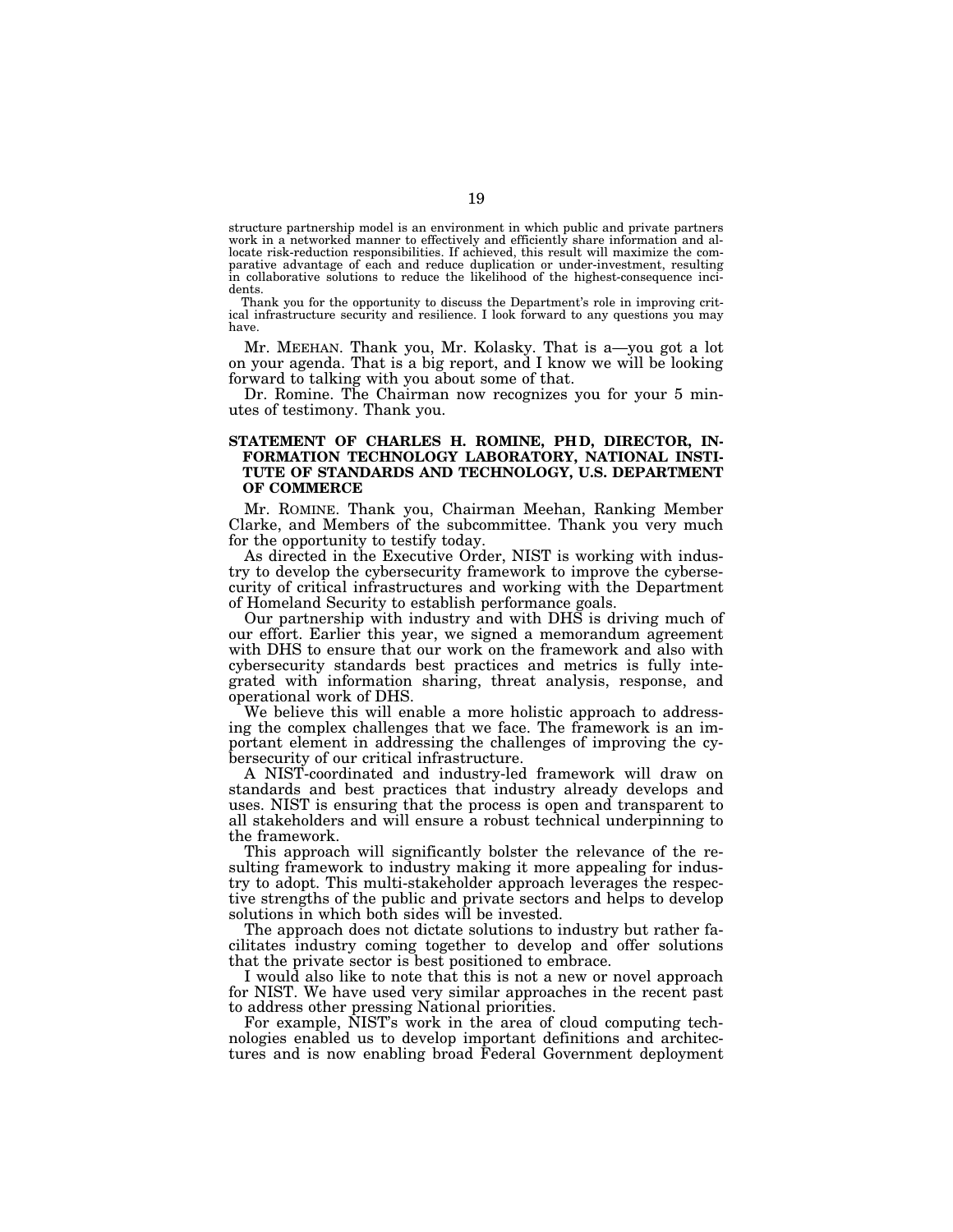of secure cloud computing technologies. The lessons learned from this experience and others are informing how we are planning for and structuring our current effort.

NIST's initial steps toward implementing the Executive Order included issuing a request for information or RFI this past February to gather relevant input from industry and other stakeholders and asking stakeholders to participate in the cybersecurity framework process.

The responses to the RFI, a total of 244, were posted on NIST's website. Those responding ranged from individuals to large corporations and trade associations and they provided comments as brief as a few sentences on specific topics as well as so comprehensive that they ran over 100 pages. We published an analysis of these comments in May.

NIST is also engaging with stakeholders through a series of workshops and events to ensure that we can cover the breadth of considerations that will be needed to make this National priority a success. Our first such session held in April initiated the process of identifying existing resources and gaps and prioritized the issues to be addressed as part of the framework.

At the end of May, a second workshop at Carnegie Mellon University brought together a broad cross-section of participants representing critical infrastructure owners and operators, industry associations, standards developing organizations, individual companies, and Government agencies.

This 3-day working session using the analysis of the RFI comments as input was designed to identify and achieve consensus on the standards, guidelines, and practices that will be used in the framework.

Last week, NIST held its third workshop to present initial considerations for the framework. This workshop had a particular emphasis on issues that have been identified from the initial work including the specific needs of different sectors.

During the workshop, NIST gained consensus on several elements that the framework will include. At 8 months, we will have a preliminary framework that builds on these elements. After a year-long effort, once we have developed an initial framework, there will still be much to do.

For example, we will work with specific sectors and DHS to build strong voluntary programs for specific critical infrastructure areas. Their work will then inform the needs of critical infrastructure and the next versions of the framework.

The goal at the end of this process will be for industry itself to take ownership and update the cyber secure framework ensuring that the framework will continue to evolve as needed.

We have made significant progress, but we have a lot of work still ahead of us, and I look forward to working with this committee and others to help us address these pressing challenges.

I will be pleased to answer any questions you may have for me. Thank you.

[The prepared statement of Mr. Romine follows:]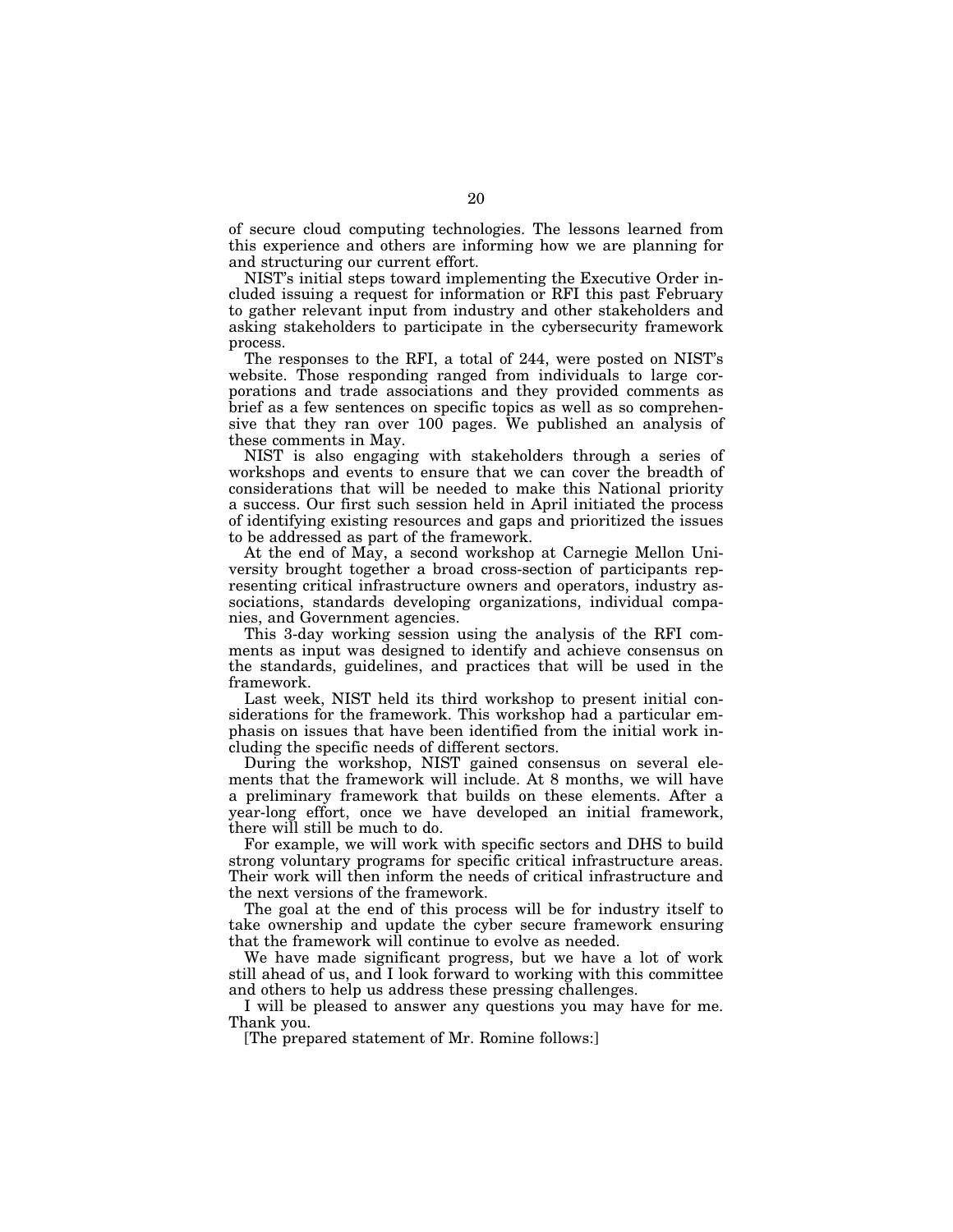#### PREPARED STATEMENT OF CHARLES H. ROMINE

#### JULY 18, 2013

#### INTRODUCTION

Chairman Meehan, Ranking Member Clarke, Members of the subcommittee, I am Chuck Romine, director of the Information Technology Laboratory of the National Institute of Standards and Technology (NIST), a non-regulatory bureau within the<br>U.S. Department of Commerce. Thank you for this opportunity to testify today on<br>NIST's role under Executive Order 13636, "Improving Critical security'' and our responsibility to develop a framework for reducing cyber risks to critical infrastructure.

#### THE ROLE OF NIST IN CYBERSECURITY

NIST's mission is to promote U.S. innovation and industrial competitiveness by advancing measurement science, standards, and technology in ways that enhance economic security and improve our quality of life. Our work in addressing technical challenges related to National priorities has ranged from projects related to the Smart Grid and electronic health records to atomic clocks, advanced nanomaterials, and computer chips.

In the area of cybersecurity, we have worked with Federal agencies, industry, and academia since 1972 starting with the development of the Data Encryption Standard. Our role to research, develop, and deploy information security standards and technology to protect information systems against threats to the confidentiality, integrity, and availability of information and services, was strengthened through the Computer Security Act of 1987 and reaffirmed through the Federal Information Security Management Act of 2002.

Consistent with this mission, NIST actively engages with industry, academia, and other parts of the Federal Government including the intelligence community, and elements of the law enforcement and National security communities, coordinating and prioritizing cybersecurity research, standards development, standards conformance demonstration, and cybersecurity education and outreach.

Our broader work in the areas of information security, trusted networks, and software quality is applicable to a wide variety of users, from small and medium enterprises to large private and public organizations including agencies of the Federal Government and companies involved with critical infrastructure.

#### EXECUTIVE ORDER 13636, ''IMPROVING CRITICAL INFRASTRUCTURE CYBERSECURITY''

On February 13, 2013, the President signed Executive Order 13636, "Improving Critical Infrastructure Cybersecurity," which gave NIST the responsibility to de-<br>Critical Infrastructure Cybersecurity," which gave NIST the res develop the Cybersecurity Framework and the Department of Homeland Security (DHS) will establish performance goals. DHS, in coordination with sector-specific agencies, will then support the adoption of the Cybersecurity Framework by owners and operators of critical infrastructure and other interested entities, through a voluntary program.

Our partnership with DHS will drive much of our effort. Earlier this year, we signed a Memorandum of Agreement with DHS to ensure that our work on the Cybersecurity Framework, and also with cybersecurity standards, best practices, and metrics, is fully integrated with the information sharing, threat analysis, response, and operational work of DHS. We believe this will enable a more holistic approach to addressing the complex challenges we face.

A Cybersecurity Framework is an important element in addressing the challenges of improving the cybersecurity of our critical infrastructure. A NIST-coordinated and industry-led Framework will draw on standards and best practices that industry already develops and uses. NIST is ensuring that the process is open and transparent to all stakeholders, and will ensure a robust technical underpinning to the Framework. This approach will significantly bolster the relevance of the resulting Framework to industry, making it more appealing for industry to adopt.

This multi-stakeholder approach leverages the respective strengths of the public and private sectors, and helps develop solutions in which both sides will be invested. The approach does not dictate solutions to industry, but rather facilitates industry coming together to offer and develop solutions that the private sector is best positioned to embrace.

I would also like to note that this is not a new or novel approach for NIST. We have utilized very similar approaches in the recent past to address other pressing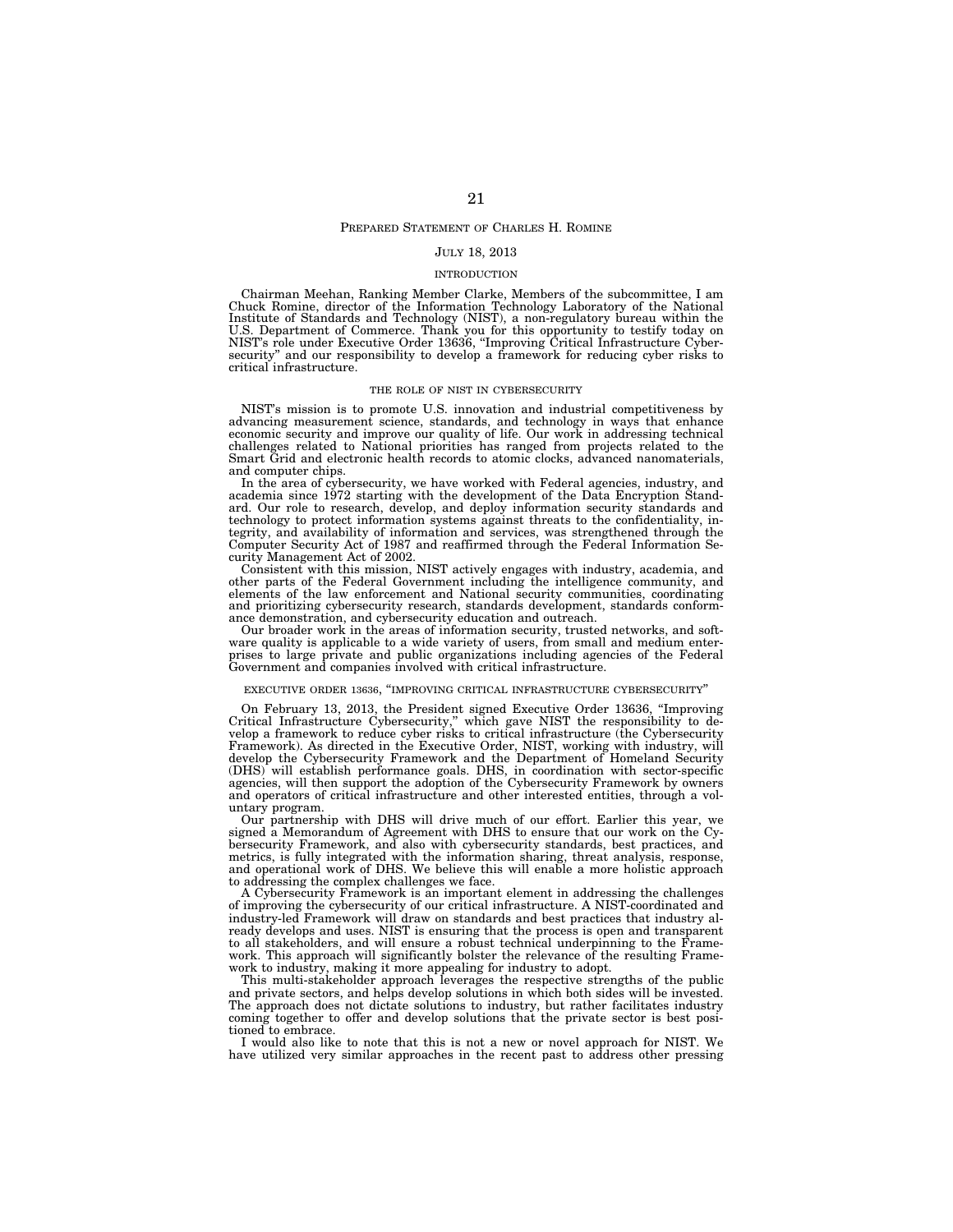National priorities. For example, NIST's work in the area of cloud computing technologies enabled us to develop important definitions and architectures, and is now enabling broad Federal Government deployment of secure cloud computing technologies. The lessons learned from this experience and others are informing how we are planning for and structuring our current effort.

#### DEVELOPING THE CYBERSECURITY FRAMEWORK

The Cybersecurity Framework will consist of standards, methodologies, procedures, and processes that align policy, business, and technological approaches to address cyber risks for critical infrastructure. Once the final Framework is established, the Department of Homeland Security (DHS), in coordination with sectorspecific agencies, will then support the adoption of the Cybersecurity Framework by owners and operators of critical infrastructure and other interested entities through a voluntary program. Regulatory agencies will also review the Cybersecurity Framework to determine if current cybersecurity requirements are sufficient, and propose new actions to ensure consistency.

This approach reflects both the need for enhancing the security of our critical infrastructure and the reality that the bulk of critical infrastructure is owned and operated by the private sector. Any efforts to better protect critical infrastructure need to be supported and implemented by the owners and operators of this infrastructure. It also reflects the reality that many in the private sector are already doing the right things to protect their systems and should not be diverted from those efforts through new requirements.

#### CURRENT STATUS OF THE CYBERSECURITY FRAMEWORK

Underlying all of this work, NIST sees its role in developing the Cybersecurity Framework as partnering with industry and other stakeholders to help them develop the Framework. NIST's unique technical expertise in various aspects of cybersecurity-related research and technology development, and our established track record of working with a broad cross-section of industry and Government agencies in the development of standards and best practices, positions us very well to address this significant National challenge in a timely and effective manner.

NIST's initial steps towards implementing the Executive Order included issuing a Request for Information (RFI) this past February to gather relevant input from industry and other stakeholders, and asking stakeholders to participate in the Cybersecurity Framework process. Given the diversity of sectors in critical infrastructure, the initial efforts are designed help identify existing cross-sector security standards and guidelines that are immediately applicable or likely to be applicable to critical infrastructure.

The responses to the RFI—a total of 244—were posted on NIST's website. Those responding ranged from individuals to large corporations and trade associations and they provided comments as brief as a few sentences on specific topics, as well as so comprehensive that they ran over a hundred pages. We published an analysis of these comments in May.

NIST is also engaging with stakeholders through a series of workshops and events to ensure that we can cover the breadth of considerations that will be needed to make this National priority a success. Our first such session—held in April—initiated the process of identifying existing resources and gaps, and prioritized the issues to be addressed as part of the Framework.

At the end of May, a second workshop at Carnegie Mellon University brought together a broad cross-section of participants representing critical infrastructure owners and operators, industry associations, standards-developing organizations, individual companies, and Government agencies. This 3-day working session, using the analysis of the RFI comments as input, was designed to identify and achieve consensus on the standards, guidelines, and practices that will be used in the Framework.

Based on the responses to the RFI, conclusions from the workshops, and NIST analyses, the preliminary Framework is designed and intended:

- To be an adaptable, flexible, and scalable tool for voluntary use;
- To assist in assessing, measuring, evaluating, and improving an organization's readiness to deal with cybersecurity risks;
- To be actionable across an organization;
- To be prioritized, flexible, repeatable, performance-based, and cost-effective;
- To rely on standards, guidelines, and practices that align with policy, business, and technological approaches to cybersecurity;
- To complement rather than to conflict with current regulatory authorities;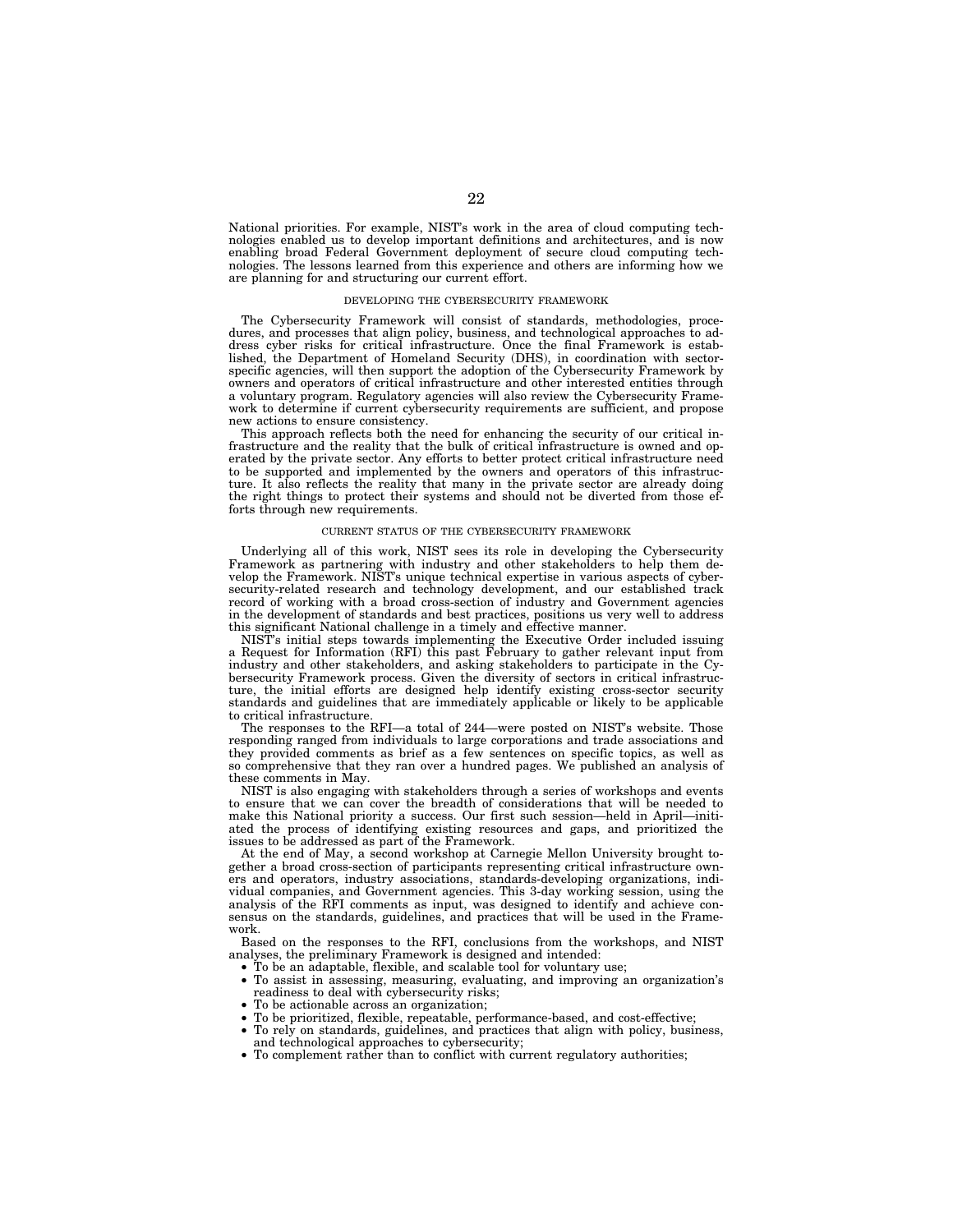- To promote, rather than to constrain, technological innovation in this dynamic arena;
- To focus on outcomes;
- To raise awareness and appreciation for the challenges of cybersecurity but also the means for understanding and managing the related risks;
- To be built upon international standards and other standards, best practices and guidelines that are used globally.

Last week, NIST held its third workshop to present initial considerations for the Framework. This workshop had a particular emphasis on issues that have been identified from the initial work—including the specific needs of different sectors. During the workshop, NIST gained consensus on the elements of the Framework that include:

- A section for senior executives and others on using this Framework to evaluate an organization's preparation for potential cybersecurity-related impacts on their assets and on the organizations ability to deliver products and services. By using this Framework, senior executives can manage cybersecurity risks within their enterprise's broader risks and business plans and operations.
- A User's Guide to help organizations understand how to apply the Framework.
- Core Sections to address:
- Five major cybersecurity functions and their categories, subcategories, and informative references;
- Three Framework Implementation Levels associated with an organization's cybersecurity functions and how well that organization implements the Framework.
- A compendium of informative references, existing standards, guidelines, and practices to assist with specific implementation.

At 8 months, we will have a preliminary Framework that builds on these elements. In a year's time, once we have developed an initial Framework, there will still be much to do. For example, we will work with specific sectors to build strong voluntary programs for specific critical infrastructure areas. Their work will then inform the needs of critical infrastructure and the next versions of the Framework. The goal at the end of this process will be for industry itself to take "ownership" and update the Cybersecurity Framework—ensuring that the Framework will continue to evolve as needed.

#### **CONCLUSION**

The cybersecurity challenge facing critical infrastructure is greater than it ever has been. The President's Executive Order reflects this reality, and lays out an ambitious agenda founded on active collaboration between the public and private sectors. NIST is mindful of the weighty responsibilities with which we have been charged by President Obama, and we are committed to listening to, and working actively with, critical infrastructure owners and operators to develop a Cybersecurity Framework.

The approach to the Cybersecurity Framework set out in the Executive Order will allow industry to protect our Nation from the growing cybersecurity threat while enhancing America's ability to innovate and compete in a global market. It also helps grow the market for secure, interoperable, innovative products to be used by consumers anywhere.

Thank you for the opportunity to present NIST's views regarding critical infrastructure cybersecurity security challenges. I appreciate the committee holding this hearing. We have a lot of work ahead of us, and I look forward to working with this committee and others to help us address these pressing challenges. I will be pleased to answer any questions you may have.

Mr. MEEHAN. Thank you, Dr. Romine.

The Chairman now recognizes Dr. Fischer for 5 minutes of testimony.

Dr. Fischer.

### **STATEMENT OF ERIC A. FISCHER, PH D, SENIOR SPECIALIST, SCIENCE AND TECHNOLOGY, CONGRESSIONAL RESEARCH SERVICE, LIBRARY OF CONGRESS**

Mr. FISCHER. Good morning, Chairman Meehan, Ranking Member Clarke, and distinguished Members of the subcommittee. On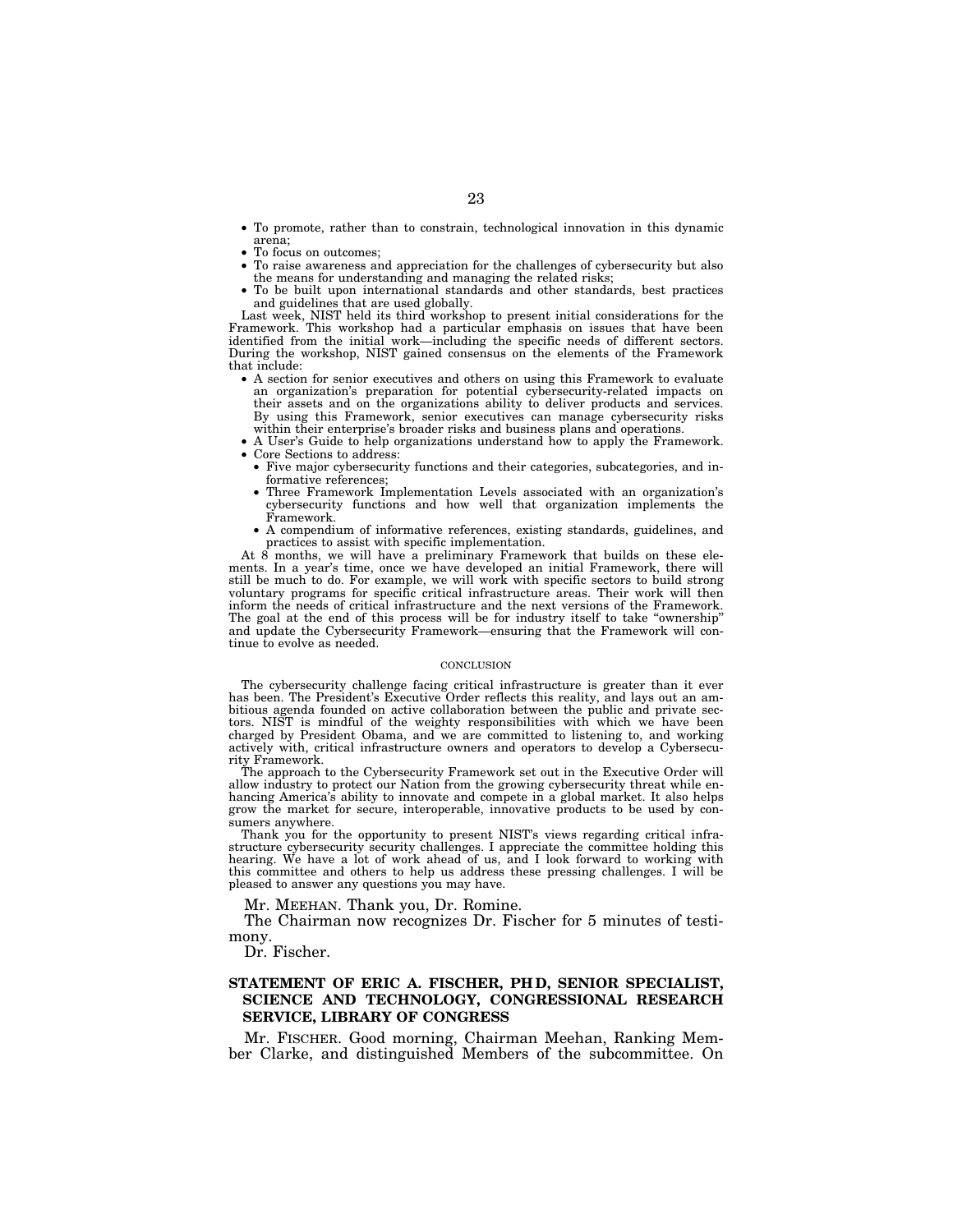behalf of the Congressional Research Service, thank you for the opportunity to testify today.

Over the past several years, evidence has grown that U.S. critical infrastructure is vulnerable to potentially damaging cyber attacks. Calls for action have come from many corridors. The 111th and 112th Congresses considered but did not enact legislation to address those vulnerabilities.

Last year, the Obama administration announced that it was in developing Executive Order, which as you heard was—as, you know, was released in February of this year.

Five goals in the order have received the most public attention. They are No. 1, expanded information sharing including Classified information between the Government and the private sector.

No. 2, identification of critical infrastructure for which successful cyber attacks could have catastrophic impacts.

No. 3, a voluntary framework of cybersecurity standards and best practices for critical infrastructure developed with the private sector.

No. 4, incentives for voluntary adoption of that framework.

No. 5, review of regulatory requirements on cybersecurity and recommendations on how to improve them.

The order called for fulfillment of its information-sharing requirements and certain others by mid-June of this year and for the high-risk critical infrastructure to be designated by mid-July.

The framework is to be finalized by next February along with the report addressing privacy and civil liberties protections. The review of regulatory requirements is to be completed in two stages with gaps to be identified by next March and the problematic requirements by February 2016.

The administration issued Presidential Policy Directive 21 along with the Executive Order. The Directive makes cybersecurity an integral component of critical infrastructure security and resilience.

Generally, reaction to the Executive Order and Directive from stakeholders has been positive. Criticisms have tended to fall into five categories: Whether the Order does anything new, the implementation time table, adoption of the framework, the critical infrastructure designation process, and the Order's influence on Congressional action. For all five categories, arguments have been made on both sides.

One criticism of the Order was also raised against some of the legislative proposals in the 112th Congress that it would result in increased industry regulation that would be both ineffective and burdensome.

Such critics say that even a voluntary framework can become mandatory in practice. An alternative view is that voluntary approaches have not been particularly effective in this area and regulation appears to be working in sectors such as electric power. Others believe that voluntary approaches can be effective without causing undue burdens.

Some argue that it will be better for this Congress to wait until the Order is fully implemented before considering legislation. Others believe, however, that the Order merely clarifies what changes are needed to current law.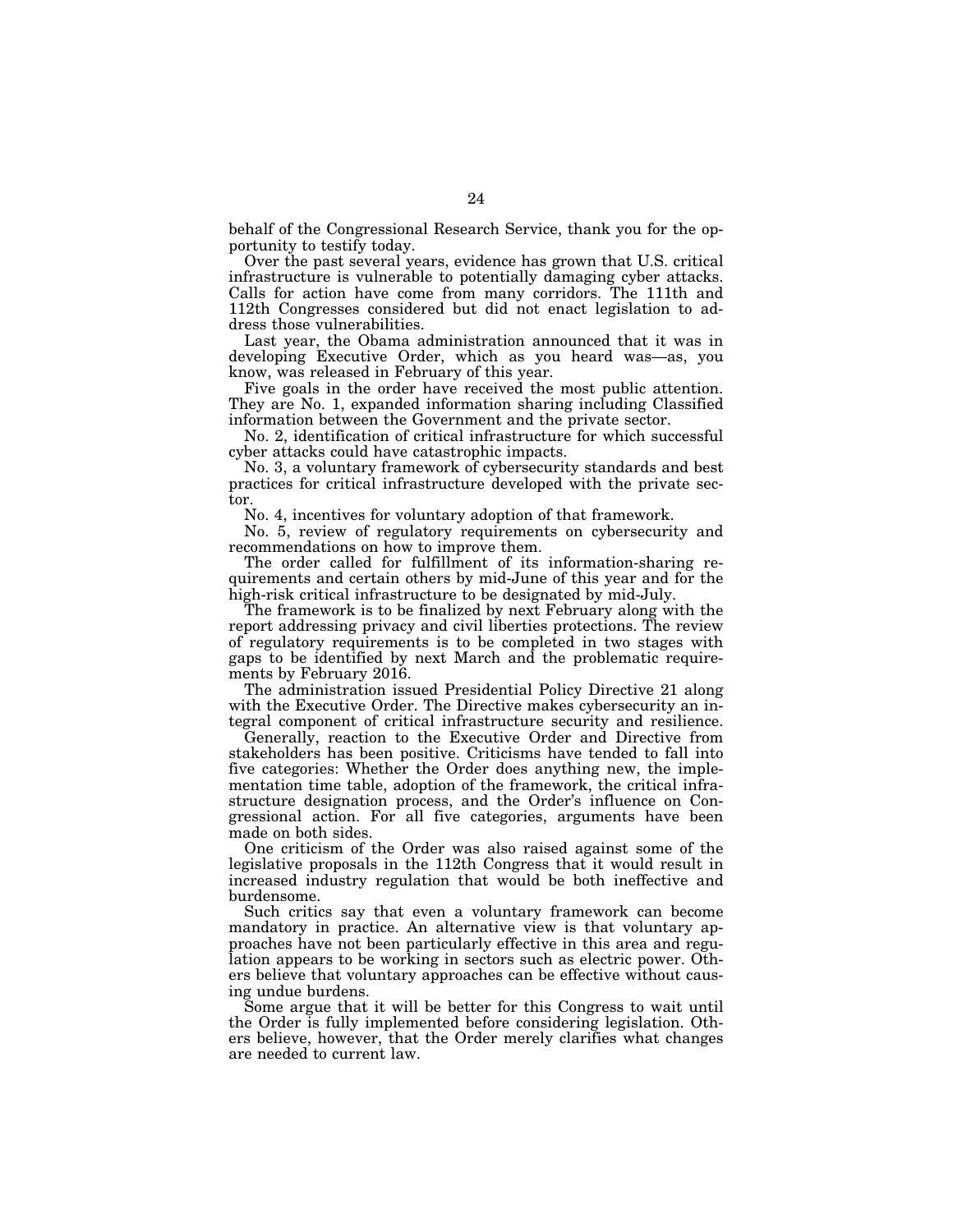It may be too early to determine how at least some of those concerns above will be addressed, let alone whether the responses will satisfy critics. Overall, however, response from the private sector appears to be cautiously optimistic.

With respect to current legislation, the Cybersecurity Enhancement Act, H.R. 756, would require a triennial strategic plan for cybersecurity R&D. It would be prepared using an interagency process similar to that established under the High Performance Computing Act of 1991 and related laws.

PPD 21 also requires a periodic R&D plan, but it would focus specifically on critical infrastructure and cover physical as well as a cybersecurity.

It would also be quadrennial rather than triennial, and it would be led by the Secretary of Homeland Security rather than the Office of Science and Technology Policy.

CISPA, H.R. 624, would permit sharing of classified information with private-sector critical infrastructure entities. Under the bill, procedures would be established by the Director of National Intelligence. The Executive Order in contrast puts the Secretary of Homeland Security in the lead.

CISPA also requires that the establishment of new procedures relating to privacy and civil liberties; whereas the Order requires agencies to apply protections consistent with established principles.

Finally, I should mention that CISPA would address one of the perceived gaps in current law. It would explicitly permit information sharing between private entities and would provide liability protections. Significant debate has centered on the scope of those changes and the potential impacts on privacy and civil liberties.

That concludes my testimony. Once again, thank you for asking me to appear before you today.

[The prepared statement of Mr. Fischer follows:]

#### PREPARED STATEMENT OF ERIC A. FISCHER

#### JULY 18, 2013

Chairman Meehan, Ranking Member Clarke, and distinguished Members of the subcommittee:

Thank you for the opportunity to discuss Executive Order 13636, *Improving Critical Infrastructure Cybersecurity*, with you today. In my testimony, I will provide some background on the development of the Order and describe its major provisions, including the roles it proposes for the private sector and reaction to it by those stakeholders, as well as its relationship to Congressional legislation and the new Obama administration policy directive on critical infrastructure.

#### DEVELOPMENT OF THE EXECUTIVE ORDER

Both the George W. Bush administration and the Obama administration have made improvements to the cybersecurity of critical infrastructure a priority. The Bush administration created the Comprehensive National Cybersecurity Initiative (the CNCI) in 2008 via a Classified Presidential Directive.1 The Obama administration performed an interagency review of Federal cybersecurity initiatives in 2009, culminating in the release of its *Cyberspace Policy Review*2 and the creation of the White House position of Cybersecurity Coordinator.

 $^{\rm 1}$  National Security Presidential Directive 54/Homeland Security Presidential Directive 23 (NSPD–54/HSPD–23).

<sup>&</sup>lt;sup>2</sup>The White House, *Cyberspace Policy Review*, May 29, 2009, *http://www.whitehouse.gov/ assets/documents/Cyberspace*l*Policy*l*Review*l*final.pdf;* The White House, ''Cyberspace Policy Continued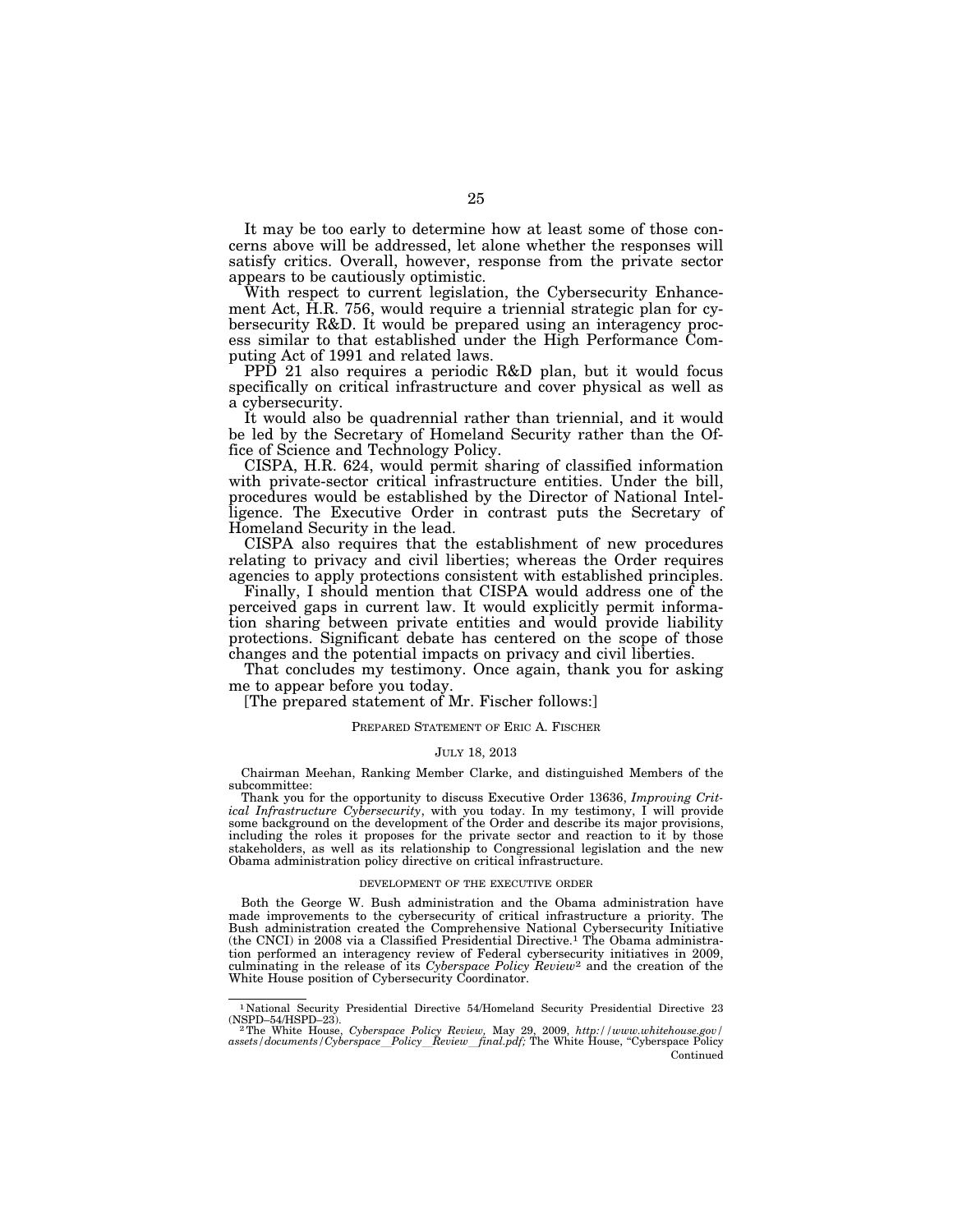Both those efforts and a number of reports from agencies, think tanks, and other groups identified gaps in Federal efforts. Both the 111th and 112th Congresses considered legislative proposals to close those gaps, but none were enacted. In the absence of enacted legislation, the Obama administration began drafting a cybersecurity Executive Order in 2012. The development involved a lengthy interagency process, with both agencies and stakeholders in the private sector providing input.

The White House released Executive Order 13636 on February 12, 2013, along with a new policy directive on critical infrastructure. Relevant legislation is also being developed by the 113th Congress. Four bills with cybersecurity provisions (H.R. 624, H.R. 756, H.R. 967, and H.R. 1163) that were introduced in the month after the release of the Executive Order passed the House in April, and additional bills in the House and the Senate are reportedly being drafted.

#### REQUIREMENTS IN THE EXECUTIVE ORDER

The Order uses existing statutory and Constitutional authority to:

- *Expand information sharing and collaboration* between the Government and the private sector, including sharing Classified information by broadening a program developed for the defense industrial base to other critical-infrastructure sectors;
- *Develop a voluntary framework of cybersecurity standards and best practices* for protecting critical infrastructure, through a public/private effort;
- *Establish a consultative process* for improving critical-infrastructure cybersecurity;
- *Identify critical infrastructure with especially high priority for protection,* using the consultative process;
- *Establish a program with incentives for voluntary adoption of the framework* by critical-infrastructure owners and operators;
- *Review cybersecurity regulatory requirements* to determine if they are sufficient and appropriate; and

• *Incorporate privacy and civil liberties protections* in activities under the Order. The information-sharing and framework provisions in particular have received significant public attention.

#### *Information Sharing*

The Order formalizes a previously existing program, now called Enhanced Cybersecurity Services, in the Department of Homeland Security (DHS), for providing classified threat information to eligible critical infrastructure companies and to their eligible internet, network, communications, and cybersecurity service providers (known jointly as commercial service providers or CSPs). The program developed out of a pilot involving the Department of Defense and companies in the defense industrial base, which is one of the 16 recognized critical-infrastructure sectors.

The Order also requires the Secretary of Homeland Security, the Attorney General, and the Director of National Intelligence to expedite dissemination to targeted entities of unclassified and, where authorized, classified threat indicators. Additionally, the Secretary of Homeland Security is to expedite processing of security clearances to appropriate critical-infrastructure personnel and expand programs to place relevant private-sector experts in Federal agencies on a temporary basis.

#### *Cybersecurity Framework*

Executive Order 13636 requires the National Institute of Standards and Technology (NIST) to lead the development of a Cybersecurity Framework that uses an open, consultative process to identify cross-sector, voluntary consensus standards and business best practices that can reduce cybersecurity risks to critical infrastructure. The framework is to be technology-neutral. It must identify areas for improvement and be reviewed and updated as necessary.

The Secretary of Homeland Security is required to set performance goals for the framework, establish a voluntary program to support its adoption, and coordinate establishment of incentives for adoption. The sector-specific agencies must coordinate review of the framework and development of sector-specific guidance, and report annually to the President on participation by critical-infrastructure sectors. Agencies with regulatory responsibilities for critical infrastructure are required to engage in consultative review of the framework, determine whether existing cybersecurity requirements are adequate, report to the President whether the agencies have authority to establish requirements that sufficiently address the risks, propose

Review [Supporting Documents],'' May 2009, *http://www.whitehouse.gov/cyberreview/ documents/*.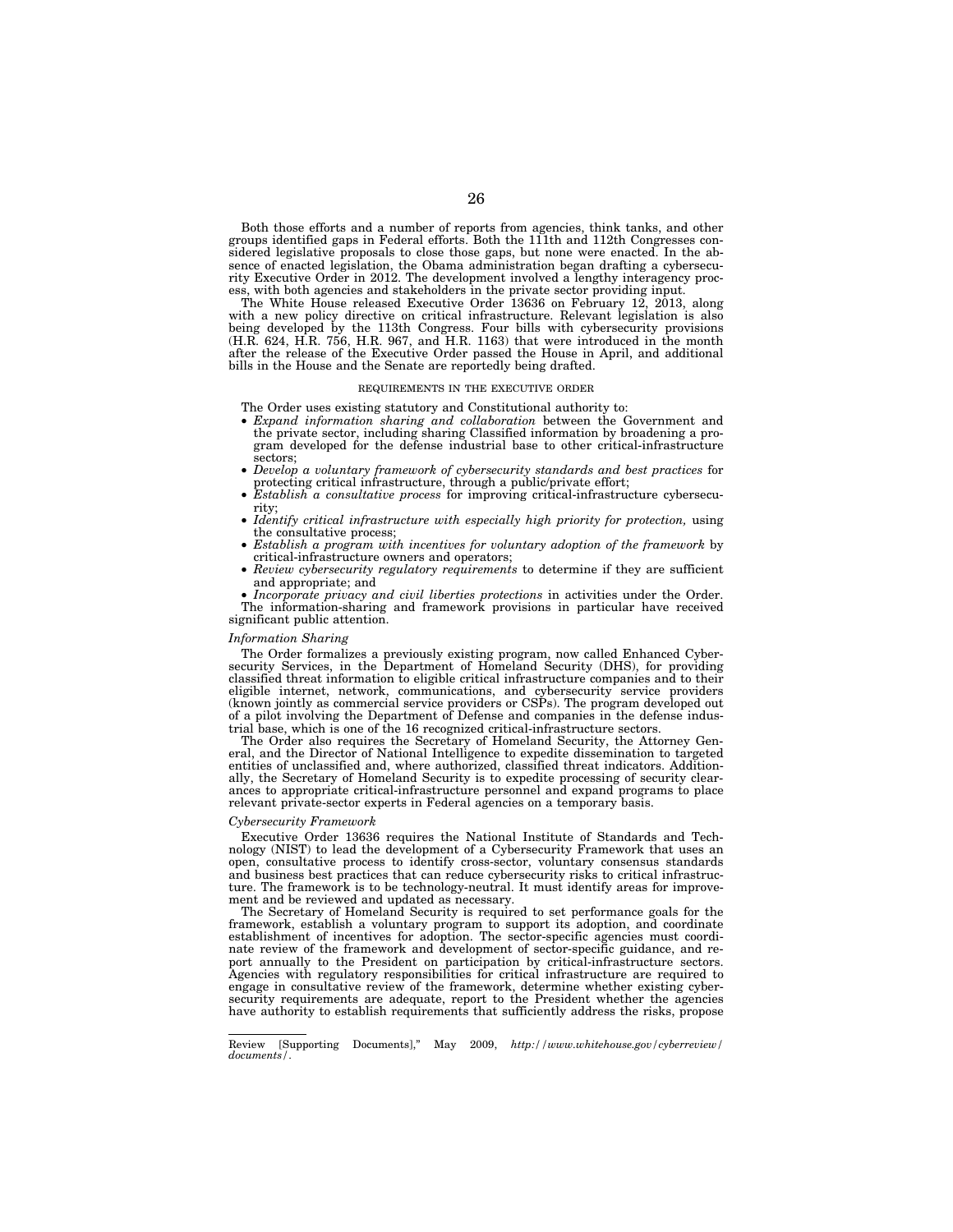additional authority where required, and identify and recommend remedies for ineffective, conflicting, or excessively burdensome cybersecurity requirements.

The development of the framework is arguably the most innovative and labor-intensive requirement in the Executive Order. It builds on the involvement of NIST in the development of cybersecurity technical standards 3 and its statutory responsibilities to work with both Government and private entities on various aspects of standards and technology.4

None of the major legislative proposals in the 111th and 112th Congresses had proposed using NIST to coordinate an effort led by the private sector to develop a framework for cybersecurity, such as is envisioned by the Executive Order. Hundreds of entities have been involved in NIST's efforts to date, beginning with a Request for Information in February and including public workshops in April, May, and July of 2013.5 An additional workshop is planned for September.

#### *Other Requirements*

*Acquisition and Contracting.* The Secretary of Defense and the Administrator of General Services must make recommendations to the President on incorporating security standards in acquisition and contracting processes, including harmonization of cybersecurity requirements.

*Consultative Process*. The Secretary of Homeland Security is required to establish a broad consultative process to coordinate improvements in the cybersecurity of critical infrastructure.

*Cybersecurity Workforce*. The Secretary of Homeland Security is required to coordinate technical assistance to critical-infrastructure regulatory agencies on development of their cybersecurity workforce and programs.

*High-Risk Critical Infrastructure*. The Order requires the Secretary of Homeland Security to use consistent and objective criteria, the consultative process established under the Order, and information from relevant stakeholders to identify and update annually a list of critical infrastructure for which a cyber attack could have catastrophic regional or National impact, but not including commercial information technology products or consumer information technology services. The Secretary must confidentially notify owners and operators of critical infrastructure that is so identified of its designation and provide a process to request reconsideration.

*Privacy and Civil Liberties*. The Order requires agencies to ensure incorporation of privacy and civil liberties protections in agency activities under the Order, including protection from disclosure of information submitted by private entities, as permitted by law. The DHS Chief Privacy Officer and Officer for Civil Rights and Civil Liberties must assess risks to privacy and civil liberties of DHS activities under the Order and recommend methods of mitigation to the Secretary in a public report. Agency privacy and civil liberties officials must provide assessments of agency activities to DHS.

#### *Implementation Deliverables and Deadlines*

The Order contains several requirements with deadlines, and other requirements with no associated dates. In March 2013, DHS announced that it had formed a task force with eight working groups focused on the various deliverables for which it is responsible.<sup>6</sup> There are 12 deliverables with specific associated dates:

#### *June 12, 2013*

- Instructions for producing unclassified threat reports (Secretary of Homeland Security, Attorney General, Director of National Intelligence) (Sec. 4(a)).
- Procedures for expansion of the Enhanced Cybersecurity Services Program (Secretary of Homeland Security) (Sec. 4(c)).
- Recommendations to the President on incentives to participate in the framework (Secretaries of Homeland Security, Commerce, and the Treasury) (Sec. 8(d)).
- Recommendations to the President on acquisitions and contracts (Secretary of Defense, Administrator of General Services) (Sec 8(e)).

<sup>&</sup>lt;sup>3</sup> See, e.g., National Institute of Standards and Technology, "Computer Security Resource Center," February 20, 2013, *http://csrc.nist.gov/.*<br>
<sup>4</sup> 15 U.S.C. §272.<br>
<sup>4</sup> 15 U.S.C. §272.

 $http://www.nist.gov/itl/cyberframework.cfm.  
\n
$$
^6
$$
 Department of Homeland Security, "Integrated Task Force," March 18, 2013, *http://www.dhs.gov/site/field/files/publications/EO-PP%20Fac@20Sheet%2018March 18, 2013, http://www.dhs.gov/site/field/tilfiles/publications/EO-PP%20Fac@20Sheet%2018March13.pdf.*$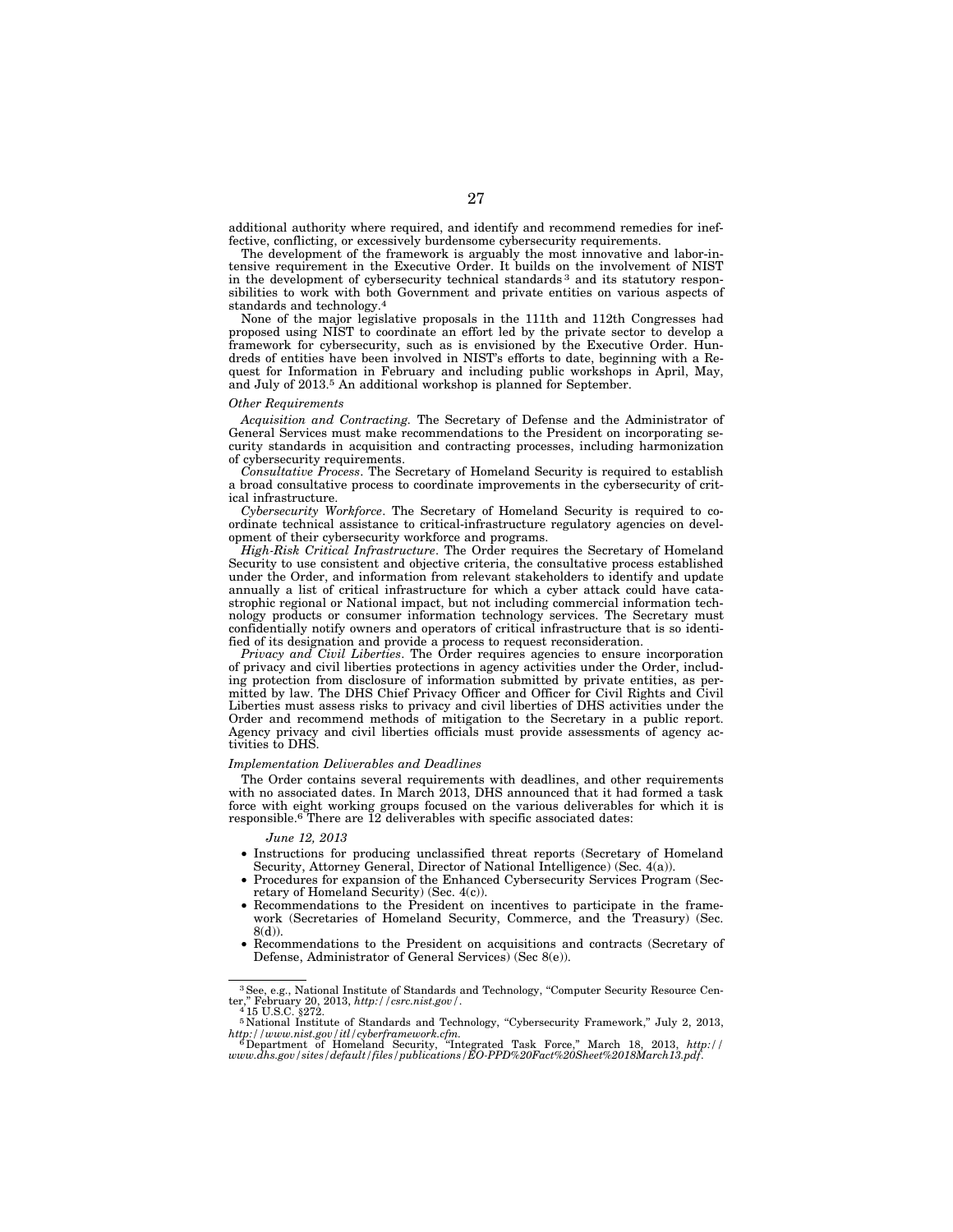*July 12, 2013* 

• Designation of critical infrastructure at greatest risk (Secretary of Homeland Security) (Sec. 9(a)).

*October 10, 2013* 

• Publication of preliminary Cybersecurity Framework (Director of the National Institute of Standards and Technology) (Sec. 7(e)).

*February 12, 2014* 

- Report on privacy and civil liberties, preceded by consultations (Chief Privacy Officer and Officer for Civil Rights and Civil Liberties of DHS) (Sec. 5(b)).
- Publication of final Cybersecurity Framework (Director of the National Institute of Standards and Technology) (Sec. 7(e)).

*May 13, 2014* 

- Reports to the President on review of regulatory requirements (agencies with regulatory responsibilities for critical infrastructure) (Sec. 10(a)).
- Proposed additional risk mitigation actions (agencies with regulatory responsibilities for critical infrastructure) (Sec. 10(b)).

*February 12, 2016* 

• Reports to the Office of Management and Budget on ineffective, conflicting, or burdensome requirements (agencies with regulatory responsibilities for critical infrastructure) (Sec. 10(c)).

The Order also includes more than 20 actions for which no specific date is provided. While many of the activities under the Order are in the process of development, some provisions may already have had some effect. For example, the provision on expedited security clearances was apparently used in responses to a cyber attack this past spring on several banks, to facilitate communication by the FBI with the banks.7

#### RELATIONSHIP OF THE EXECUTIVE ORDER TO THE PRESIDENTIAL POLICY DIRECTIVE

Presidential Policy Directive 21 (PPD 21),8 *Critical Infrastructure Security and Resilience*, on protection of critical infrastructure, was released in tandem with Executive Order 13636. PPD 21 supersedes Homeland Security Presidential Directive 7 (HSPD 7), *Critical Infrastructure Identification, Prioritization, and Protection*, released December 17, 2003. PPD 21 includes cybersecurity broadly as a need to be addressed along with physical security. It seeks to strengthen both the cyber- and physical security and resilience of critical infrastructure by:

- clarifying functional relationships among Federal agencies, including the establishment of separate DHS operational centers for physical and cyber-infrastructure;
- identifying baseline requirements for information sharing, to facilitate timely and efficient information exchange between Government and critical-infrastructure entities while respecting privacy and civil liberties;
- applying integration and analysis capabilities in DHS to prioritize and manage risks and impacts, recommend preventive and responsive actions, and support incident management and restoration efforts for critical infrastructure; and
- organizing research and development (R&D) to enable secure and resilient critical infrastructure, enhance impact-modeling capabilities, and support strategic DHS guidance.

*Implementation Deliverables and Deadlines* 

*June 12, 2013* 

• Description of functional relationships within DHS and across other Federal agencies relating to critical infrastructure security and resilience (Secretary of Homeland Security).

*July 12, 2013* 

• Analysis of public-private partnership models with recommended improvements (Secretary of Homeland Security).

<sup>7</sup> Joseph Menn, ''FBI Says More Cooperation with Banks Key to Probe of Cyber Attacks,'' *Reu-ters,* May 13, 2013, *http://www.reuters.com/article/2013/05/13/us-cyber-summit-fbi-banks-*

<sup>&</sup>lt;sup>8</sup>The White House, "Critical Infrastructure Security and Resilience," Presidential Policy Directive 21, February 12, 2013, *http://www.whitehouse.gov/the-press-office/2013/02/12/ presidential-policy-directive-critical-infrastructure-security-and-resil*.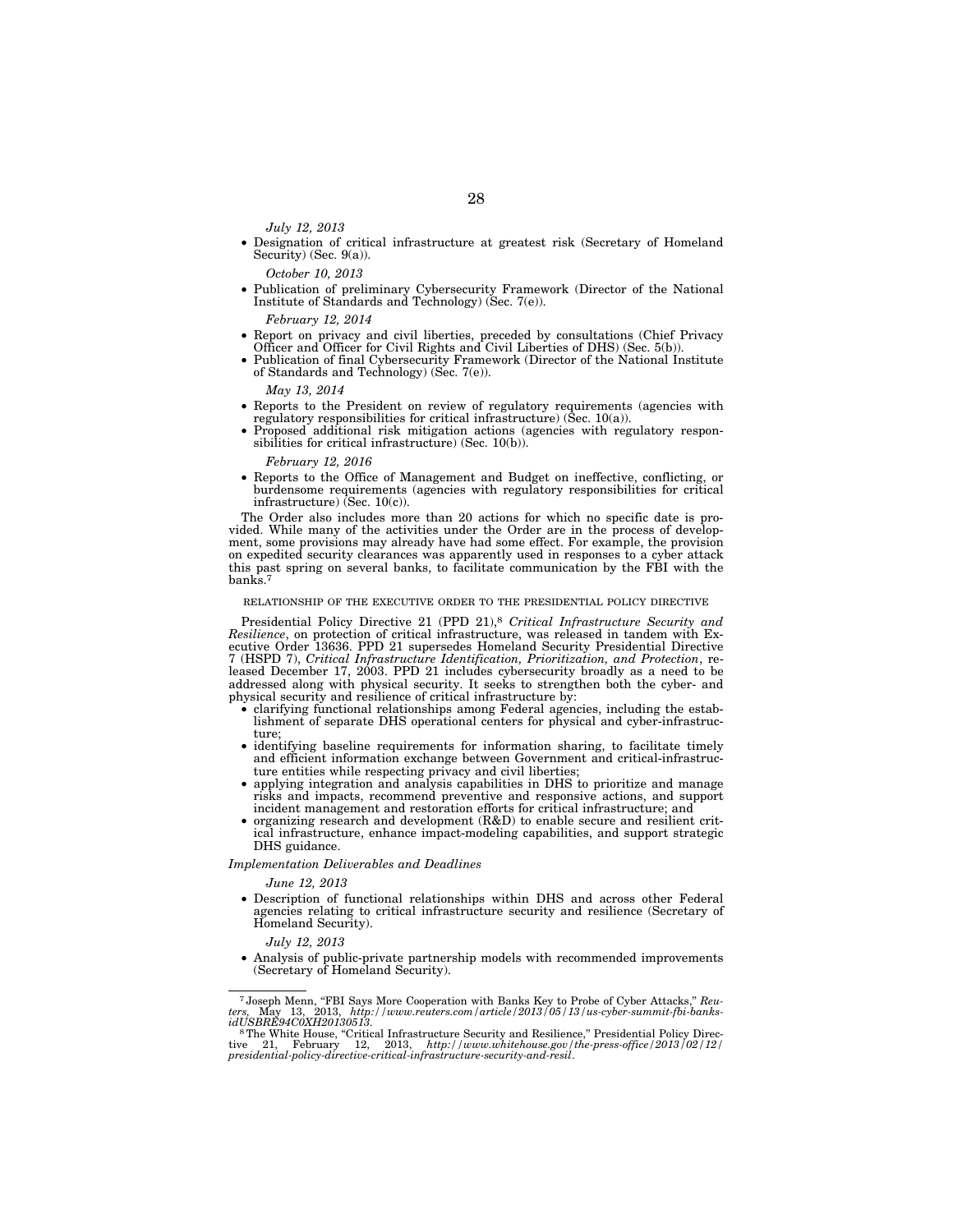*August 11, 2013* 

• Convening of experts to identify baseline information and intelligence exchange requirements (Secretary of Homeland Security).

*October 10, 2013* 

- Demonstration of ''near-real-time'' situational-awareness capability for critical infrastructure (Secretary of Homeland Security).
- Updated National Infrastructure Protection Plan that addresses implementation of the directive (Secretary of Homeland Security).

*February 12, 2015* 

• First quadrennial National Critical Infrastructure Security and Resilience R&D Plan (Secretary of Homeland Security).9

In addition to DHS, the Directive describes specific responsibilities for the Departments of Commerce, Interior, Justice, and State, the intelligence community, the General Services Administration, the Federal Communications Commission, the sector-specific agencies, and all Federal departments and agencies.10

#### RELATIONSHIP OF THE EXECUTIVE ORDER TO THE CYBER INTELLIGENCE SHARING AND PROTECTION ACT (CISPA, H.R. 624) AND OTHER LEGISLATION

A number of observers, both in the Federal Government and the private sector, have stated that Executive Order 13636 is not sufficient to protect U.S. critical infrastructure from cyber threats, and that legislation is needed. In 2011, the White House proposed legislation with provisions on personnel authorities, criminal penalties, data breach notification, authorities of the Department of Homeland Security (DHS), a regulatory framework for cybersecurity of critical infrastructure, and reform of the Federal Information Security Management Act (FISMA). Related provisions also appeared in bills introduced in recent Congresses. Both the White House proposal and several bills have contained incentives for information sharing by the private sector with the Federal Government and other private entities, including protection from legal liability and exemption from provisions in the Freedom of Information Act.

At a hearing before the Senate Committee on Homeland Security and Governmental Affairs in September 2012, Secretary of Homeland Security Janet Napolitano stated that in addition to the Executive Order, there were at least three things for which legislation would be necessary: Personnel authorities, liability protections, and criminal penalties (S. Hrg. 112–639, p. 23). A number of private-sector entities have also stated that liability and disclosure protections are needed to encourage private-sector information sharing.

Among the cybersecurity bills that have been introduced in the 113th Congress, H.R. 624, the Cyber Intelligence Sharing and Protection Act (CISPA), which passed the House in April, addresses information sharing. Some provisions in CISPA, as in the Executive Order, would provide for expedited security clearances and sharing of classified information by the Federal Government with the private sector. The bill would additionally permit entities providing cybersecurity services to themselves or others (which the bill calls cybersecurity providers) to obtain and share threat information for purposes of protection, notwithstanding any other provision of law.

CISPA would also make such entities and those they protect exempt from liability for good-faith use of cybersecurity systems to obtain or share threat information and decisions based on such information.

In the Senate, the Committee on Commerce, Science, and Transportation is reportedly drafting a bill that would provide a legislative basis for NIST's role in developing and updating the framework in the Executive Order.11 The draft bill would also reportedly require a Federal cybersecurity research and development plan, as would H.R. 756, the Cybersecurity Enhancement Act of 2013, which passed the House in April. PPD–21 requires an R&D plan that addresses security and resiliency for critical infrastructure, including cybersecurity.

<sup>9</sup>PPD 7 gave primary responsibility for coordinating R&D to the Office of Science and Technology Policy. 10PPD 7 did not describe specific responsibilities of the intelligence community, the General

Services Administration, or the Federal Communications Commission. 11 John Eggerton, ''Rockefeller, Thune Circulate Cybersecurity Draft,'' *Broadcasting & Cable*,

 $J$ uly 12, 2013, *http://www.broadcastingcable.com/article/494447-Rockefeller\_Thune\_-*<br>Circulate\_Cybersecurity\_Draft.php.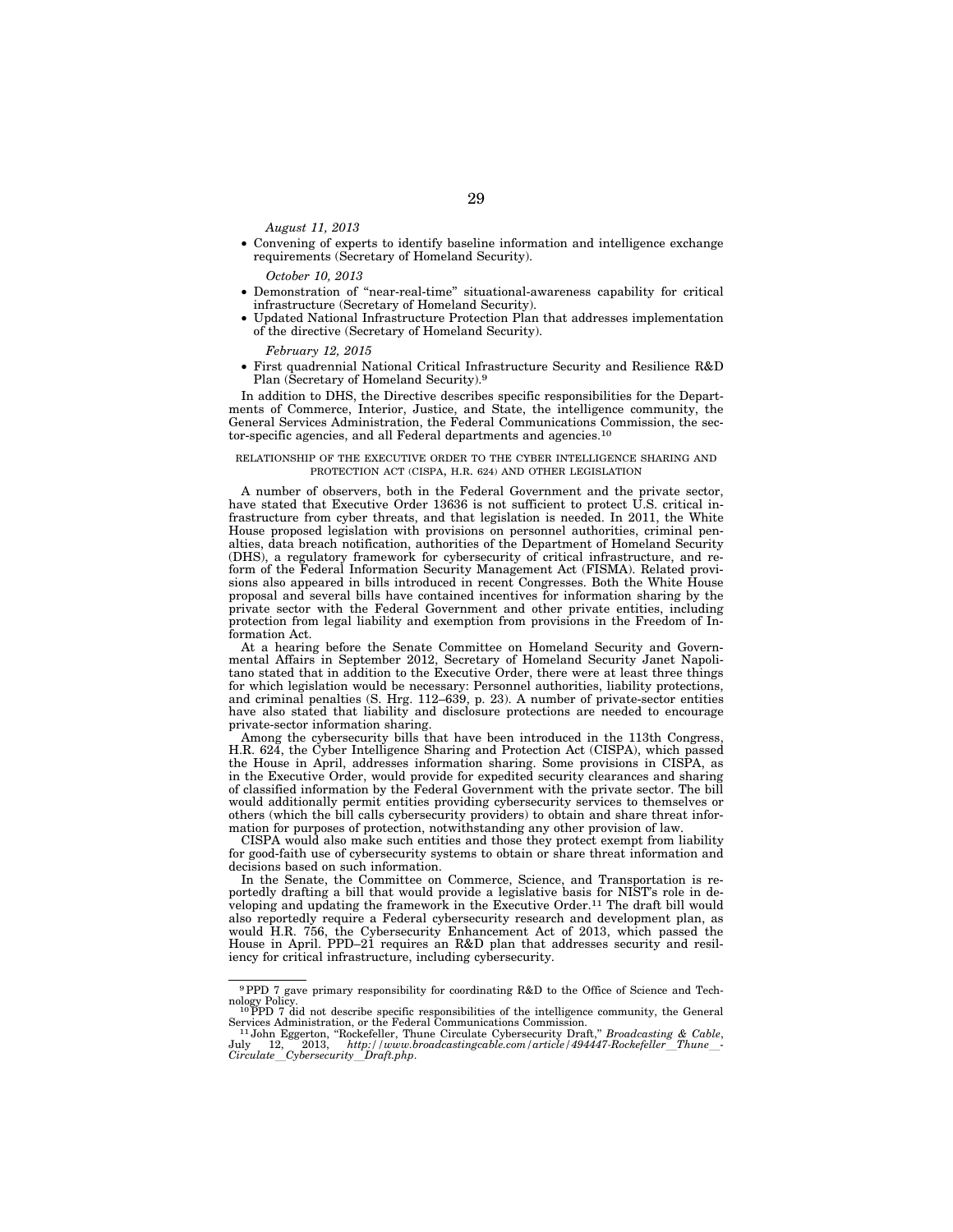#### PRIVATE-SECTOR REACTIONS TO THE EXECUTIVE ORDER

Given the absence of enacted comprehensive cybersecurity legislation, some security observers contend that the Executive Order is a necessary step in securing vital assets against cyber threats. Some observers, however, have raised concerns.12 Common themes by such critics include the following claims:

- *The Order offers little more than do existing processes.* Such critics point out that, for example, the Enhanced Cybersecurity Services program was in place before the release of the Order, and that a variety of efforts have been underway to develop and adopt voluntary standards and best practices in cybersecurity for many years. Proponents of the Order argue that it lays out and clarifies Obama administration goals, requires specific deliverables and time lines, and that the framework and other provisions are in fact new with the Executive Order.
- *The Order could make enactment of legislation less likely*. These critics express concern that Congress might decide to wait until the major provisions of the Order have been fully implemented before considering legislation. Proponents state that immediate action was necessary in the absence of legislation, and that changes in current law are necessary no matter how successful the Executive Order might be, to provide liability protections for information sharing and to meet other needs.
- *The process for developing the framework is either too slow or too rushed.* Some observers believe that some actions to protect critical infrastructure are wellestablished and should be taken immediately, given the nature and extent of the current threat. They state that the year-long process to develop the framework may delay implementation of needed security measures<sup>13</sup> and creates unnecessary and unacceptable risks. Others counter that widespread adoption of the framework requires consensus, which takes time to achieve, and that the 1-year time frame may be insufficient, given that the process for developing and updating consensus standards often takes several years. Some also state that the framework process does not preclude entities from adopting established security measures immediately.
- *The framework risks becoming a form of de facto regulation, or alternatively, its voluntary nature makes it insufficiently enforceable.* Another concern of some is that it could lead to Government intrusiveness into private-sector activities, for example through increased regulation under existing statutory authority,<sup>14</sup> while others contend that voluntary measures have a poor history of success. Some others, however, have argued that changes in the business environment such as the advent of continuous monitoring, more powerful analytical tools, and a better prepared workforce—improve the likelihood that a voluntary approach can be successful.<sup>15</sup>
- The Order could lead to overclassification or underclassification of high-risk critical infrastructure by DHS. Some observers have expressed concern that the requirement in the Order for DHS to designate high-risk critical infrastructure may be insufficiently clear and could lead to either harmfully expansive des-

<sup>&</sup>lt;sup>12</sup>See, for example, Paul Rosenzweig and David Inserra, *Obama's Cybersecurity Executive* Order Falls Short, Issue Brief No. 3852, February 14, 2013, http://www.heritage.org/research/<br>reports/2013/02/obama-s-cybersecurit

related-regulations/63244/?oref=nextgov\_cybersecurity).<br><sup>14</sup> For example, some believe that the framework, while voluntary, "could develop in such a<br>way that companies will be forced to adopt prescriptive standards due to not be beneficial to lowering overall risk'' (Testimony of David E. Kepler, Senate Committee on Homeland Security and Governmental Affairs and Senate Committee on Commerce, Science, and Transportation, ''The Cybersecurity Partnership Between the Private Sector and Our Gov-ernment: Protecting Our National and Economic Security,'' hearing, March 7, 2013, *http:// www.hsgac.senate.gov/hearings/the-cybersecurity-partnership-between-the-private-sector-and-our-*

government-protecting-our-national-and-economic-security).<br><sup>15</sup>CRS Report R42984, *The 2013 Cybersecurity Executive Order: Overview and Considerations*<br>for Congress, by Eric A. Fischer et al.; Mike McConnell et al., *The C* (Booz Allen Hamilton, April 26, 2013), *http://www.boozallen.com/media/file/BA13- 051CybersecurityEOVP.pdf*.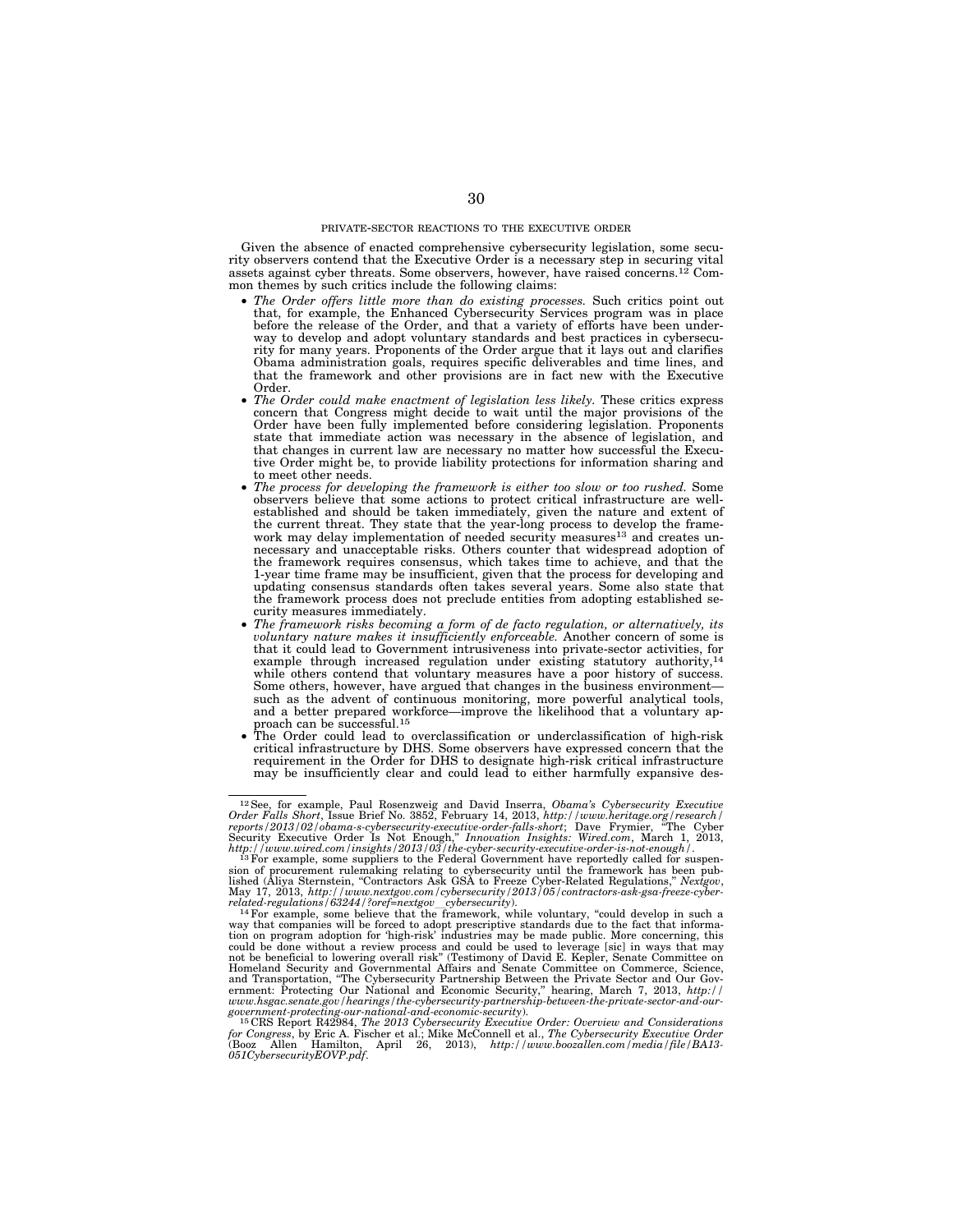ignations or inappropriate exclusions of entities.16 This might be particularly a problem if the criteria are not sufficiently validated.<sup>17</sup>

It appears to be too early in the development of the components of the Executive Order to determine how the concerns described above will be addressed and whether the responses will satisfy critics and skeptics. Overall, however, response to the Order from the private sector—including critical-infrastructure entities, trade associations, and cybersecurity practitioners—appears to be cautiously optimistic.

Mr. MEEHAN. Well, thank you Dr. Fischer.

I thank each of the panelists for your opening statements.

Now I recognize myself for 5 minutes of questions.

Dr. Romine, let me just start with you because the focus of our hearing today is NIST and the work that has been done, and I know you gave a little bit of an opening with regard to some of the progress, but give me a sense as to where you are by virtue of the three separate meetings that have been done and what you expect will be the next most critical steps moving into the meetings in Dallas next month.

Mr. ROMINE. Thank you for the question. I am actually quite excited by the progress that we have made and the response that we have gotten from the private sector.

One of the concerns that you always have when you begin an issue like this is ensuring that you get a good participation and a vigorous discussion with the private sector if you are going to establish a voluntary program with the framework as the backbone.

I am really gratified in two ways. We have gotten vigorous discussions and vigorous debate and we have achieved over the course of a relatively short time a lot of consensus on the overall structure of the framework. We are going to take that, the consensus that we have received in San Diego just last week on elements of it and establish a pretty solid draft framework in preparation for the meeting in Dallas.

As you know, the deliverable will be immediately after or just a short time after the Dallas-

Mr. MEEHAN. What do you think the essence of that deliverable is going to be? What was going to come out at the conclusion of this process?

Mr. ROMINE. So I think there are a few key elements to the framework that have to be there. One is an executive summary that is digestible by the very senior leadership of corporations, companies, the owners and operators of the critical infrastructure.

This is something that they are going to have to integrate into their business decision process, and so we have to convey enough information in a way that is digestible to them so that they——

Mr. MEEHAN. I guess—who and how? That is part of what a lot of this is—you know, the questions become—we often talk about

<sup>&</sup>lt;sup>16</sup>Testimony of Roger Mayer, House Committee on Energy and Commerce, "Cyber Threats

and Security Solutions," hearing, May 21, 2013, http://energycommerce.house.gov/hearing/<br>cyber-threats-and-security-solutions.<br>The Government Accountability Office (GAO) expressed similar concerns about DHS's Na-<br>ional Cr the Executive Order has raised some concerns. There appear to be some differences between the lists that have resulted in some disagreements with the private sector (see, for example, Testimony of Dave McCurdy, House Committee on Energy and Commerce, Cyber Threats and Security Solutions, hearing, May 21, 2013, *http://energycommerce.house.gov/hearing/cyber-threats-and-security-solutions*).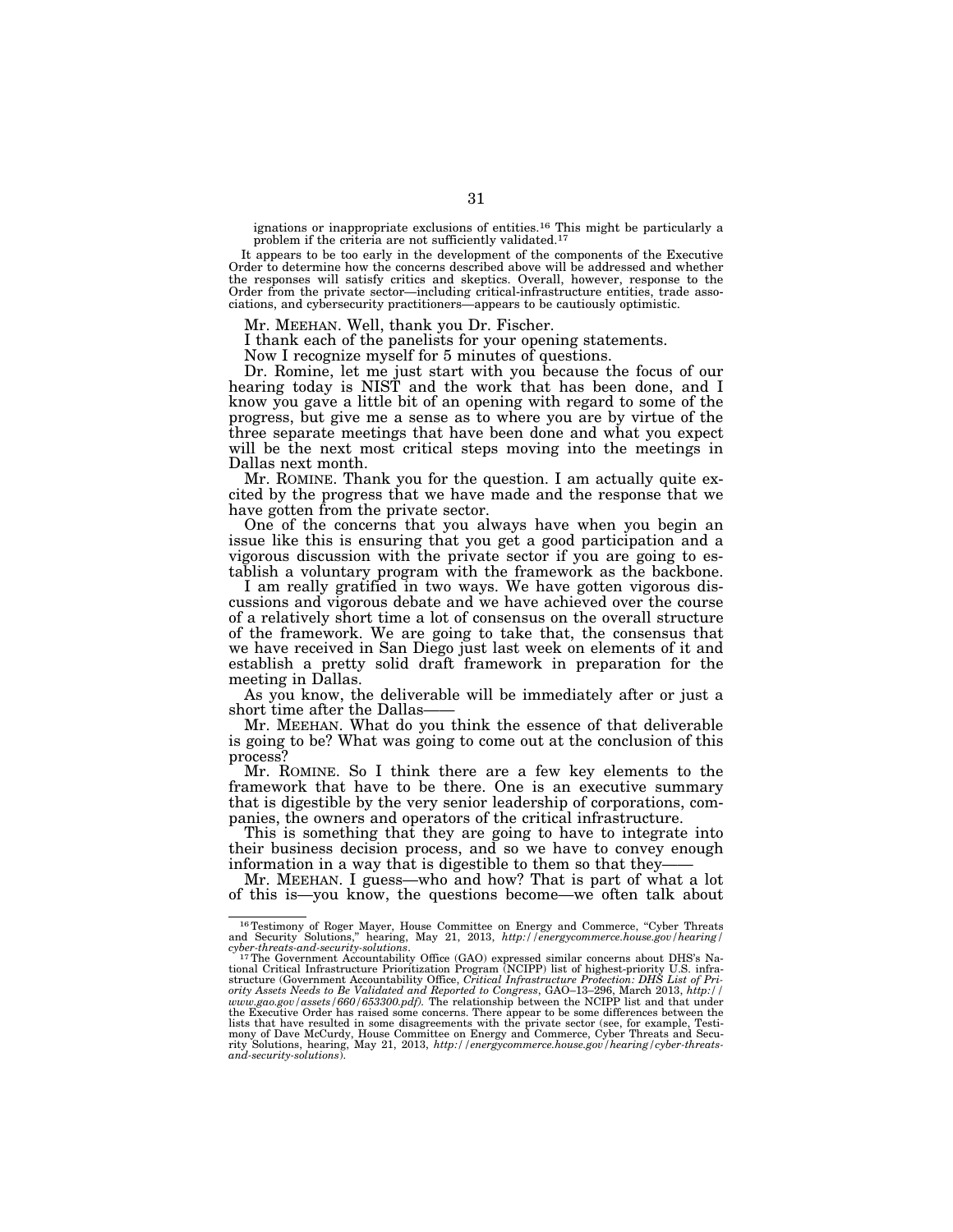the weakest link, but there is also the—when you talk about business and other kinds of, you know, public and private-sector entities that it is an endless process of who may or may not be included.

Who do we think this is targeted to, you know, to be received by, and what kind of activity are we expecting them to undertake as a result of the creation of the standards?

Mr. ROMINE. Well, I think the goal is for all of the critical infrastructure sectors that have been identified through the DHS process and are going to be responsive to the adoption of this voluntary framework and that includes companies at various levels of both sophistication and various levels of import in terms of the critical infrastructure.

So there are going to be some very major corporations who already have a lot of mature business processes in place and cybersecurity risk assessment in place to adopt the framework because they may be the most critical of the critical infrastructures and I am sure Mr. Kolasky

Mr. MEEHAN. Mr. Kolasky, let me jump onto that with you in terms of the identification of this most critical infrastructure because this is one of the pieces as well, and while I know you can't talk with specificity about that at this point in time because my understanding is that it will be something that will be more or less protected information, but where do you come off of the work that is being done in here and how will the identification of specific sectors uniquely vulnerable relate to what is being done and how about those that are not identified as the most vulnerable but will still be out there in commerce?

Mr. KOLASKY. Sure. Thank you, Chairman Meehan.

First and foremost, to do the work to identify the critical infrastructure where cybersecurity incident could cause catastrophe, we had to work with all of the 16 critical infrastructure sectors and we set up a process to do so.

In doing so, we identified the critical functions that each of those infrastructure produce. That and analytic work done in collaboration with industry is very helpful for understanding the overall scope of critical infrastructure in a relationship with cybersecurity which will help the framework adoption.

In terms of the actual critical infrastructure that we have identified or are in the process of identifying, it is a relatively small list. It is a list where we think a cybersecurity incident can cause public safety or significant economic damage or National security implications, we plan to work with those industries, those entities, those businesses——

Mr. MEEHAN. Are many or most of those industries already pretty far along in terms of their commitment to cybersecurity or are you concerned about some real outliers?

Mr. KOLASKY. I think it is fair to say that we are confident that they are very well along with cybersecurity. Most of those entities we have on-going relationships with and we plan to continue those on-going relationships. We will work with them to identify risk management approaches and provide Federal resources to support them, but we are confident that they have taken a cybersecurity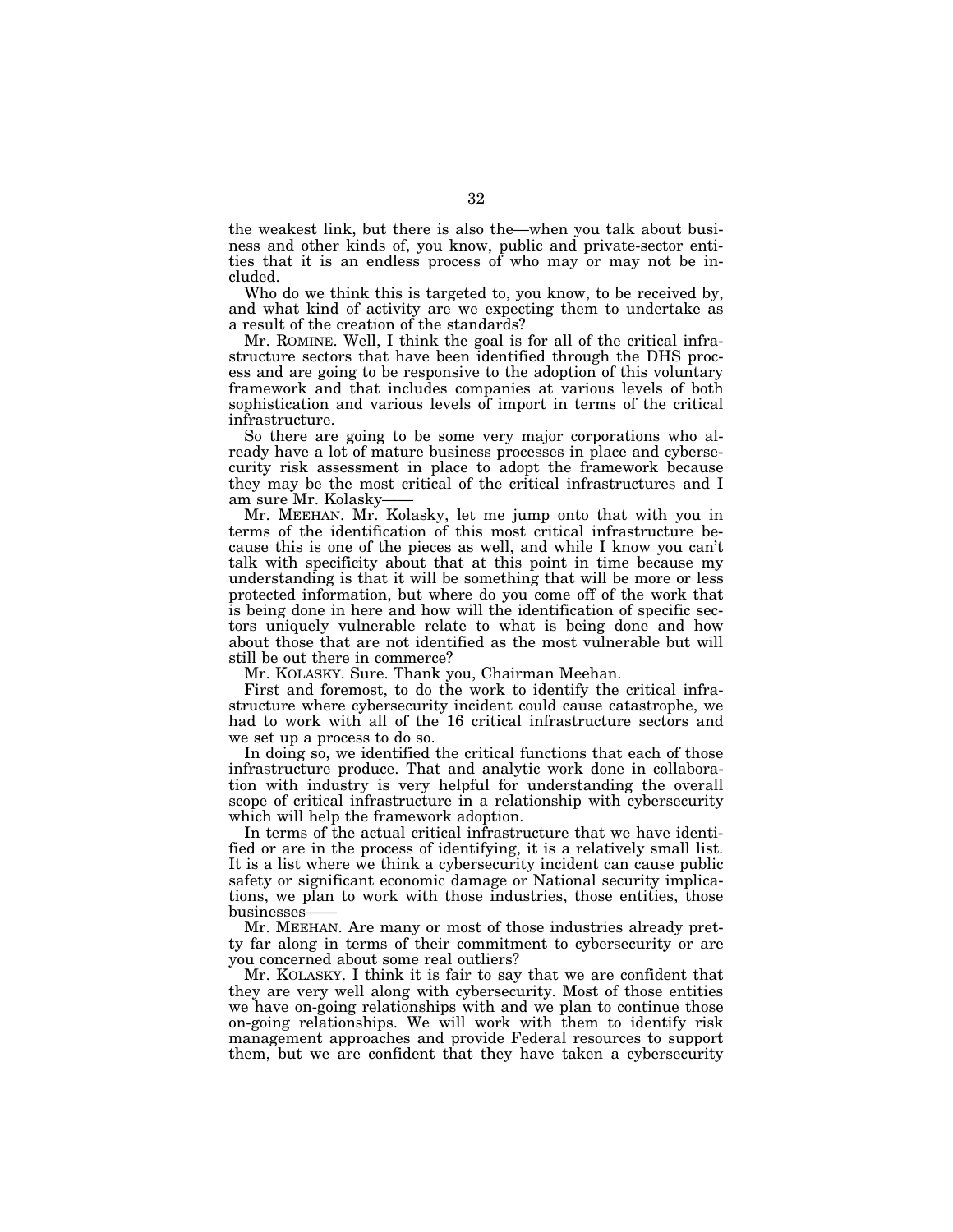problem very seriously and that they have gone a long way in mitigating their vulnerabilities.

Mr. MEEHAN. Okay.

Well, thank you.

My time is expired, but I know we are going to have an opportunity to ask a series of questions, so I look forward to exploring it further.

The Chairman now recognizes the gentlelady from New York, Ms. Clarke.

Ms. CLARKE. Thank you—thank you very much, Mr. Chairman. The privacy and the civil liberties protections established in the Executive Order process are to be consistent with the fair information practice principles including the principle of data minimization.

What steps are being taken to ensure that once a final framework is in place personally identifiable information that is irrelevant and unnecessary to accomplish a specified cybersecurity purpose will not be collected?

I want to extend that question to all of the panelists.

Mr. ROMINE. Well, I can certainly start on the development on the framework through the workshops. I will give a specific example in San Diego. We had a separate breakout section specifically devoted to privacy and civil liberties issues where we got the chance to engage with a broad cross-section of stakeholders and received their input on the importance and some of the techniques that are already being used by these industries to ensure protection of privacy and civil liberties.

That was led by my laboratory's senior advisor for privacy, a position that I am committed to. I think that is an important position for an information technology laboratory to have. So I am very proud of that.

We also at NIST have the information security and privacy advisory board or ISPAB, a Federal advisory committee that we keep apprised of our activities that are relevant in that space and so we engage with them and we are hoping to engage with the privacy and civil liberties board that has been recently reconstituted as well. It is baked into many of the discussions that we have during the framework development.

Ms. CLARKE. Do either of you have-

Mr. KOLASKY. Sure. I would just add that across the EO, the PPD as part of the integrated task force, we have stood up an assessments working group particularly thinking of privacy and civil liberties assessments for all of the work that is going on with the EO PPD.

We did this at the front end of the work and these members have been sitting on our working groups and working in collaboration across the interagency because we very much want to bake privacy and civil liberties into all the work we are doing rather than review and assess at the end of it.

Ms. CLARKE. Very well. Let me move on to my second question then.

Section 5(a) of the Executive Order requires agencies to coordinate their activities with their senior privacy and civil liberties officials. Are senior privacy and civil liberties officials at each agency,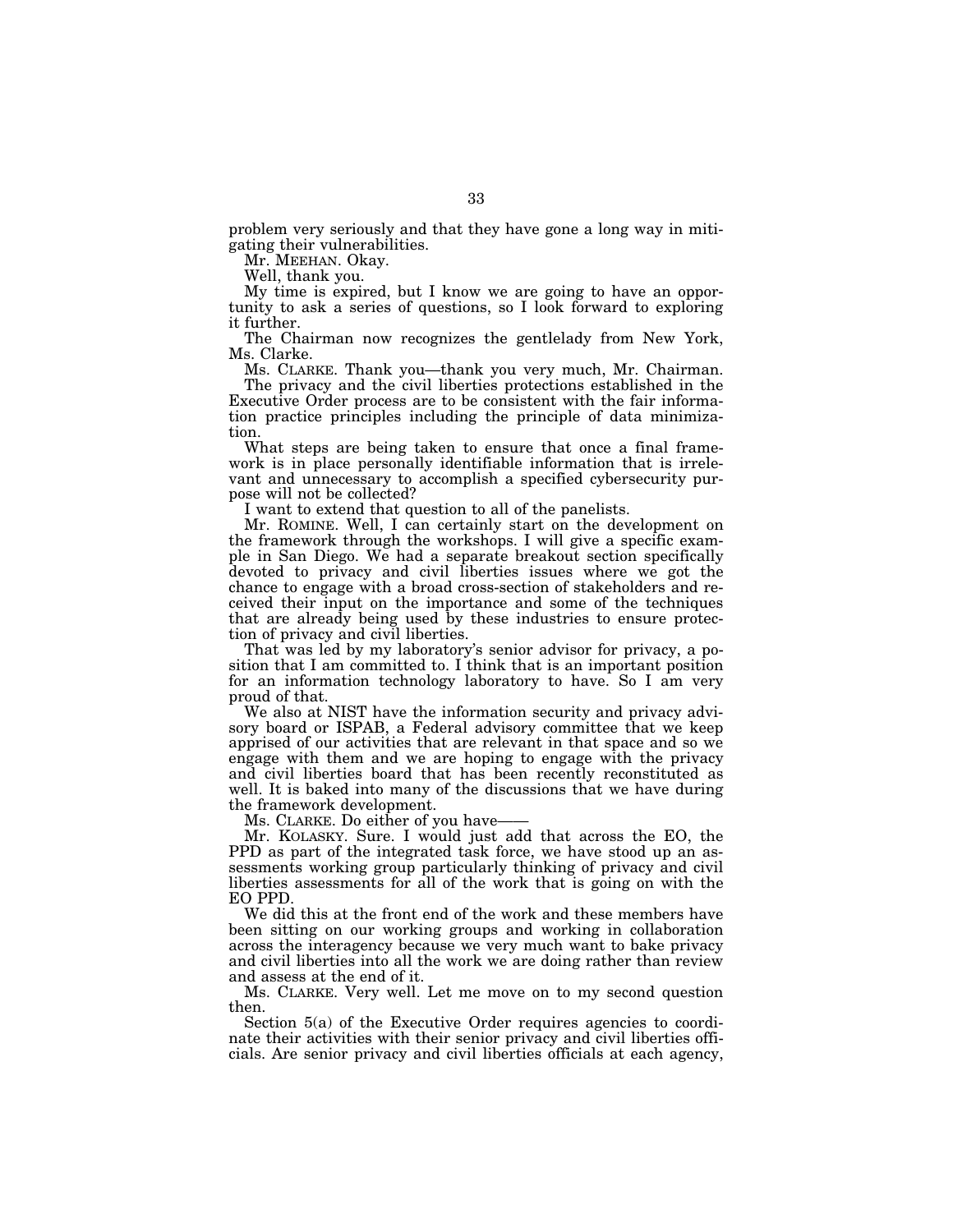being NIST and DHS—excuse me—are these civil liberty officials at each agency given the opportunity to provide substantive policy recommendations during the development of the phase of the framework? Can you expand on their role in the process?

Mr. KOLASKY. As I was just talking about with the assessments working group, very much so. This is a collaboration across the senior civil liberties and privacy officials.

It has been a great opportunity in some of the departments and agencies. Traditionally these folks haven't worked on critical infrastructure issues.

It has created a community practice and they been given an opportunity in addition, you know, with all our work we are briefing the advocacy community and other interested parties regularly on what is going on.

Ms. CLARKE. Very well.

Mr. ROMINE. I would say within the Department of Commerce, the privacy and civil liberties officer at NIST is our chief information officer. He is down the hall from me. I get the opportunity to talk with him on a regular basis about everything that our laboratory is doing including this effort.

At the Department of Commerce, as you know, it is the Secretary of Commerce who was directed by the President to direct the director of NIST under the Executive Order to undertake this framework development and they are certainly aware of all of the actions that we are taking.

They are at the Secretary's level—they have the Privacy and Civil Liberties Office and they are certainly aware as well.

Ms. CLARKE. Very well.

Let me ask Mr. Kolasky, Presidential Policy Directive 21 which accompanied the Executive Order requires an evaluation of existing public-private partnership model and recommendations for improving public/private collaboration.

Can you characterize for the committee the current status of the public/private partnership model and what steps are being considered to improve the model?

Mr. KOLASKY. Sure, yes, ma'am. First of all, we delivered this report last week and I think the good news is we really do believe that the model has been established over the last 15 years to work on critical infrastructure security and resilience is working and has the potential to work to solve tough critical infrastructure security and resilience issues.

I think the process that we have been undergoing over the last 6 months is a great demonstration of that. There were improvements that can be made but the key is to understand that we have been able to collaborate with the private sector through these processes and work with State and local and Tribal territorial governments.

The reason I think we can do that is there is a shared sense of purpose. We have improved communications. We are working toward joint priorities and things like that. That all leads to trust. Nothing is more important to trust that industry and Government and at different levels of government can come together to work on these issues.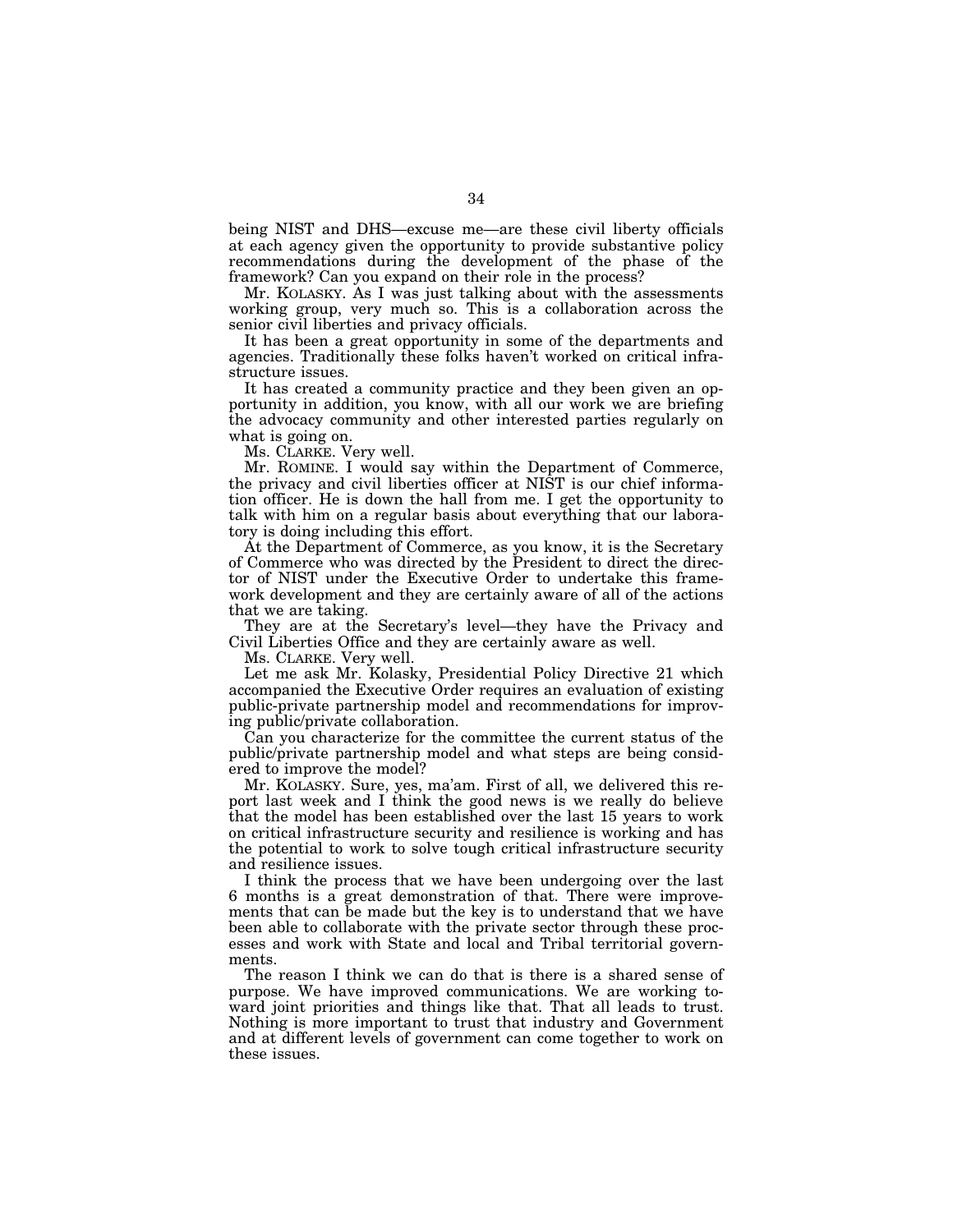In terms of recommendations going forward, we—as I said, although it is working we think there are some enhancements that can be made. We would like to move from more of a process-focused and outcome-focused partnership.

We would like to use the partnership to set joint National priorities, and I think that is an important step. We would like to explore how to promote regional networks and bring some of the good work down to the regional level, and finally we would like to look at new methods to unleash innovation through public and private programs.

Ms. CLARKE. Thank you all very much. I yield back, Mr. Chairman.

Mr. MEEHAN. I thank the gentlelady.

The Chairman now recognizes the distinguished gentleman from Pennsylvania, the former United States attorney, from the middle District of Pennsylvania, Congressman Marino.

Mr. Marino.

Mr. MARINO. Thank you, Chairman.

Good morning, gentlemen, and I apologize for being late and not hearing all of the opening statements. I am trying to juggle three and four things as my colleagues know that we do.

I have a concern following up on my colleague across the aisle as far as security but from a different perspective. We have certainly seen where this administration has a series of bungles concerning IRS, Benghazi, Fast and Furious, but the President happens to come up with, "I didn't know about it," "I don't know anything about it," and usually there is a low-level person that gets blamed for it—who is still on the payroll as a matter of fact.

So what can you do, what can be done if the President is going to take the responsibility for this to make sure that we don't have Snowdens running around gathering critical information about what we are doing and those involved and then sharing it with our enemies?

Mr. Kolasky, perhaps you could start with this.

Mr. KOLASKY. Sure. Thank you, Congressman, and thank you for the question.

As you know, this is an important issue that whatever we do we need to protect the security of the information that we are providing and that we are collecting.

The security approaches within the Executive Order relate to information sharing and we are thinking of it in two different ways; one of which is we are working to separate Classified information from Unclassified information and focus on getting Unclassified information on how to mitigate cyber vulnerabilities based on cyber threats out as efficiently and quickly as possible in an actual manner to help industry take action to mitigate those threats.

That is a very important step. This doesn't have to be done at a Classified level in a lot of places and if we can improve those processes, that will help very much.

The second side to promote the protection of Classified information, we have made improvements in our enhanced cybersecurity service program and made that available to a limited number of commercial service providers to promote the airing of information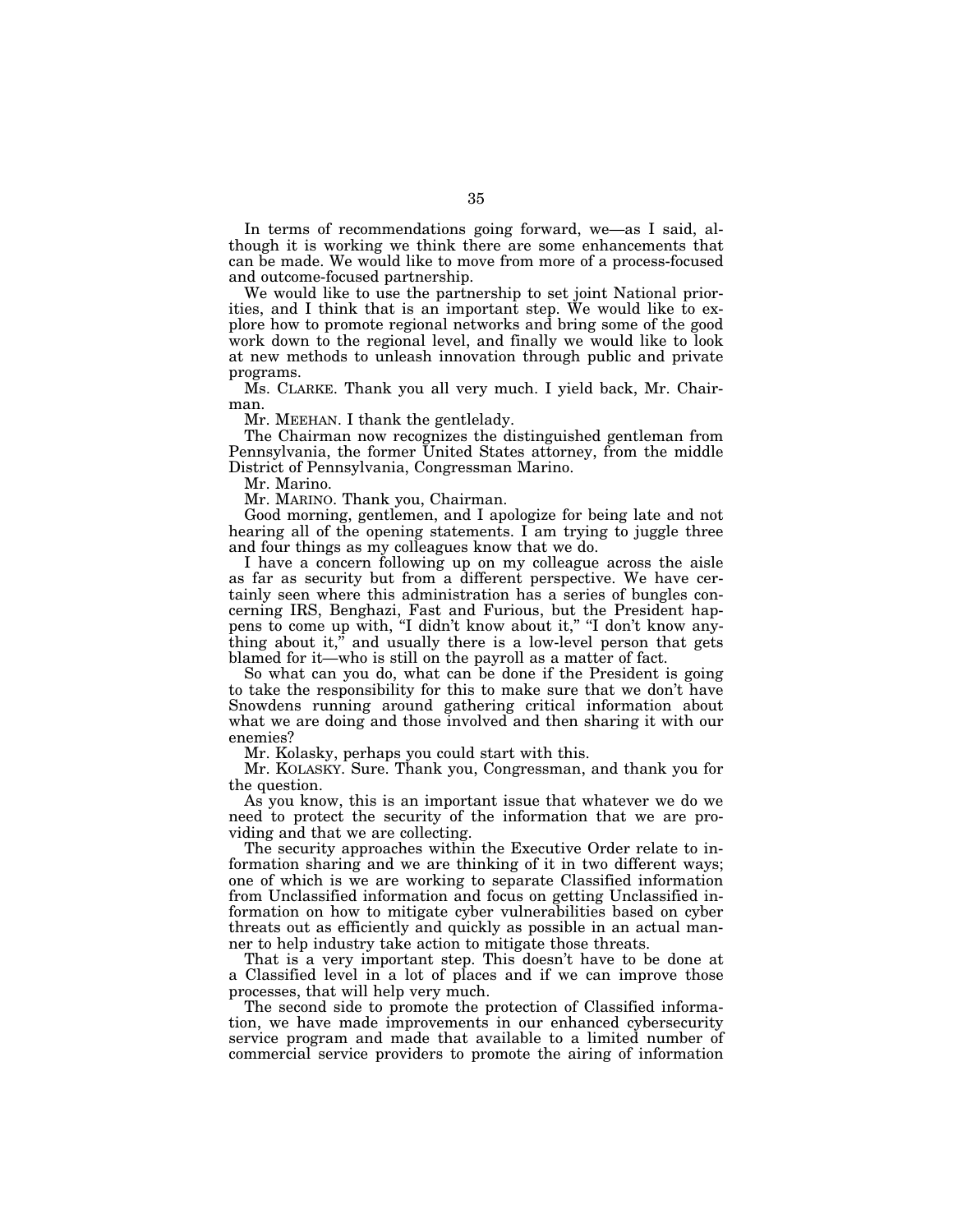we have about cyber threat indicators and these are particular cyber threat indicators.

They are things like malware and email language and we want to make sure that is available but we want to make sure that security is protected in doing so and finally we want to make sure that anyone that gets a security clearance in Government has undergone proper vetting.

Mr. MARINO. Thank you.

Doctor, please.

Mr. ROMINE. Congressman, from the standpoint of the framework, I think your question really relates principally to the idea of risk mitigation strategies for the insider threat.

So that has been a source of on-going discussion, but as a part of a more general discussion among owners and operators of critical infrastructure to ensure the, sort of, full risk management approach for cybersecurity and that includes both the insider threat as well as Congresswoman Clarke's concerns about protection of privacy and civil liberties.

Mr. MARINO. Doctor.

Mr. FISCHER. Thank you, Mr. Marino. I would just like to add that I would say that a lot of experts believe that it would—it is basically impossible to prevent any, you know, insider threat from being successful-

Mr. MARINO. As a prosecutor, I am aware it is basically—it is impossible to prevent anything, but it does happen, but it just seems that it is happening ad nauseam with this administration.

Mr. FISCHER. Right. So the question then becomes, what are the levels at which that kind of problem can be tolerated, and how does it relate to the potential benefits of what is being done.

So for example, with respect to the information sharing, you know, one of the things that DHS has been doing with the enhanced cybersecurity services program is to focus—if I understand correctly—on what they call cybersecurity service or commercial service providers which have to do with the internet service providers and that sort of thing rather than opening up the dissemination of this threat information to all sorts of critical infrastructure entities, and so the critical infrastructure entities work through these CSPs.

So to the extent that that sort of thing is successful, the idea of narrowing the vulnerabilities to specific areas may be useful.

Mr. MARINO. Thank you.

I have another question, but perhaps we will have another round, and so I yield back.

Mr. MEEHAN. I thank the gentleman.

The Chairman now recognizes the distinguished gentleman from Texas, Mr. Vela.

Mr. VELA. Thank you for your testimony today.

Dr. Romine, Executive Order 13636 specifically provides that the cybersecurity framework and protection against cyber threats should include physical threats; not just computer viruses and hacking.

The White House Strategic National Risk Assessment includes natural electromagnetic pulse from a geomagnetic super-storm as an example of a physical threats to critical infrastructures.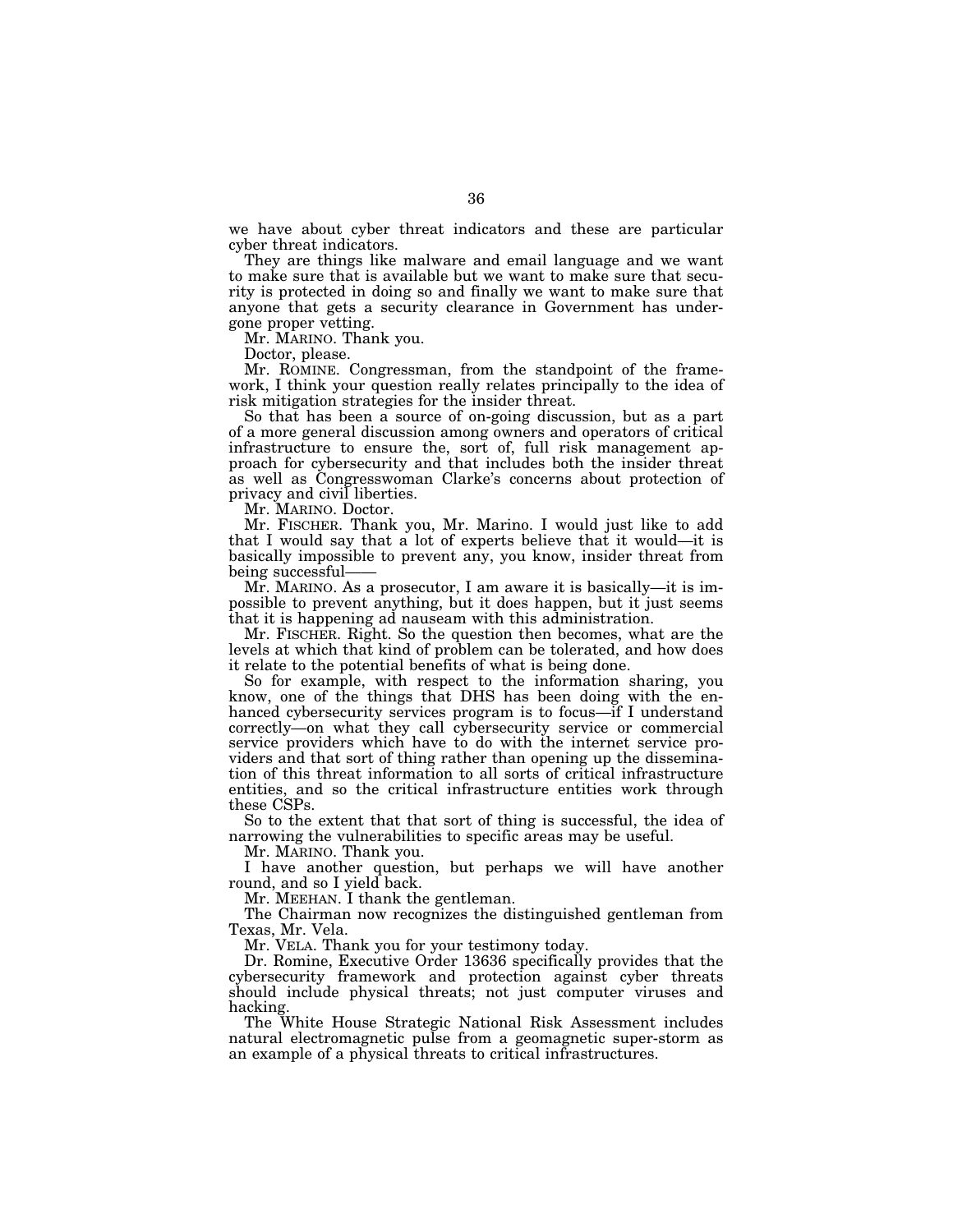Does the cybersecurity framework as you envision it include threats not only from computer viruses and hacking but physical threats especially from EMP?

Mr. ROMINE. I would say yes in general although EMP is not spotlighted as much as just the overall risk assessment that each of these owners and operators is going to be involved in.

When we talk about a cybersecurity and protection of critical infrastructure, we are keenly aware of the cyber physical systems nature of many of these infrastructures that the information systems are not in fact independent but rather often interact with physical or other kinds of systems.

So the risk assessment approach that we are taking or the risk management approach that we are taking in the framework is intended to encompass the impact or the risks holistically rather than just with regard to viruses and other kinds of cyber threats, traditional cyber threats.

Mr. VELA. Dr. Fischer, what additional challenges are imposed globally in terms of privacy protection and the sharing of personally identifiable information across borders?

Mr. FISCHER. Sir, Mr. Vela, could I clarify? You say what challenges to with respect to the Executive Order and——

Mr. VELA. Yes, no it is: What additional challenges are imposed globally in terms of privacy protection and the sharing of personal identifiable information across borders?

Mr. FISCHER. I see, okay.

Yes, well, two quick things I can say to that. First of all, there obviously—the work is being done within the United States is done in the context, international context and there is quite a network of international agreements.

There is no, currently, no global cybersecurity treaty. Some people have tried to—tried to draft such a thing, but it hasn't been adopted, and there are a lot of bilateral agreements which often would be the vehicles in which these sorts of concerns would, I think, be addressed.

With respect to specific—or specific questions or with respect to privacy and civil liberties, I would say that is outside of my expertise, but we do have experts on our cybersecurity team within CRS who deal specifically with those issues and we would be happy to talk with you about that or answer questions for the record.

Mr. VELA. Okay. I guess we will wait for another day on those. For the whole panel, what are examples of effective risk-based approach in the framework?

Mr. ROMINE. So one of the exciting things that we have had in the workshops is seeing the representatives of various industries talking with each other about the approaches that they take and the effectiveness of those approaches.

One of those approaches involves something that in the energy sector is called the C2M2 which essentially regardless of that, the expansion of that, the idea is to have a, sort of, set of maturity levels associated with specific functions.

If you take a look at the framework outline that we provided in San Diego and some of the consensus that we received, that model seems to be very attractive to the vast majority of the participants and the critical infrastructures.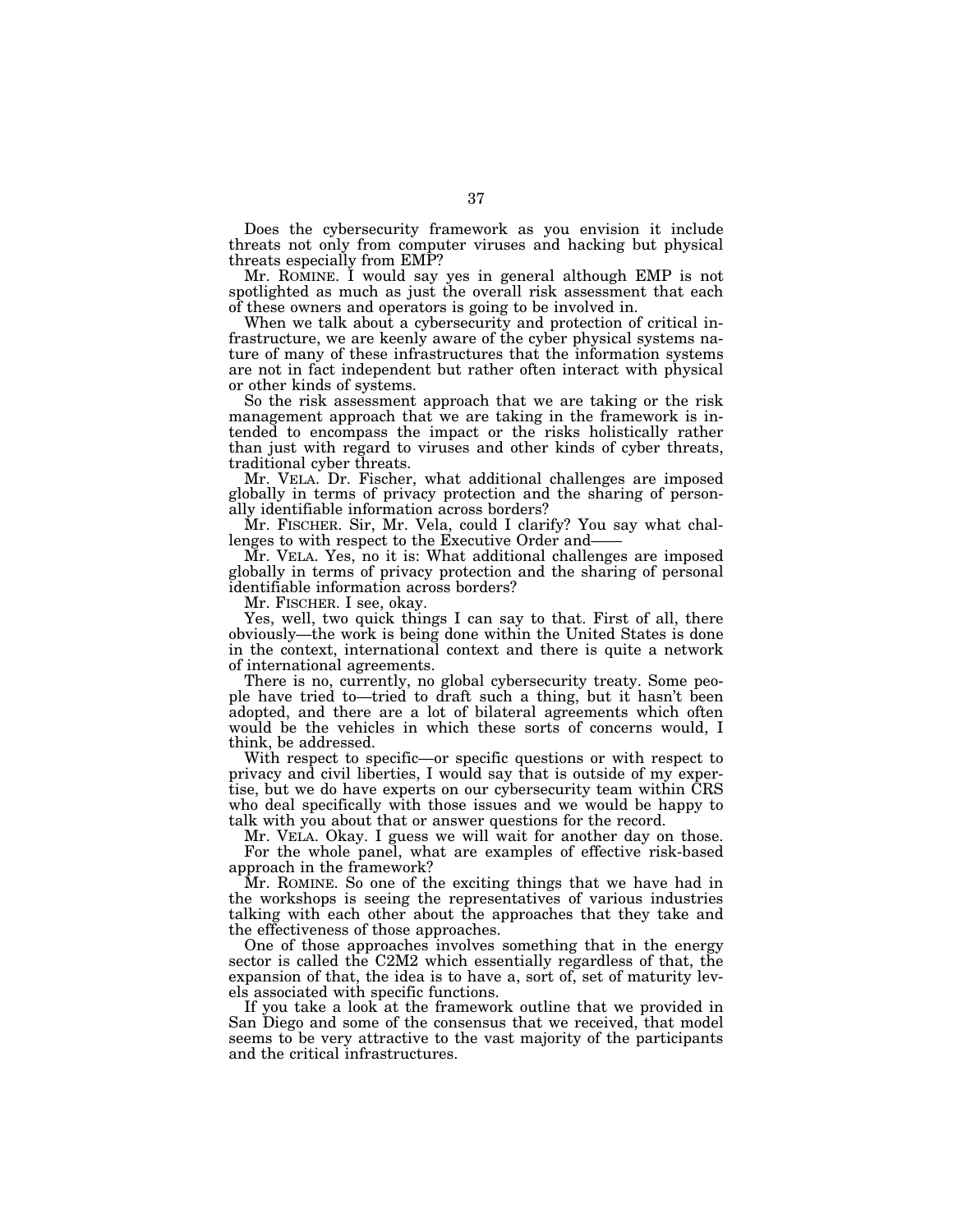So that kind of risk assessment—NIST has a very strong history in risk-based management of cybersecurity through the Federal Information Security Management Act or FISMA, activities.

We have had special publications that are quite influential in this space with regard to the private sector and have been adopted widely by the public sector and have been adopted widely by the private sector as well because of their effectiveness.

Mr. KOLASKY. I would just add one of the things I have observed through the process is an example of what works is if corporate leadership gets involved in the process and we have heard that repeatedly that you have to produce a framework that resonates at the board level and resonates as the CEO level and in doing so, that will help organizations make risk management decisions.

Mr. FISCHER. I don't believe I would have anything to add it to those comments at this point. Thank you, sir.

Mr. VELA. I yield back.

Mr. MEEHAN. I thank the gentleman from Texas.

I recognize myself now for 5 minutes of follow-up questions.

One of the issues that we have been dealing with throughout the concept of not only the creation of the NIST standards but as the underlying concept of voluntary adoption of those standards and it permeates the language in the report, I mean in the Executive Order that these are voluntary.

But at the same time we are creating a framework, and I would like to explore the extent to which people begin to see this framework as a basis for further activity, not the least of which could become further activity in which that framework is used as the basis for other regulatory agencies to say that they are now authorized to begin to create required adherence to certain of these standards.

I would like the panel to individually address your perception of what voluntariness means and where you believe and to the extent certainly, Mr. Kolasky and Dr. Romine, to the extent that you are dealing with NIST, where you believe this goes to and what you believe the intention is with regard to whether these will ultimately be utilized in some way to become requirements.

Because I am aware of a number of shalls in the Executive Order and, you know, the shall-proposed, prioritized, risk-based, coordinated actions, you know, if the current regulatory requirements are deemed to be insufficient.

So please, Dr. Romine, first.

Mr. ROMINE. I can start with that. NIST has a long history of developing in coordination with industry guidelines and best practices and ultimately industry-led standards that do govern the industry in a purely voluntary way, and that has been very effective in the past, and we expect it to be effective in the future with the Executive Order and the framework.

The only way that works is vigorous participation on the part of the private sector so that they have buy-in and a stake in the outcome of the framework itself.

So I think with that understanding and the fact that we believe that we have that vigorous participation, I am not as concerned about this being a, sort of, a hidden way of getting regulatory authority. I really think the voluntary nature of it is quite explicit and quite transparent and we expect it to continue to be that way.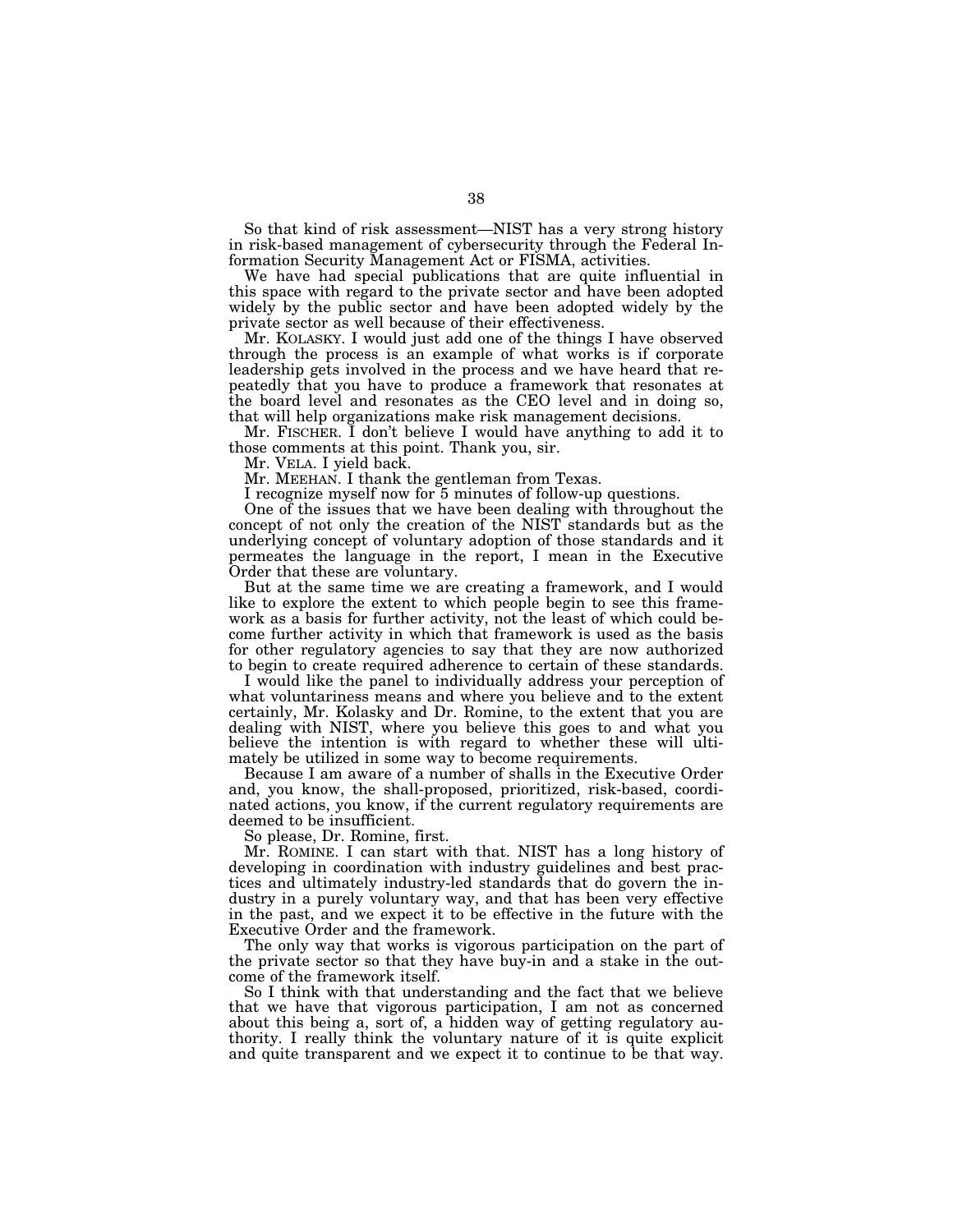Mr. MEEHAN. Mr. Kolasky, what is your impression of this from DHS?

Mr. KOLASKY. Sure. First principle of ours as we participated in this is for the framework to be successful and in the attached assessments—incentives it has to make sense for businesses to make business decisions.

Businesses make rational decisions and they have to see that this is in their business interest and because of that, as Dr. Romine just referred to, it is very important to listen to businesses and we have taken that obligation-

Mr. MEEHAN. I mean, you don't question—and I often talk to businesses. Businesses will say we are way ahead of the Government in many ways because we appreciate that the exposure that we have to our business—so we are asking you, what are you doing to help us, and then I get that part. What I am concerned about is when we begin to get to a point where some businesses say hey, we think we are doing something and we start to get Washington coming in and creating a requirement.

Mr. KOLASKY. Right. That is why the voluntary nature of this is so important. If we can create confidence in the marketplace that businesses are doing something, if we can offer information to continue to incentivize them to do something, then I don't think Government needs to get involved in that kind of manner that you are talking about.

So it is really important for us to set up a framework that gives the market confidence so businesses can do business with each other and with the Government is that they are taking——

Mr. MEEHAN. So to the extent said that you speak for Department of Homeland Security and you are allowed to discuss it as a matter of policies, it is your perception that the Department is looking at this as a voluntary program?

Mr. KOLASKY. I can speak with certainty that the Department is looking at this-

Mr. MEEHAN. Dr. Fischer, you have had the ability to see these kinds of things not just in this particular area with cyber, but in the broader spectrum with other agencies in which there have been standards that have been utilized, Department of Defense, EPA, other kinds of things and in your own testimony you discussed the different pieces of this issue. Would you articulate more fully your sense as to whether or not these kinds of the voluntary standards may or have been utilized in other situations to become regulations and requirements?

Mr. FISCHER. So there are a few points I think might be useful to make here.

No. 1 is that we have been asked particularly in the last Congress by a number of Congressional offices about the question of what the current regulatory capabilities or powers are of the Federal Government with respect to cybersecurity.

Our answer had to be that there—except for cases in which they are explicitly laid out and clear—where there are such regulations such as a width of the electric power sector—it is difficult to say because until the agency actually tries to create a regulations, one doesn't know what is really going to happen because the regulatory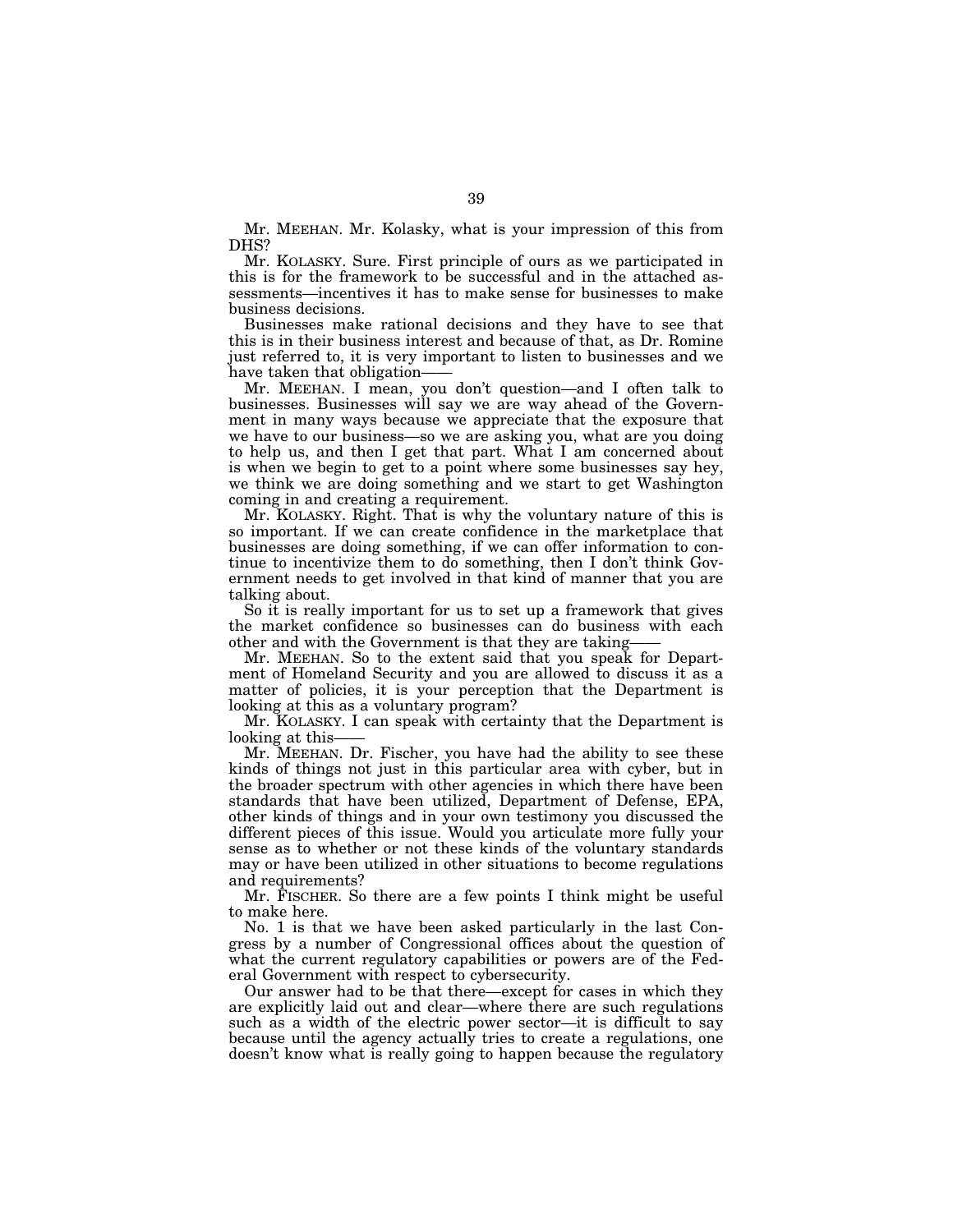process is a separate process. It involves industry and other stakeholders in-

Mr. MEEHAN. But do you believe as it stands right now and I am sorry to cut you off and please go forward if you can, but I do want to ask this question. Do you believe that the way the Executive Order is written right now as it moves in it opens the door to the ability of agencies to say, in our interpretation and it may be a particular agency that may look in just say, in our interpretation, there is an opportunity here for us to use this as a basis to ask for, you know, more cyber protection in a particular area?

Mr. FISCHER. Certainly the Executive Order explicitly requires that agencies make recommendations with respect to where the gaps are. So to the extent that those gaps would be I guess fillable under current law, then it is clear that agencies could in fact attempt to create regulations in those areas.

To the extent that they are not as capable under current law, then that is the interpretation, then they would have to come to Congress for additional authority.

Mr. MEEHAN. Well, this is where they have to come to Congress for additional authority to do what? To do rulemaking of regulations because as I see this they are talking about——

Mr. FISCHER. Well, to be able to—right—so if for example the current—if the current regulation—if the current authority of an agency to create regulations is limited or the agency determines that it doesn't have the authority currently——

Mr. MEEHAN. Well, I have never—we don't have a problem here in Washington with agencies who believe that they have limited authority to enter into issues and that is why I am trying to explore this provision in the Order which says, you know, if the current regulatory requirements are deemed to be insufficient—now I don't know who deems them to be insufficient but it may be the agency itself that says hey, we believe that this is, you know, the current regulatory requirements are insufficient, you know, within 90 days we will publish a final of the—published final framework, we are going to propose, you know, further coordinated actions and that appears to me to be regulation or rulemaking.

Mr. FISCHER. Right. So to me, the question becomes whether or not the agency currently has the authority to make those rules and regulations. If they do have that authority, then they may do it anyways.

So for example, with respect to the pipeline sector and certainly we have people who can talk to very specifically about that, but with respect to pipelines, the TSA has the capability of or says that it has the capability of creating cybersecurity regulations, but they have decided that those regulations are not needed and might in fact be counterproductive to date. That is my understanding of what they have said.

So, you know, so there are examples in which they clearly—agencies apparently have not-

Mr. MEEHAN. That is left to the discretion of the agency or are they constrained by law?

Mr. FISCHER. Well, TSA appears to have that authority under current law. Now whether that is true for others is hard to say.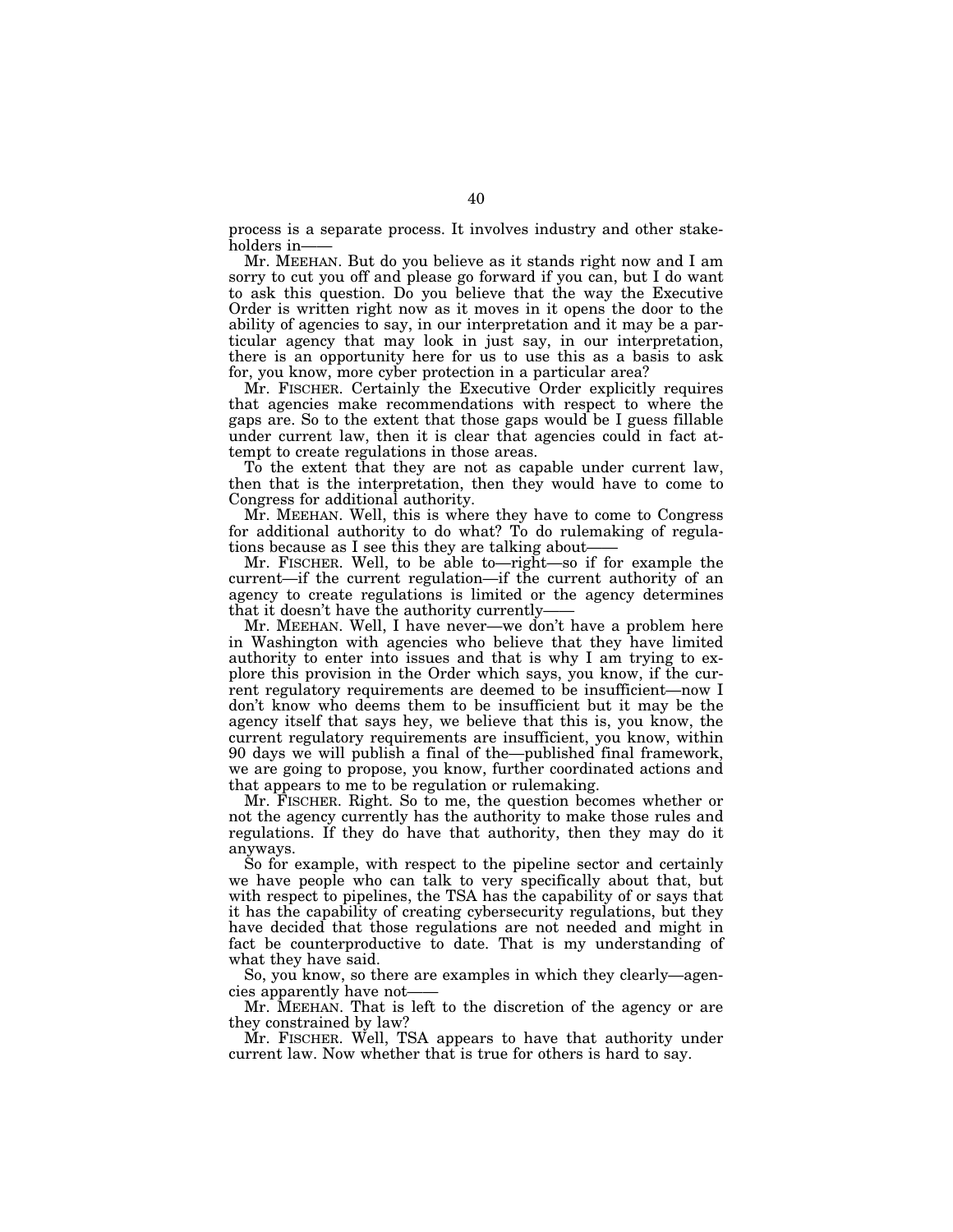So for example, I would say that, generally speaking, you know, we certainly haven't found anything with respect to the IT sector that would permit such things, which isn't to say that some agency might not claim that they have it, that authority, though.

Mr. MEEHAN. All right.

Well, thank you Dr. Fischer.

I now turn it to the distinguished lady from New York.

Ms. CLARKE. Thank you, Mr. Chairman.

Just following up on the line of inquiry that our Chairman posed to you.

Mr. Romine, what does flexibility mean in the context of the framework?

Mr. ROMINE. I would say the primary reason for the need for flexibility is the different sectors have very different characteristics in the way that they operate and you have to have a framework that is capable of recognizing that.

In addition, the owner-operators might range from multibilliondollar international corporations to relatively small regional concerns who still own and operate some portion of what is deemed to be critical infrastructure. The capabilities represented by those two things also mandates that we have a flexible approach.

Ms. CLARKE. So in effect, it is addressing the nuances of the specificity of industry and company size, what have you?

Mr. ROMINE. That is right, and I think an additional point I would make is that many of these critical infrastructures have in place a series of protections that they have invested in and believe are quite effective.

We want to be sure that the framework is flexible enough to recognize that those measures that are already being taken if they are effective should not be replaced by something else as a result of the framework. So we are trying to be mindful of that as well.

One final point I would make is that in many cases, these particular critical infrastructures are regulated already to one degree or another and in some cases, very heavily regulated, and I think the intent of this notion of regulation review is to ensure that we harmonize the framework in a way that recognizes the regulations that are already in place so that we are not committing sectors to an onerous change in the way that they do their business.

Ms. CLARKE. Very well.

Mr. Kolasky, Dr. Fischer, how can implementation of the framework be used to demonstrate compliance with existing regulatory requirements? That is, sort of, I think, where Dr. Romine was going. Is that something that you have also recognized?

Mr. KOLASKY. Yes, it is. Let me talk about it in a couple of terms. One of which you mentioned earlier, the incentives work that we have done in analysis and over and over again we heard from our private-sector partners as well as some of our advisory councils that one potential incentive would be to allow the cybersecurity framework to meet the information security requirements for already-regulated industry ergo reducing compliance costs and we think that that is something that needs to be pursued and thought about because if you can demonstrate you have got good cybersecurity in place you shouldn't have to demonstrate it twice to the Government.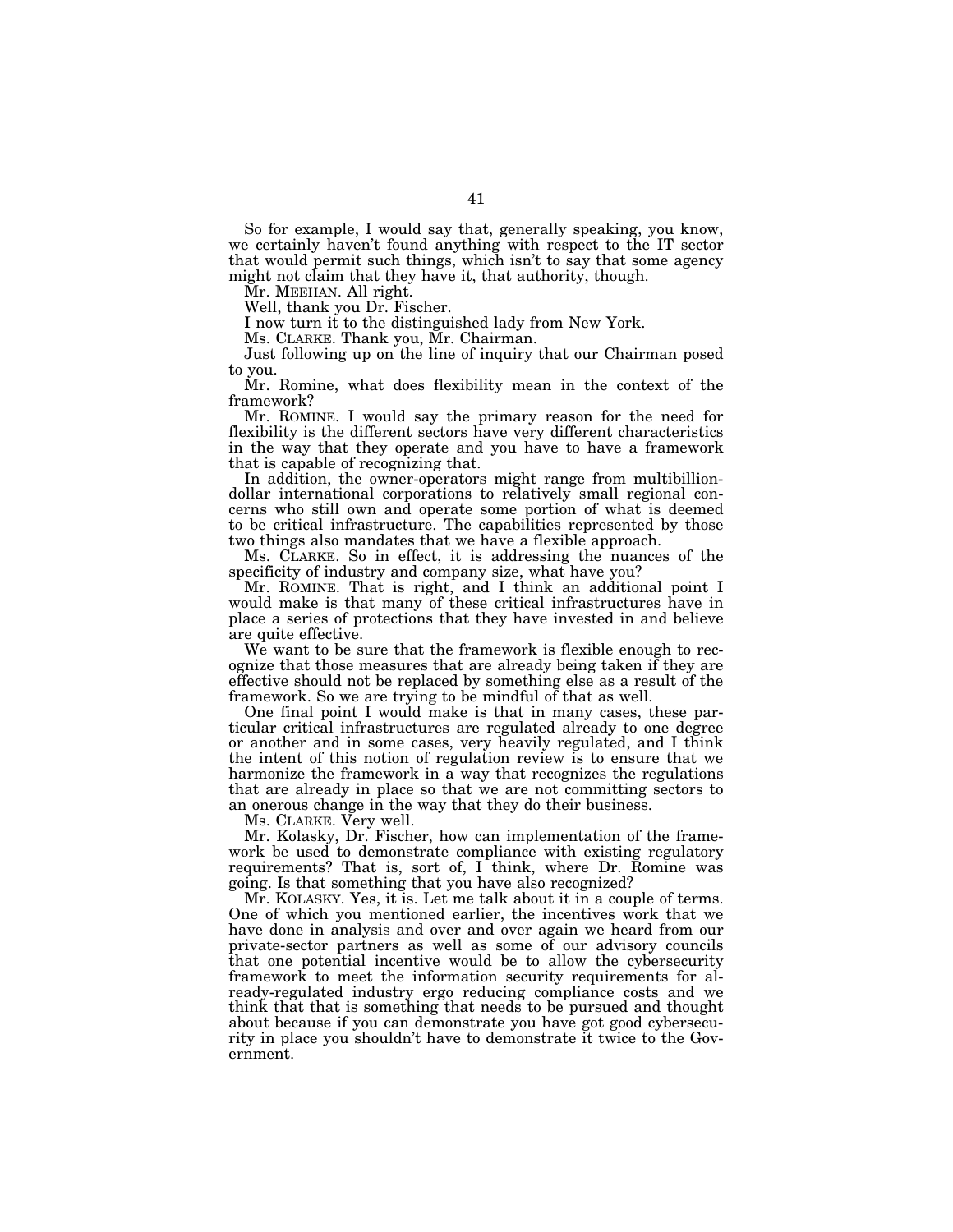Second, just to echo Dr. Romine, I think it is really important to think about the idea of regulatory relief and are there regulations in place that are going to impede the adoption of the cybersecurity framework and the Executive Order asks the regulatory agencies to think about that because we don't want regulations that are in place that will cause people from not adopting good positive flexible cybersecurity solutions.

Mr. FISCHER. I guess the only question I might have about that would be—obviously—if to the extent you have let's say many private-sector entities are—feel more comfortable with—those that are regulated—feel have developed good relations within their current regulatory environment and feel comfortable with the like, for example the electric sector, but others as well.

So they are somewhat concerned if in fact they feel that that environment will be changed to the extent that other agencies would end up being involved say in the regulation.

So to the extent that the current environment could be kept stable for them, I think they would be more receptive to the possibility of—to compliance.

I think I will stop there.

Ms. CLARKE. Dr. Fischer, that is a very intriguing statement you have made for me because I understand how industry could want to remain in a stable environment but the environment around them is changing and so to the extent, I guess it is an evolutionary process in terms of adaptation, but the status quo wouldn't necessarily work.

Mr. FISCHER. Well, we are—yes. So with respect to cyberspace, the situation is somewhat different than it may be with—in other areas. So, you know, I often say cyberspace is the most rapidly evolving technology space in human history, and the technology is evolving, the threat environment is evolving, things are changing constantly.

I think it is widely recognized within experts in this area, and the private-sector people have paid attention to this, that in fact that kind of rapid evolution means that static, particularly designbased standards, for example, have a very limited usefulness.

Now performance standards are usually considered to be better but the problem with performance standards is of course that you have to come up with what the performance criteria are and that can be sometimes more difficult and they can sometimes be more difficult to enforce.

But I think that most people who have looked at this question seriously have in fact said that well, there is basically kind of a baseline of standards that are going to be true no matter what, performance standards, but there has to be the flexibility to be able to change things on a much more rapid basis in reaction to what happens with respect to, you know, with respect to the environment.

Now I just want to say one more thing about that. There is this—it has been some time ago that, right, there is this design problem in cybersecurity that is that the cyberspace was not designed with security in mind is often said.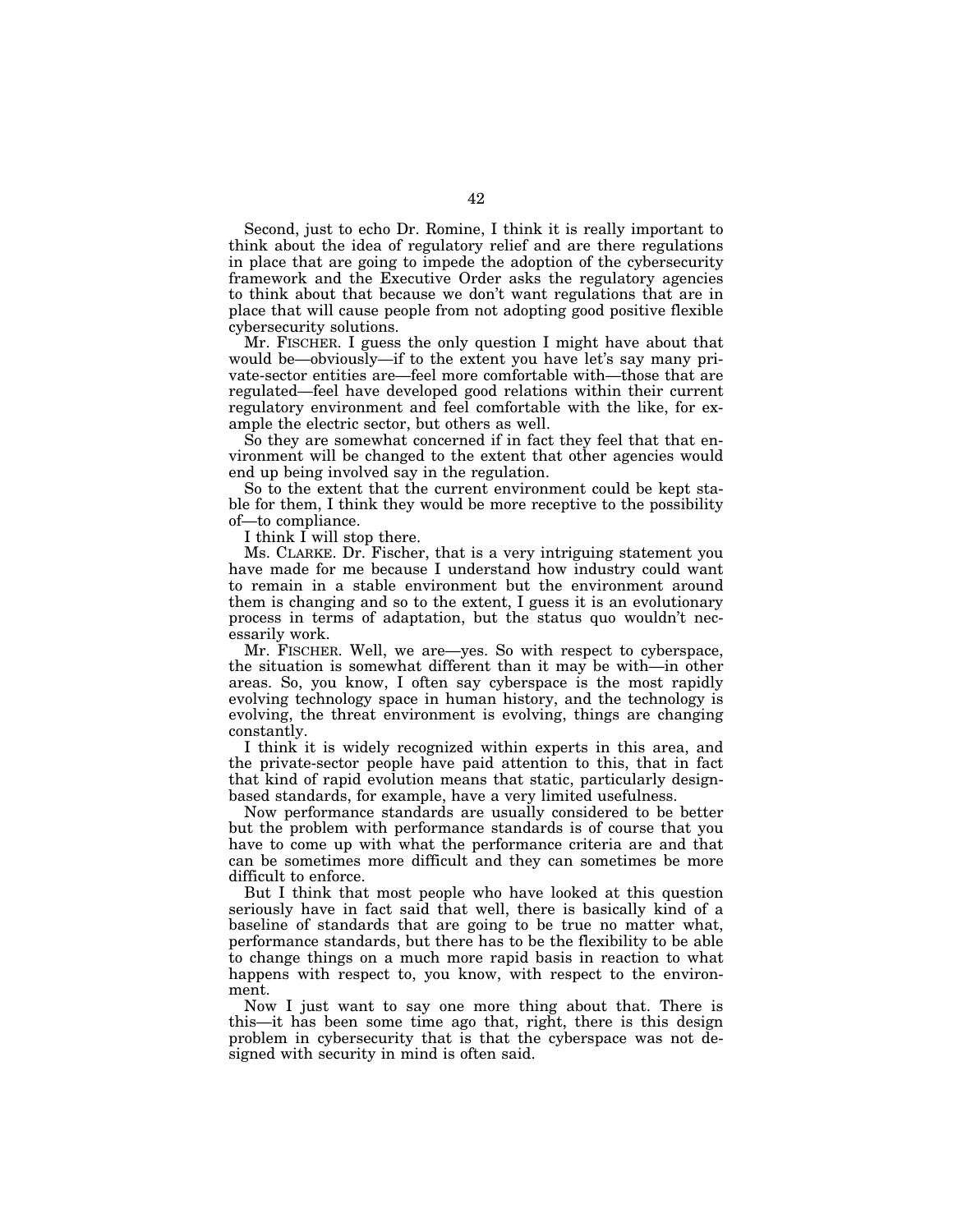One of the reactions to that is well, what you have to do is build security in. Now right now, I mean, everybody kind of seems I think to agree with that, but there are two things.

No. 1 is there is always going to be a need to add things on because there is always going to be problems that you couldn't possibly anticipate when you design something.

The second point I think is that there are always or there appear to be in the current—with the current incentive structure with respect to cybersecurity—there appear to be, sort of, counter incentives to building security in from the get-go.

Now whether those are essentially fundamental or not is something that I don't think anybody really understands, but that is always, you know, an issue. So to the extent that you are going to have to add this stuff on later is a question.

Ms. CLARKE. I yield back, Mr. Chairman.

Thank you, gentlemen.

Mr. MEEHAN. I thank the gentlelady.

Just using the prerogative of the Chairman for one second, Dr. Fischer, you are articulating something which is at the heart of where we, I think, appreciate and need to be sensitive to, which is the dynamic nature of the cyber threat.

Such that what you build today as a defense will not only be analyzed but it will be—there are those who will spend their time purposely trying to get around it; therefore we have got—it is a constant state of cat and mouse, so to speak, for lack of a better word.

The framework itself that we are talking about is very admirable in the sense that it creates a place for people to begin to have a sense about what they can and should be doing, but do we create a problem if they see the framework as a check-the-box kind of thing that says, okay, now I am cyber safe.

Mr. FISCHER. Right. I appreciate the question, Mr. Chairman. One of the criticisms that has been leveled by some people, and I can't say to the degree to which they are accurate about this, but one of the things that has been leveled is that for example, by analogy with FISMA, one of the criticisms of the Federal Information Security Management Act has been that it has become something of a check-box exercise where, you know, it is very process-oriented and it doesn't really focus on the question of how you keep systems actually safe and secure.

Now there are obviously attempts to revise FISMA, to amend FISMA, and also I would say the administration has been doing the current administration and the Bush administration as well have been doing things to try to actually make systems secure and focus more on that aspect of what the law intends, the goals of the law.

But to the extent that the framework of, would it become a kind of bureaucratic, you know, check list, that would be a problem. I certainly wouldn't want to speak to how NIST and DHS are trying to avoid having that happen, but I am sure that they are aware of that problem as well.

Mr. MEEHAN. Thank you.

Thank you for the indulgence.

The Chairman now recognizes the gentleman from Pennsylvania. Mr. MARINO. Thank you, Chairman.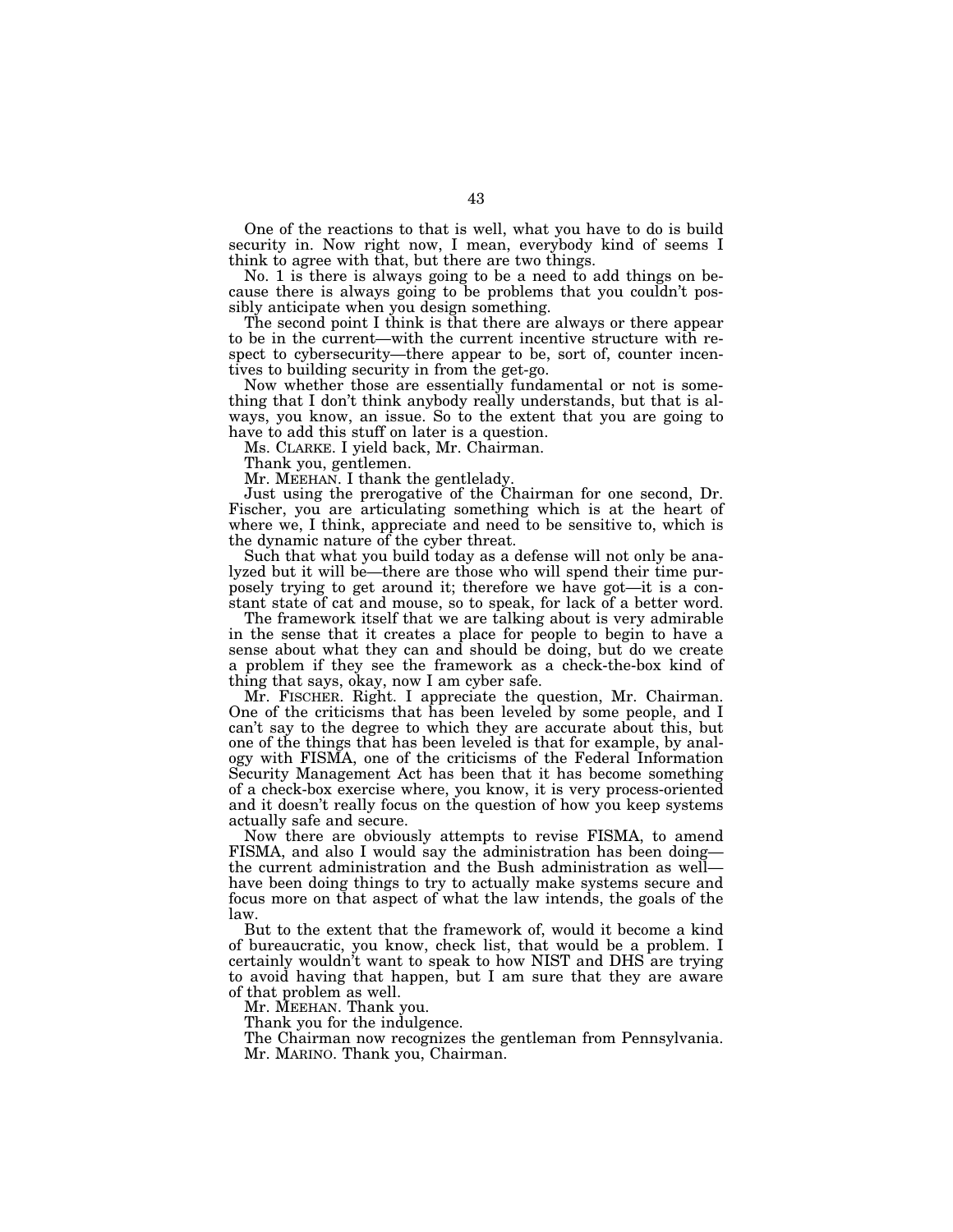My colleague, the Chairman and of course my colleague is a former U.S. attorney as well-spawned a thought based on his questioning and the question I am asking and that I am going to follow up with a little statement is who or whom, what person as far as general, what people, or what entities are we focusing on because several weeks ago, Mayor Giuliani came in and testified before the full committee, and I agreed with him 100 percent on his observations.

He said we cannot take our eye off of the ball but we have several balls in the air that we must be watching simultaneously.

We cannot take our eye off of al-Qaeda and there are those that think that al-Qaeda is defeated and we really don't have to worry about them anymore. I think that couldn't be any more from the truth than anything at all.

But then there are individuals that think we need to focus on individual terrorists, who the leaders of the terrorist organizations persuade some fanatic, young terrorist to do something whether that is through propaganda or initial contact—and by the way, you never see the terrorists who are running the organizations strap bombs to themselves or their families, it is always that they convince somebody else to do it.

But Giuliani was very specific saying we have to keep our eye on the rogue such as the Boston terrorists and organizations such as al-Qaeda and without tipping the cards, what say each of you about where we are as far as watching the whole scheme? Do you understand my question?

Mr. Kolasky.

Mr. KOLASKY. Sure. Thank you, Congressman Marino.

It is a hard challenge, and that is what is so important about the intelligence component of this and we have made a lot of investments in trying to understand both the adversaries' tactics and the nature of the adversary and, you know, their incentives and what they are trying to do and we will continue to make those investments and as we learn from that, as I talked about earlier, one of our jobs is to get the information out to those who are protecting the networks so they know what to be looking for.

This threat, unfortunately, is coming from a lot of different places. It is coming from international, it is coming from domestically, it is coming from the mid-level hackers in the organized coalitions, and in criminals.

And so because of that, we have to learn and we had to get that information out to folks at an Unclassified level so that they can protect their networks.

Mr. MARINO. Sure, and as you mentioned, we do have the individual hackers, we do have the genius kid and we have, I think, still al-Qaeda and other organizations, and we have the Chinese. So I am just hoping that we are keeping—I am pretty sure we are keeping our eye on each one of these entities.

Doctor, would you please respond?

Mr. ROMINE. I would say from the framework's standpoint and though work that NIST is doing, the threat space is very broad and evolving as you have correctly noted and part of Congresswoman Clarke's question, if I could amend my answer, I would also include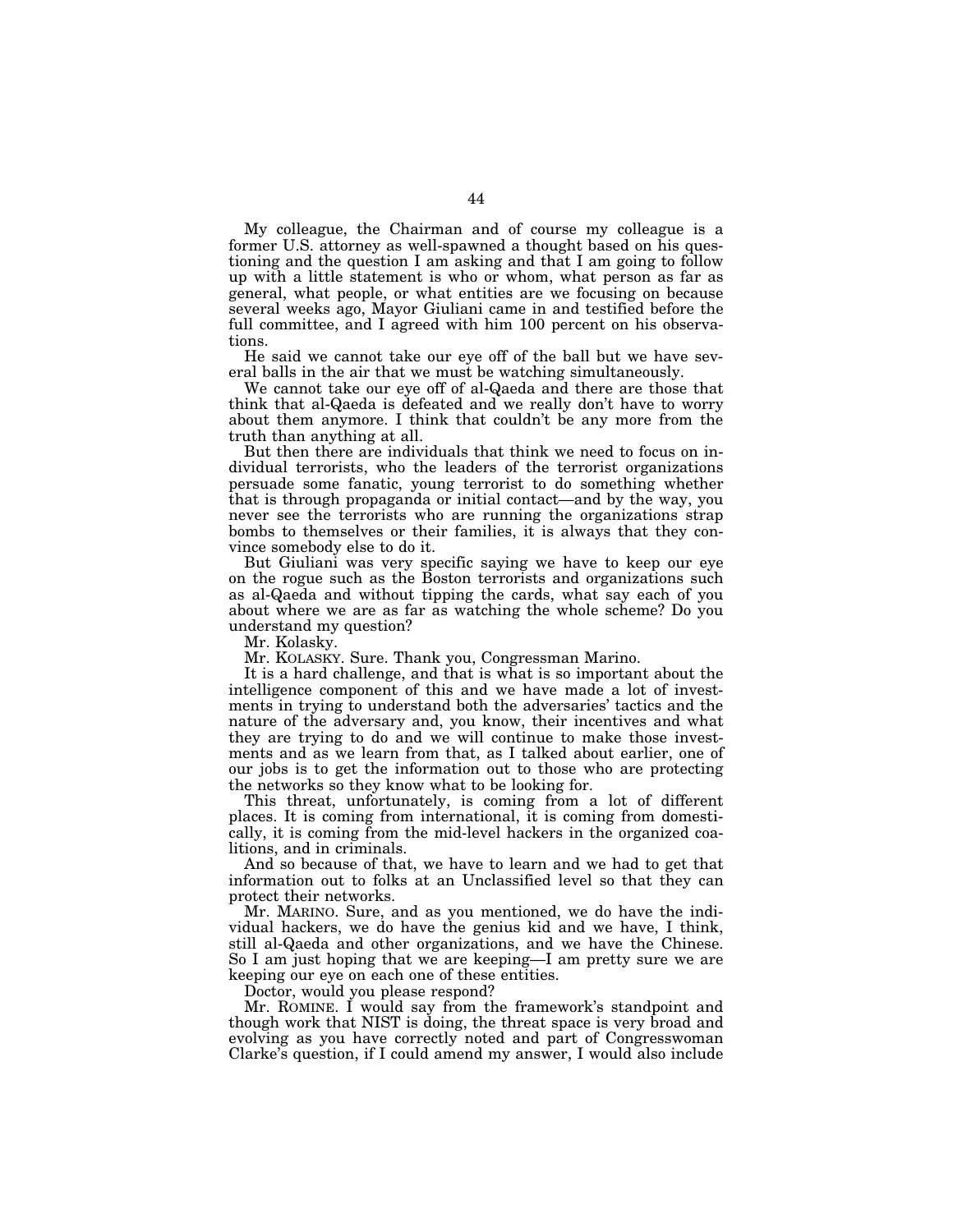the evolution of the threat space as an important component of being flexible in our response.

I think the goal of the framework is to assist the private-sector owners and operators to raise the bar as much as we can in the cybersecurity space so that all of these threat vectors are—it is much, much more difficult to cause harm to the United States regardless of whether you are in a basement or in a foreign country.

Mr. MARINO. Thank you, Doctor.

Mr. FISCHER. Yes. Well, I tend to—we tend to think about different classes of potential actors with respect to threats. So clearly as you mentioned, I mean, you have on the one hand there is the criminal element and often they are interested in, you know, financial gain through illegal means; basically ordinary crime through cyber means is what it amounts to. But increasingly, there appears to be an organized crime element of—with respect to cyber attacks as well.

Then there is what you might call the cyber hacktivists—the or—you know, sometimes there is just, sort of, you know, the script kiddie types, you know, people who are trying to just, you know, created an exploit of some sort. But also, those are making some political statement.

Then the third is would be the terrorists, the al-Qaeda types, and the like that are more organized and have a specific political goal and then finally the, kind of, state actors, you know, which sometimes called the advanced, persistent threats if you don't want to give a name to a particular country.

But all those are going to have—those actors are going to have different goals. They are going to have different levels of sophistication. I think that to the extent that the—you know, that the framework and the other aspects of the EO and PPD can in fact take those into account, obviously they will be more effective.

Mr. MARINO. Gentlemen, your task is monumental and I appreciate what you are doing for this country.

I yield back.

Mr. MEEHAN. Thank the gentleman from Pennsylvania.

The Chairman now recognizes the distinguished former prosecutor from Massachusetts.

Mr. KEATING. Thank you, Mr. Chairman.

Thank you, Ranking Member Clarke, for having this important meeting.

Just quickly, I just want to hone in on one thing is that as you go about the task, both with, you know, establishing the framework around the Executive Order of the President and as you are dealing with the National Institute responsibility of developing a framework to secure the information, in this whole process, is it going to be role carved out more specifically, or at least the flexibility for universities to get more involved and other involved Northeastern, in my own home State, has worked very closely with some of you folks.

But I want to just see what your view is and is there because I think it is critically important. I think it is an area where you have maybe information gathering and research done that may not be biased by existing economic impacts to an individual business although there are some.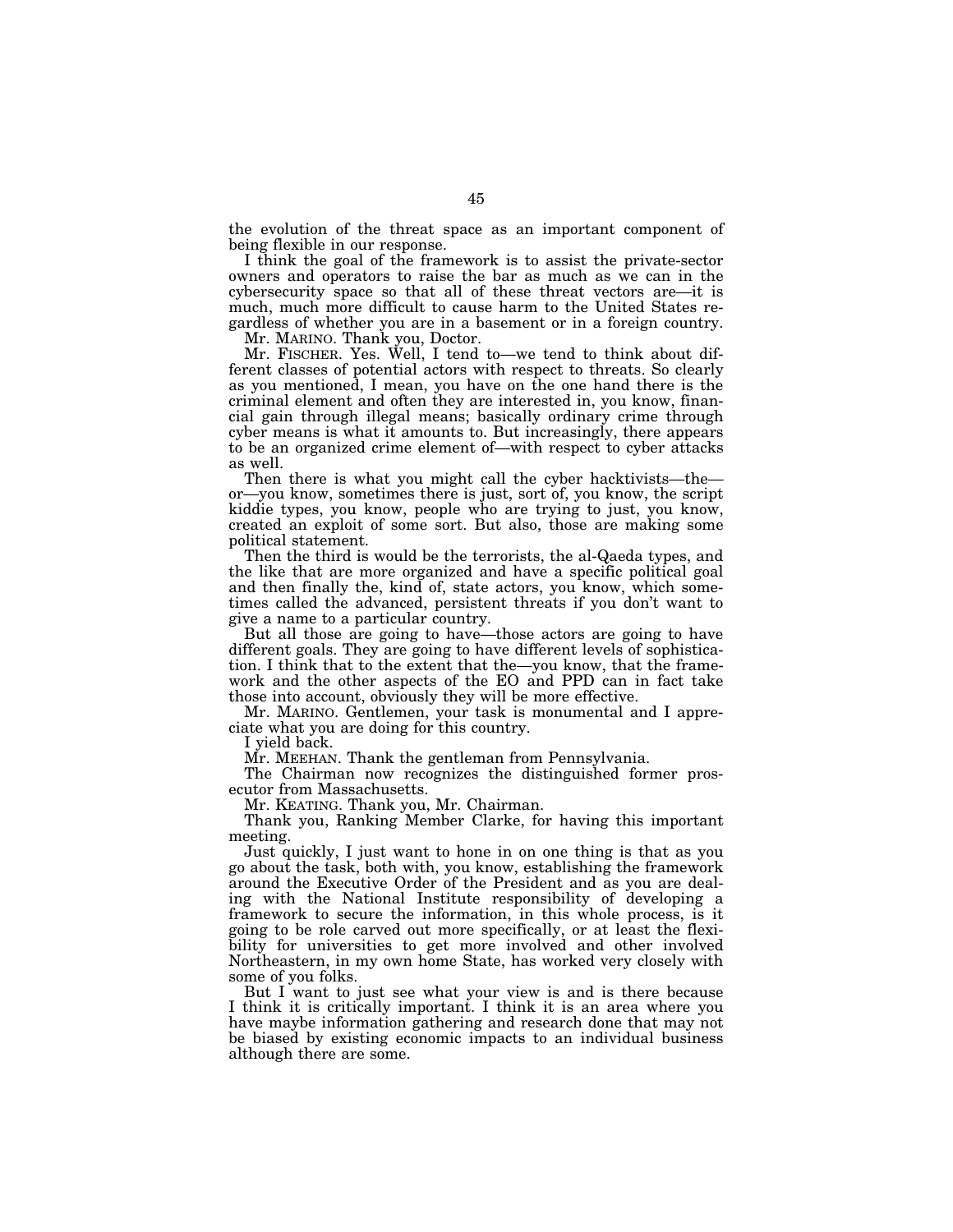Also it is another important area for us not just with Homeland Security but in terms of other Government agencies and private agencies as well to really develop trained people which I see as one of the major problems that we will continue to have as people move in and out of the private-sector jobs.

That we really need the intellectual and educational brainpower to keep up as well. So I see the benefits of universities being great. Could you just comment on what you are going to do; how they have a place in this?

Mr. ROMINE. Certainly, and thank you very much for the question.

You are absolutely right. It is no accident that the three working sessions or workshops that we—two that we have already held and one that we are going to be holding are at university venues—we had our second overall workshop was at Carnegie Mellon University. The third one which we had last week was at the University of California at San Diego and the next is going to be at the University of Texas, Dallas.

That is an attempt, an explicit attempt on our part to engage a cross-section of the academic community as well. We have strong relationships with many academic institutions and I couldn't agree more.

One of the risks that has been identified consistently in many of our cybersecurity efforts but certainly during the framework development with industry is industry telling us as well that workforce—a cyber-educated workforce is a key risk that they see—the lack of the ability to attract cybersecurity talent.

So, I agree with you. I think the other thing, the other role that the universities can play is at the point where we have identified a substantial gap whether it is in the standards space or whether it is in the technology space, universities are well-poised to help us in that area as well.

Mr. KEATING. Great. Well, thank you, and I would particularly appreciate anything that you might offer to me and the committee as a whole to tell us what we can do to try and encourage that because I see those gaps and I see them as becoming more and more of a problem going forward.

So with that, I will yield back my time and I think my colleague also for letting me go. Thank you.

Mr. MEEHAN. The Chairman now recognizes the gentleman from Texas, Mr. Vela.

Mr. VELA. Yes, I have a couple more questions for the panel.

Section 9(b) of the Executive Order allows other Federal agencies to share information with the Department of Homeland Security to identify at-risk infrastructure.

Since the Executive Order was issued in February, what has been the nature of this inter-agency information sharing?

Mr. KOLASKY. Sure, thank you, Congressman.

So that specific task has been met by us working with the sectors of the critical infrastructure sectors to identify critical infrastructure. So this has necessitated close collaboration with the sectorspecific agencies particularly agencies like the Department of Energy, the EPA, the Department of Transportation, and others, Health and Human Services and others.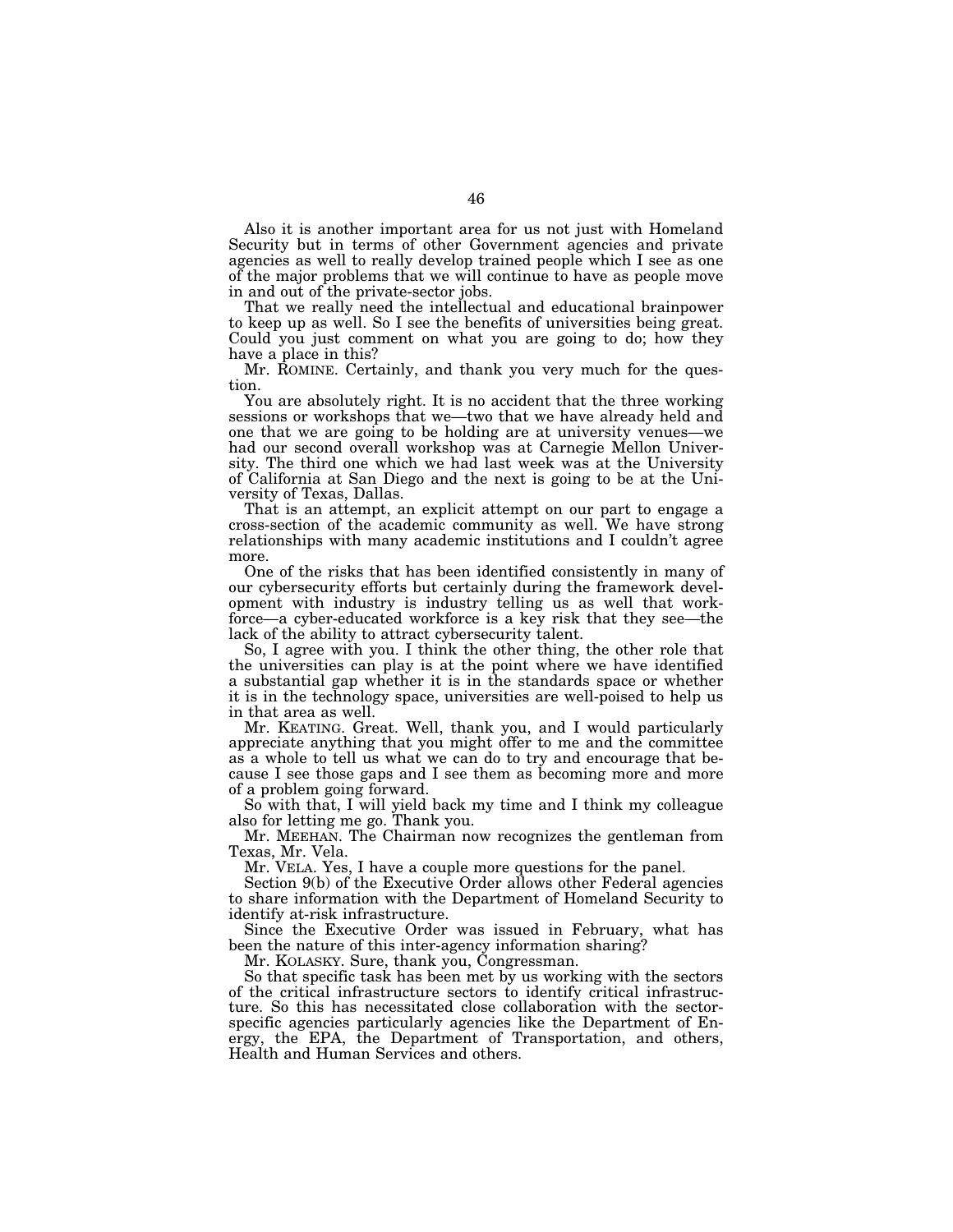So the nature of that engagement is really to understand how these sectors come to work and to bring in private-sector partners to have a conversation. We have focused largely in doing that work in understanding the most critical infrastructure in the infrastructure that can cause high consequences so it is critical that we have the folks who understand how those industries work, bringing them to the table, and then we work with our industry partners to understand if there is any nexus to cyber technologies.

Mr. VELA. Have the Department of Defense, law enforcement, or intelligence communities shared information with DHS under this provision?

Mr. KOLASKY. Sure. The Department of Defense is also a sectorspecific agency. It is the sector-specific agency for the defense industrial base and so we work closely with them in that regard.

The law enforcement community and intelligence community were involved in the discussions on the methodology and the approach we took, but given that the approach largely focused on understanding how systems work and consequences related to systems failing, those are questions that are largely outside of the sphere of the intelligence community and the law enforcement community.

So although they participated in the discussions, they have not really been the focus of the information sharing.

Mr. VELA. Mr. Kolasky, Section 9(a) requires that the Secretary of Homeland Security in consultation with private-sector partners and other relevant agencies identify critical infrastructure at the greatest risk. What criteria is being used for this purpose?

Mr. KOLASKY. Sure, sure. The Executive Order talks about the criteria in terms of public safety and health consequences, economic consequences, and the impact to National security.

So as we defined that, when we are talking—and it uses the phrase catastrophic—and we take that phrase to be a fairly high threshold—so catastrophe is something that is very significant to this country either at a National or regional level.

So as we have developed a criteria, we have looked to pass critical infrastructure efforts and we thought about economic security and economic loss in terms of tens of billions of dollars, significant loss of life, and negative ability for us to project power, our military to protect power through National security needs.

Mr. VELA. Last week, the administration held its first strategic economic dialogue with Chinese officials. Administration officials cited progress in the talks while stating that continued intellectual property theft originating from China was unacceptable. How does the Executive Order help stem the loss of intellectual property? I don't know who is best to answer that question.

Mr. KOLASKY. I think very much intellectual property theft is one of the cybersecurity incidents that we are very cognizant of, so our information-sharing efforts certainly take that into account; so do our protective efforts in the work that is being done via the framework.

Mr. ROMINE. I would just add that intellectual property loss is one of the risks that the owners and operators do face in the critical infrastructure domain and so to that extent, it fits into the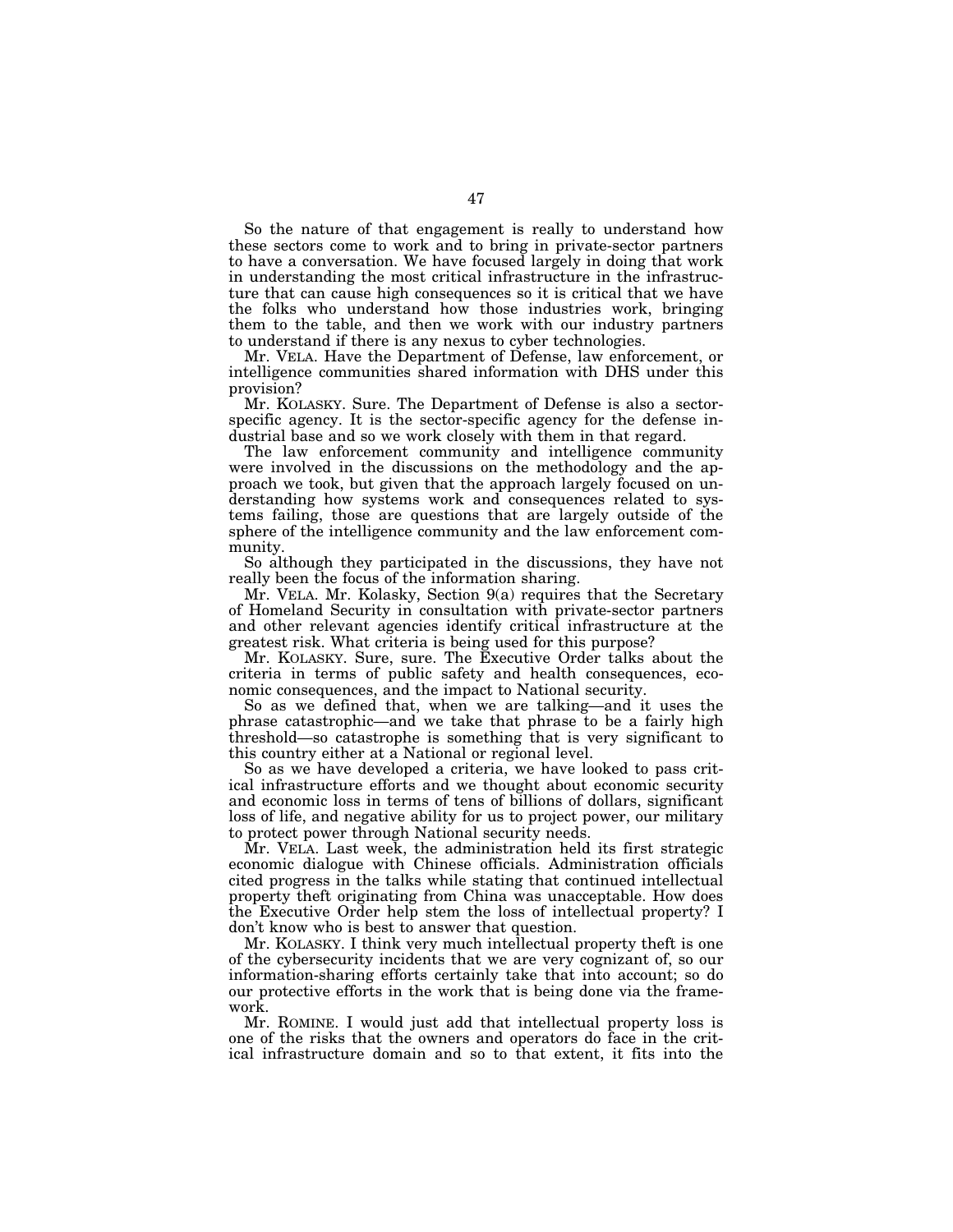overall risk management and risk mitigation strategy that the framework promotes.

Mr. FISCHER. You know, I would just like to add that the economics of cybersecurity both even with respect to the question of what real losses are and what it means is an area that is currently undergoing a lot of examination. A lot of things about it aren't clear.

It depends on the scale at which one is looking at it, whether you are looking at it on the scale of an individual company or the scale of a country or global scale, and from some of the efforts I have seen, I think there is a pretty good chance that there will be a lot of clear understanding of that over the next year or so.

Mr. VELA. Thank you. I yield back my time.

Mr. MEEHAN. I thank the gentleman.

I just have some closing questions. If I may, and they really go into two areas. Let me start with one. You know, we have mentioned the issue of liability a number of times as we move into this and it is sort of the back-end of incentives in some ways because we are trying to incent our partners to step up to the plate.

But I also, in my experience, and of course we have work to jointly here on this committee with ourselves and with staff from both sides of the aisle reaching out to a cross-section of participants in the various sectors, and the input has been good because it really gives you a sense as to the way they see the world why they are trying to evaluate the threat.

But one of the concerns is a lot of folks are already struggling with where they make commitments of resources when it is hard to define what the impact of, you know, protective stances is so that you could do an endless amount of investment and not be certain how much you are increasing your security.

Therefore, there is a concern about, you know, steps that are being taken. What happens if we create this framework that then is utilized as a basis for somebody to say rightly or wrongly in litigation you should have taken some steps? Where does it start to become a standard that becomes something that is used?

Dr. Fischer, do you have a thought on that?

Mr. FISCHER. Well, I just—sort of following up on a previous question with respect to this—one of the things that can happen with voluntary standards is that if they become a business norm, then of course businesses that don't follow those standards can be subject to certainly criticism and potentially lawsuits.

So that would certainly be something that would have to be paid attention to. I think that is what you are referring to and what some critics of the framework have said with respect to a voluntary framework becoming effectively de facto mandatory.

Now I should mention that, you know, with respect to the particular legal issues, that is outside of my area of expertise, but we do have experts on our team who can talk with you about it.

Mr. MEEHAN. All right. Thank you.

Let me just step into one last thing so long as we are here. The gentlelady from New York in her opening statement identified a document that I am also in possession of and it is called as the ''DHS Incentive Study Preliminary Analysis and Findings'', Mr.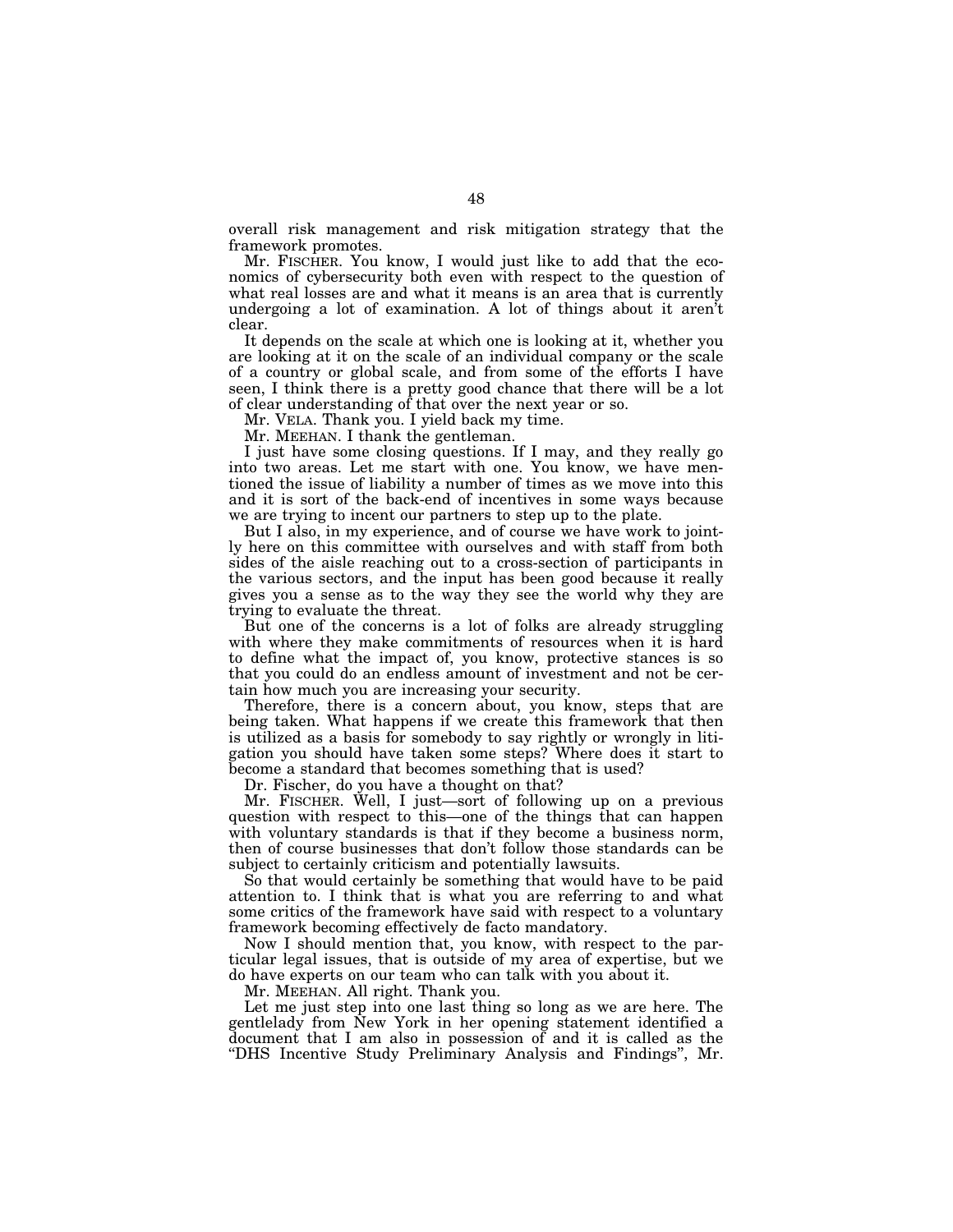Kolasky, and of course it is as I am sure with anything, when it is called preliminary, this represents some of the current thinking.

But I would like to explore if I can some of this which is before us because it looks at the very concept of incentives and maybe you can explain to me what the document is first and then there are a few specific questions-

Mr. KOLASKY. That is a work product that we shared on May 21 in advance of us delivering a document to the White House on June 12. That work product was shared broadly with our working group in the integrated task force, which includes representatives from industry.

What we were trying to do there is present a look at the research that is out there and get feedback from the owner-operator community to help us shape our final recommendations. So I think it is fine that you have the document because we made it regularly we made it widely available so we could collect feedback so we could hone in on our recommendations and then I am happy to talk about-

Mr. MEEHAN. Well, if you can, can we walk down a couple of things here because I know that you know, we are discussing first the idea of a legislative proposal. Can you indicate to me what is meant by a legislative proposal and what is the intention of DHS or the administration or others to introduce new or additional legislation in the area of cybersecurity?

Mr. KOLASKY. Sure. Again, we are still, at the administration level, we are still having conversations. DHS issued a report. So did the Department of Treasury. So did to the Department of Commerce as well as GSA and DOD on Federal procurement incentives and so my understanding and in talking with administration, is those four reports that are up there and we are now talking at the administration level, the policy process and steps forward as you refer to in the document.

Some of the incentives that have been recommended by various folks along the way and incentives reports would take legislative action and so there is a possibility that the administration would come and talk to you all about particularly-

Mr. MEEHAN. So as you are looking into the future, but, you know, we have been working on a bipartisan basis to try to consider whether there are legislative steps that ought to be taken in addition to and some argue that legislation is necessary—legislation, we believe necessary to help you in your job in terms of codifying the ability of DHS and then further to give DHS the ability to be a point of importance as we move forward.

So in light of the fact that legislation generally begins in the Congress, it would be very good if conversations about legislation include us.

Mr. KOLASKY. I think we are happy to do that and happy to have conversations particularly on the incentives and I will echo my opening statements that as we pointed out, we appreciate the fact that one of the things that we hope is in the new legislation is to codify some of DHS's roles in general and cybersecurity and also that some of these incentives if we think they make sense, we have to work together to put them in place because they are outside of the authority of the Executive branch.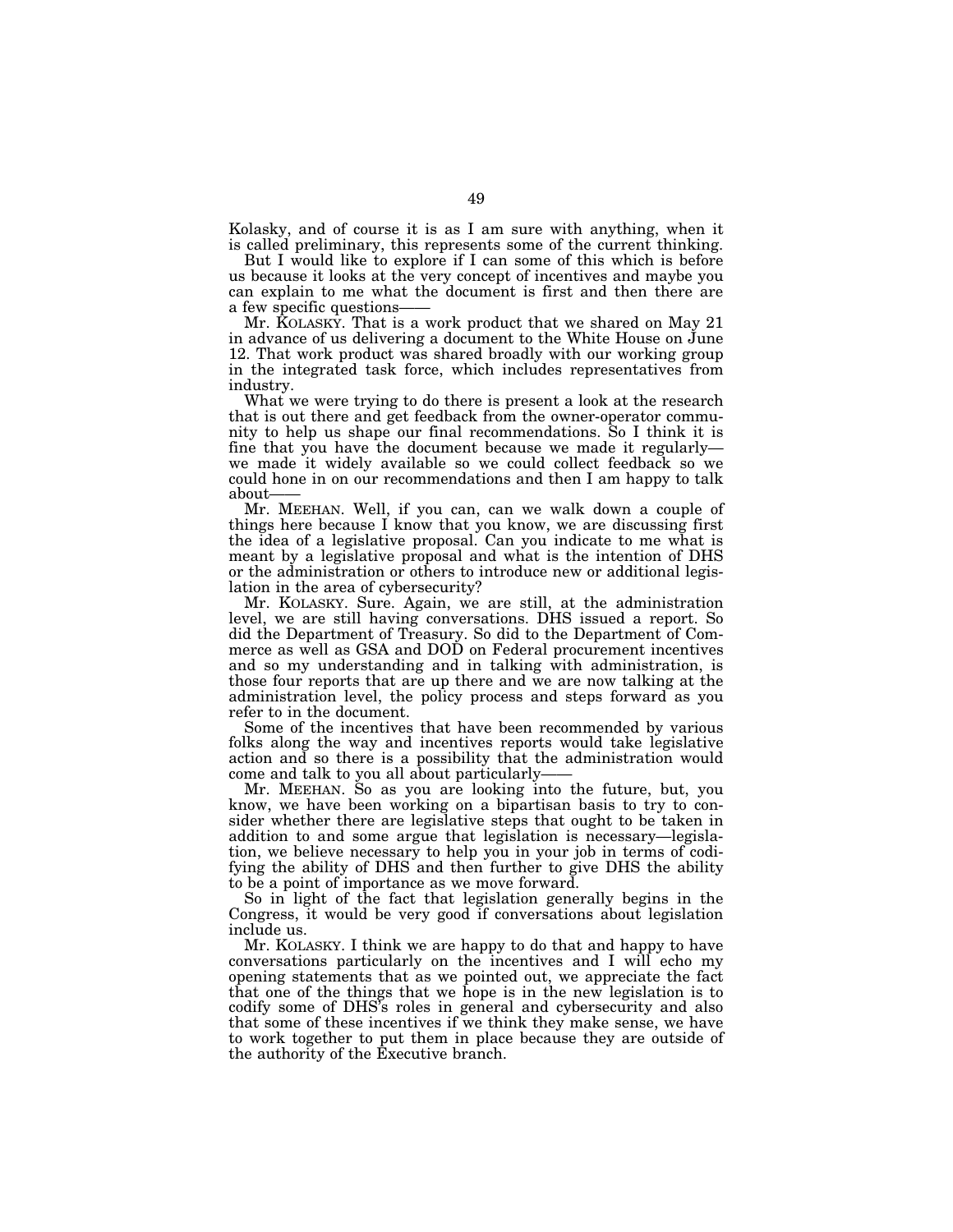Mr. MEEHAN. Okay. Can I ask, there is a couple of things in here—you talk about insurance, removed as an independent category of incentives and we are going to put it into the cybersecurity act. What steps are being considered with respected to insurance?

Mr. KOLASKY. So what we said in our incentives report is we are very much in favor of the evolution of the cyber insurance market. We think that a lot of progress has been made independent of Government action to create a cyber insurance market and we hope that that will continue. The best incentives are market-based incentives.

In terms of if you are thinking about—and what that refers to if you are thinking about any liability protections of that need to be put in place, we have to think carefully as you have talked about, Congressman Meehan, we have to think carefully about not creating liability protections that incent bad behavior and that any liability protections may have to be tied with insurance requirements.

Mr. MEEHAN. Well, since insurance is generally a market-based thing, what is the legislative aspect that relates to insurance?

Mr. KOLASKY. We do not recommend any legislative aspects related to insurance. We think that the Government has convenient power to promote the insurance market, but-

Mr. MEEHAN. I am only saying final incentive category—I am reading the document—remove as independent category, include in cybersecurity act, which I am presuming is the legislation.

Mr. KOLASKY. That was an acronym that was created. We do not recommend that specifically in our-

Mr. MEEHAN. Would that be the same thing for liability considerations and legal benefits? I mean, those are two and so is there I guess I would ask liability considerations—is there some discussion of legislation that would deal with liability?

Mr. KOLASKY. Not that I am aware of at DHS.

Mr. MEEHAN. And legal benefits. I am just, again, coming from the document. Do you understand what that might refer to in any specific sense?

Mr. KOLASKY. Sure. Other legal benefits could be things like antitrust protections, which obviously is something that——

Mr. MEEHAN. Right. FOIA?

Mr. KOLASKY. It could be another legal benefit, and again, the document that you are looking at is a review of incentives that are available, not a review of our recommended incentives.

Mr. MEEHAN. Well, do you have recommended incentives? Are you going to make recommendations in these particular areas?

Mr. KOLASKY. We have made general recommendation pending the creation of the cybersecurity framework. As I said, our recommendations were done in coordination with Treasury and Commerce but are independent of each other and the administration is considering all of those and all of us will work together to chart a path forward.

Mr. MEEHAN. Okay. Let me just ask one then. I am sorry for overrunning my time, but I want to work with this document. If I could ask just one last question. Just the—tell me where you are on the expedited security clearance process because this seems to